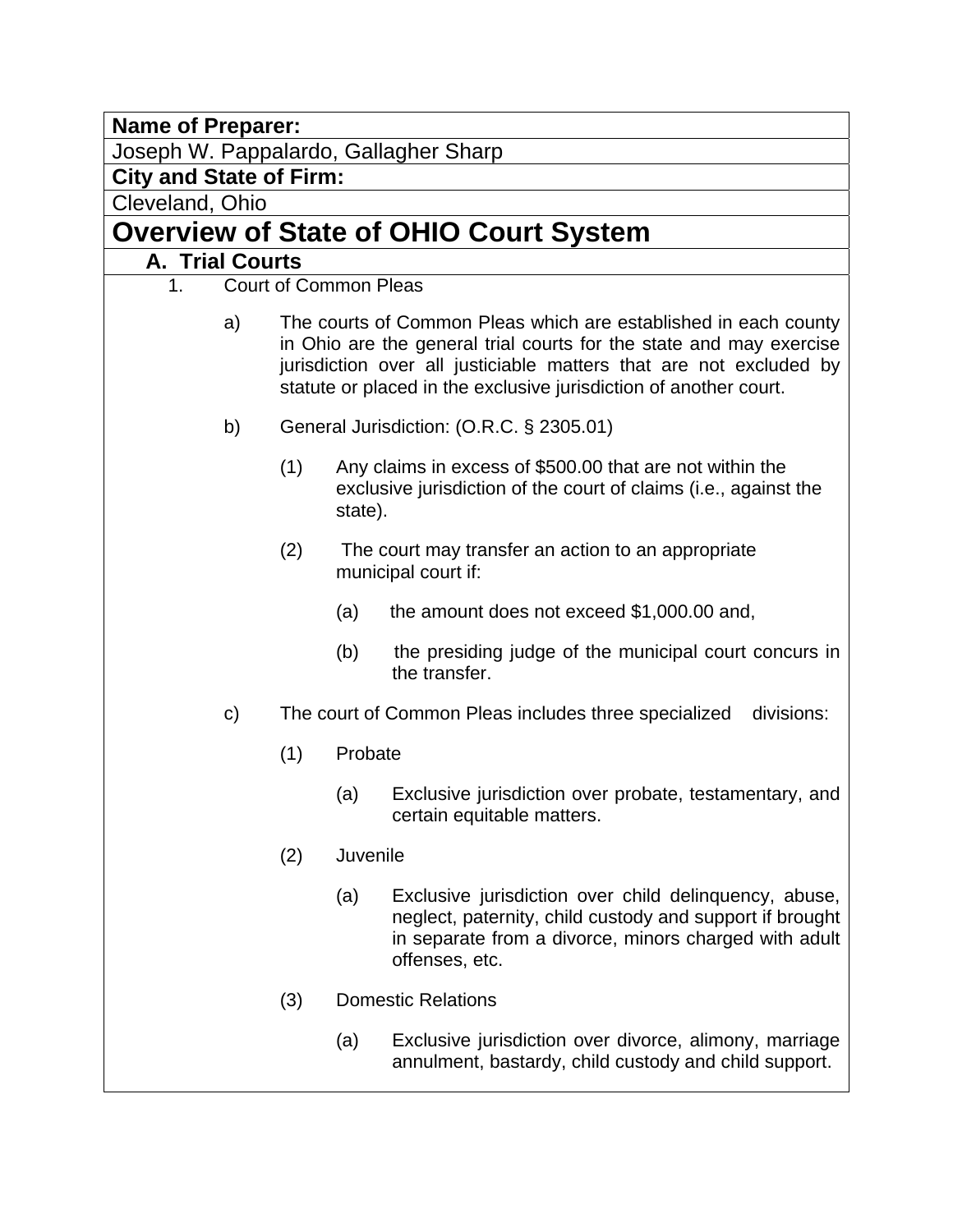| - 2. | Court of Claims (O.R.C. § 2743.03) |
|------|------------------------------------|
|      |                                    |

- a) The court of claims has exclusive jurisdiction over claims against the state that are permitted by the state's waiver of sovereign immunity.
- 3. Municipal Courts
	- a) Municipal Courts have limited jurisdiction within their territory. A municipal territory may include a single municipality or an entire county.
	- b) Municipal courts have original but not exclusive jurisdiction over civil actions in which:
		- (1) The claim arose within the municipality's territory, or a single defendant resides or was served with process within the territory, and
		- (2) The amount in controversy does not exceed \$15,000.00 (excluding interest and costs).
- 4. County Courts (O.R.C. §§ 1907.01 & 1907.03)
	- a) County courts exist in counties where the territorial jurisdiction of municipal courts does not cover the entire county. O.R.C. § 1907.01
	- b) They have exclusive jurisdiction over civil actions to recover sums not exceeding \$500.00.
	- c) They have original jurisdiction concurrent with the court of common pleas over actions to recover sums in excess of \$500.00 but not exceeding \$15,000.00. O.R.C. § 1907.03
- 5. Small Claims Divisions of Municipal and County Courts (O.R.C. §§ 1925.01 & 1925.02)
	- a) The Ohio Revised code establishes that each municipal county must establish a small claims division.
	- b) Small claims has jurisdiction over civil actions for sums not to exceed \$3,000.00, exclusive of interest and costs.

## **B. Appellate Courts**

1. O.R.C. 2501.01 establishes twelve judicial court of appeals districts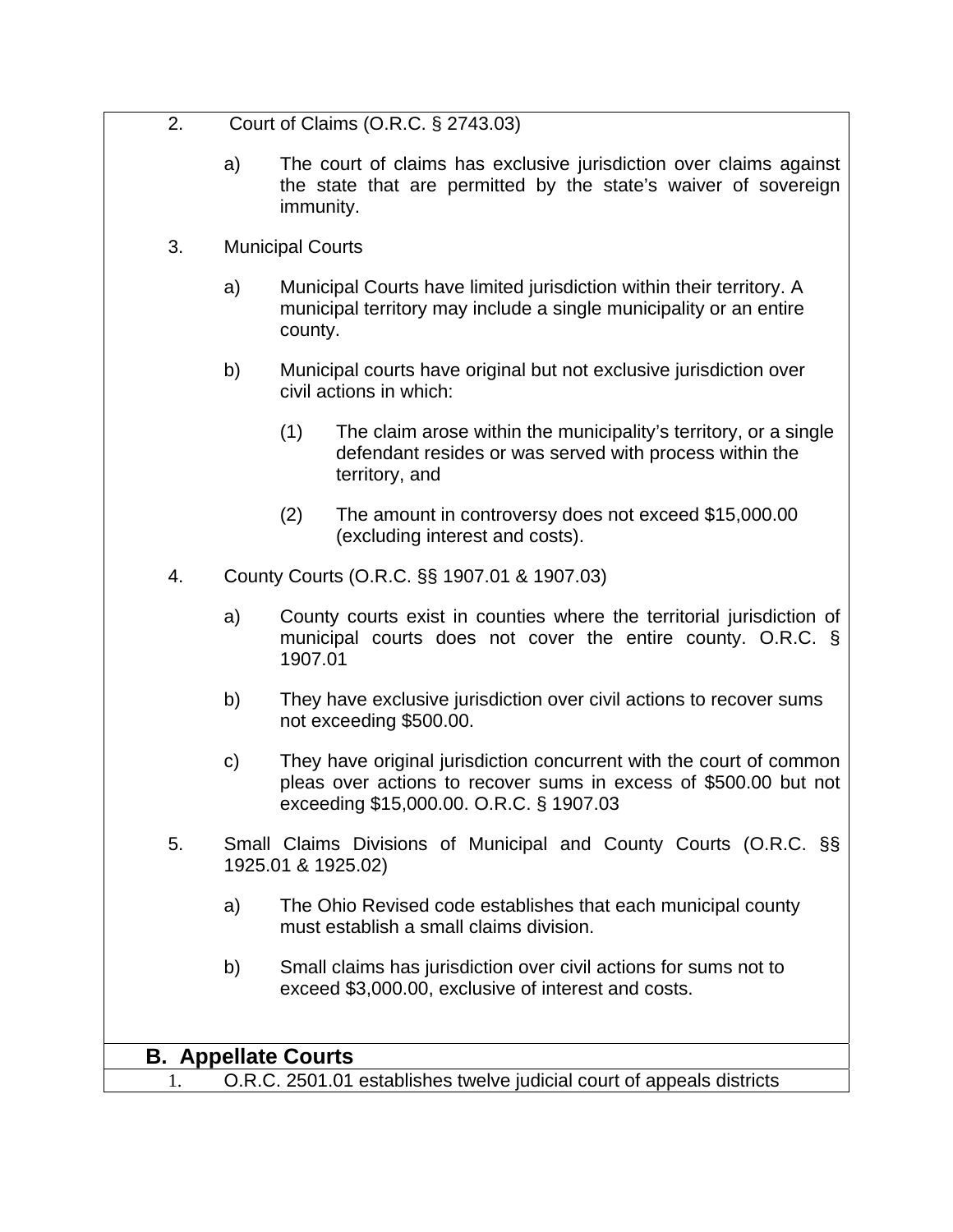- a) First District: Hamilton;
- b) Second District: Darke, Miami, Montgomery, Champaign, Clark, and Greene;
- c) Third District: Mercer, Van Wert, Paulding, Defiance, Henry, Putnam, Allen, Auglaize, Hancock, Hardin, Logan, Union, Seneca, Shelby, Marion, Wyandot, and Crawford;
- d) Fourth District: Adams, Highland, Pickaway, Ross, Pike, Scioto, Lawrence, Gallia, Jackson, Meigs, Vinton, Hocking, Athens, and Washington;
- e) Fifth District: Morrow, Richland, Ashland, Knox, Licking, Fairfield, Perry, Morgan, Muskingum, Guernsey, Coshocton, Holmes, Stark, Tuscarawas, and Delaware;
- f) Sixth District: Williams, Fulton, Wood, Lucas, Ottawa, Sandusky, Erie, and Huron;
- g) Seventh District: Mahoning, Columbiana, Carroll, Jefferson, Harrison, Belmont, Noble, and Monroe;
- h) Eighth District: Cuyahoga;
- i) Ninth District: Lorain, Medina, Wayne, and Summit;
- j) Tenth District: Franklin;
- k) Eleventh District: Lake, Ashtabula, Geauga, Trumbull, and Portage;
- l) Twelfth District: Brown, Butler, Clermont, Clinton, Fayette, Madison, Preble, and Warren.
- 2. Article IV, Section 3 of the Ohio Constitution dictates that each Court of Appeals shall have at least three judges but grants the Ohio General Assembly the power to increase that number.
- 3. O.R.C. 2501.011 adds three additional judges in the fifth, sixth, and seventh districts
- 4. O.R.C. §2501.012 adds nines additional judges in the eight district, two in the ninth, five in the tenth, two in the eleventh, and two in the twelfth
- 5. O.R.C. §2501.013 adds three additional judges in the first district, two in the second, one in the third, and one in the Fourth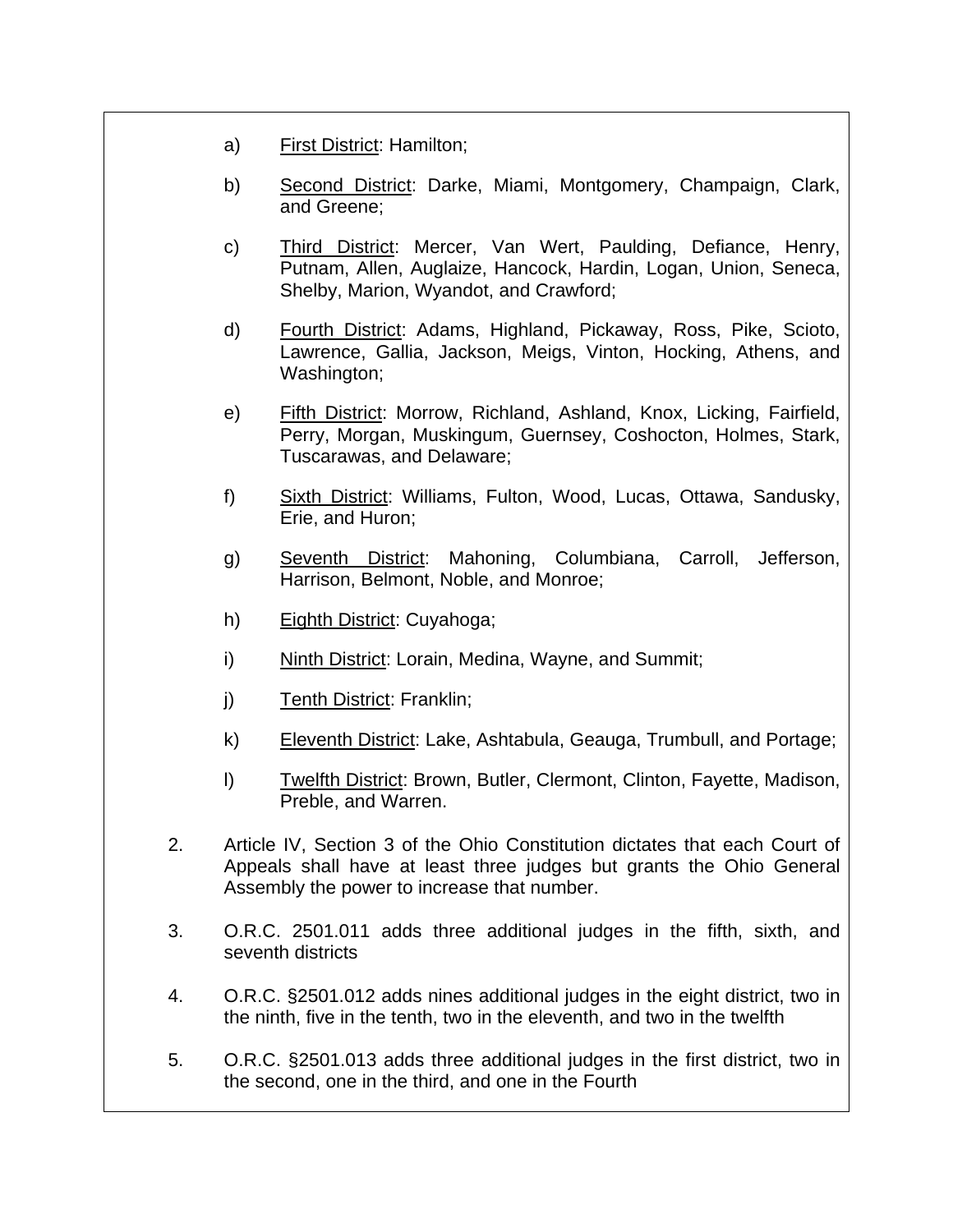- 6. The Courts of Appeal have such jurisdiction as may be provided by law to review and affirm, modify, or reverse judgments or final orders of the courts of record inferior to the court of appeals within the district, except that courts of appeals shall not have jurisdiction to review on direct appeal a judgment that imposes a sentence of death. Ohio Constitution §4.03(B)(2).
- 7. The Supreme Court of Ohio consists of seven justices. Ohio Constitution §4.02; O.R.C. §2503.01
- 8. Two judges of the Supreme Court shall be chosen in each even-numbered year. Each judge shall hold office for six years. The term of one of such judges shall commence on the first day of January next after his election and the term of the other judge shall commence on the second day of January next after his election. O.R.C. §2503.03
- 9. A chief justice of the Supreme Court shall be elected every six years and shall hold office for six years commencing on the first day of January next after his election. Vacancies occurring in the office of chief justice shall be filled in the manner prescribed for the filling of vacancies in the office of judge of the Supreme Court. O.R.C. §2503.02
- 10. An appeal does not operate as a stay of execution until a stay of execution has been obtained pursuant to the Rules of Appellate Procedure or in another applicable manner, and a supersedeas bond is executed by the appellant to the appellee, with sufficient sureties and in a sum that is not less than, if applicable, the cumulative total for all claims covered by the final order, judgment, or decree and interest involved, except that the bond shall not exceed fifty million dollars excluding interest and costs, as directed by the court that rendered the final order, judgment, or decree that is sought to be superseded or by the court to which the appeal is taken. That bond shall be conditioned as provided in section 2505.14 of the Revised Code. §2505.09
- 11. Before a supersedeas bond shall operate to stay execution of a final order, judgment, or decree, its execution and the sufficiency of its sureties shall be approved by the court in which the final order, judgment, or decree was rendered or by the court to which the appeal is taken. In the case of an appeal of a final order, judgment, or decree of a court, the approval shall be obtained pursuant to the Rules of Appellate Procedure or in another applicable manner.

If a supersedeas bond is approved in connection with any appeal, the fact of approval shall be indorsed on the bond, and the bond shall be filed in the office of the clerk of the court in which the final order, judgment, or decree was rendered or, in the case of an administrative-related appeal, of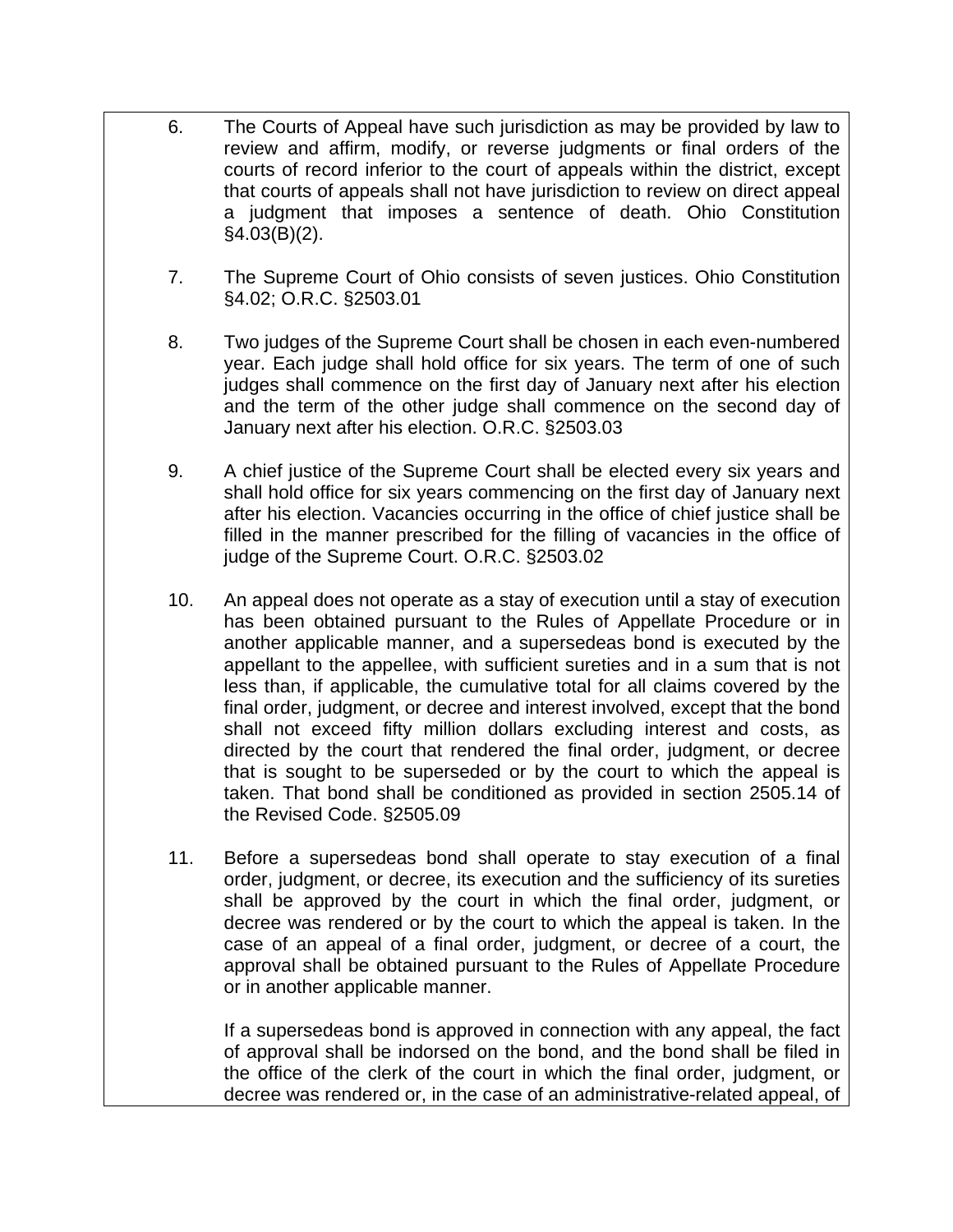|                                                                                                                                                                                         |                                                                                                                                                            | the court to which the appeal is taken, for the appellee. §2505.10                                                                                                                                                  |
|-----------------------------------------------------------------------------------------------------------------------------------------------------------------------------------------|------------------------------------------------------------------------------------------------------------------------------------------------------------|---------------------------------------------------------------------------------------------------------------------------------------------------------------------------------------------------------------------|
| 12.                                                                                                                                                                                     | §2505.12: An appellant is not required to give a supersedeas bond in<br>connection with any of the following:                                              |                                                                                                                                                                                                                     |
|                                                                                                                                                                                         | a)                                                                                                                                                         | An appeal by any of the following:                                                                                                                                                                                  |
|                                                                                                                                                                                         |                                                                                                                                                            | (1)<br>An executor, administrator, guardian, receiver, trustee, or<br>trustee in bankruptcy who is acting in that person's trust<br>capacity and who has given bond in this state, with surety<br>according to law; |
|                                                                                                                                                                                         |                                                                                                                                                            | (2)<br>The state or any political subdivision of the state;                                                                                                                                                         |
|                                                                                                                                                                                         |                                                                                                                                                            | (3)<br>Any public officer of the state or of any of its political<br>subdivisions who is suing or issued solely in the public<br>officer's representative capacity as that officer.                                 |
|                                                                                                                                                                                         | b)                                                                                                                                                         | An administrative-related appeal of a final order that is not for the<br>payment of money.                                                                                                                          |
| <b>Procedural</b>                                                                                                                                                                       |                                                                                                                                                            |                                                                                                                                                                                                                     |
| A. Venue                                                                                                                                                                                |                                                                                                                                                            |                                                                                                                                                                                                                     |
|                                                                                                                                                                                         |                                                                                                                                                            | Pursuant to Ohio Civ. R. 3(B), venue is proper in any of the following counties:                                                                                                                                    |
|                                                                                                                                                                                         | a)                                                                                                                                                         | The county in which the defendant resides                                                                                                                                                                           |
|                                                                                                                                                                                         | b)                                                                                                                                                         | The county in which the defendant has their principle place of<br>business                                                                                                                                          |
|                                                                                                                                                                                         | C)                                                                                                                                                         | A county in which the defendant conducted activity that gave rise to<br>the claim for relief                                                                                                                        |
|                                                                                                                                                                                         | d)                                                                                                                                                         | A county in which all or part of the claim for relief arose.                                                                                                                                                        |
| Note that under Civ. R. 3(C), if an improper venue is chosen, the court is required<br>to transfer the action to a proper venue upon the timely filing of a motion by the<br>defendant. |                                                                                                                                                            |                                                                                                                                                                                                                     |
|                                                                                                                                                                                         | In a case involving multiple defendants, venue is considered proper for all if it is<br>proper for any one of the defendants.                              |                                                                                                                                                                                                                     |
|                                                                                                                                                                                         | Venue is not "jurisdictional" in nature, and therefore no order, judgment, or<br>decree can be collaterally attacked on the basis that venue was improper. |                                                                                                                                                                                                                     |
|                                                                                                                                                                                         |                                                                                                                                                            | <b>B. Statute of Limitations</b>                                                                                                                                                                                    |
|                                                                                                                                                                                         |                                                                                                                                                            | The following statutes of limitation are pertinent:                                                                                                                                                                 |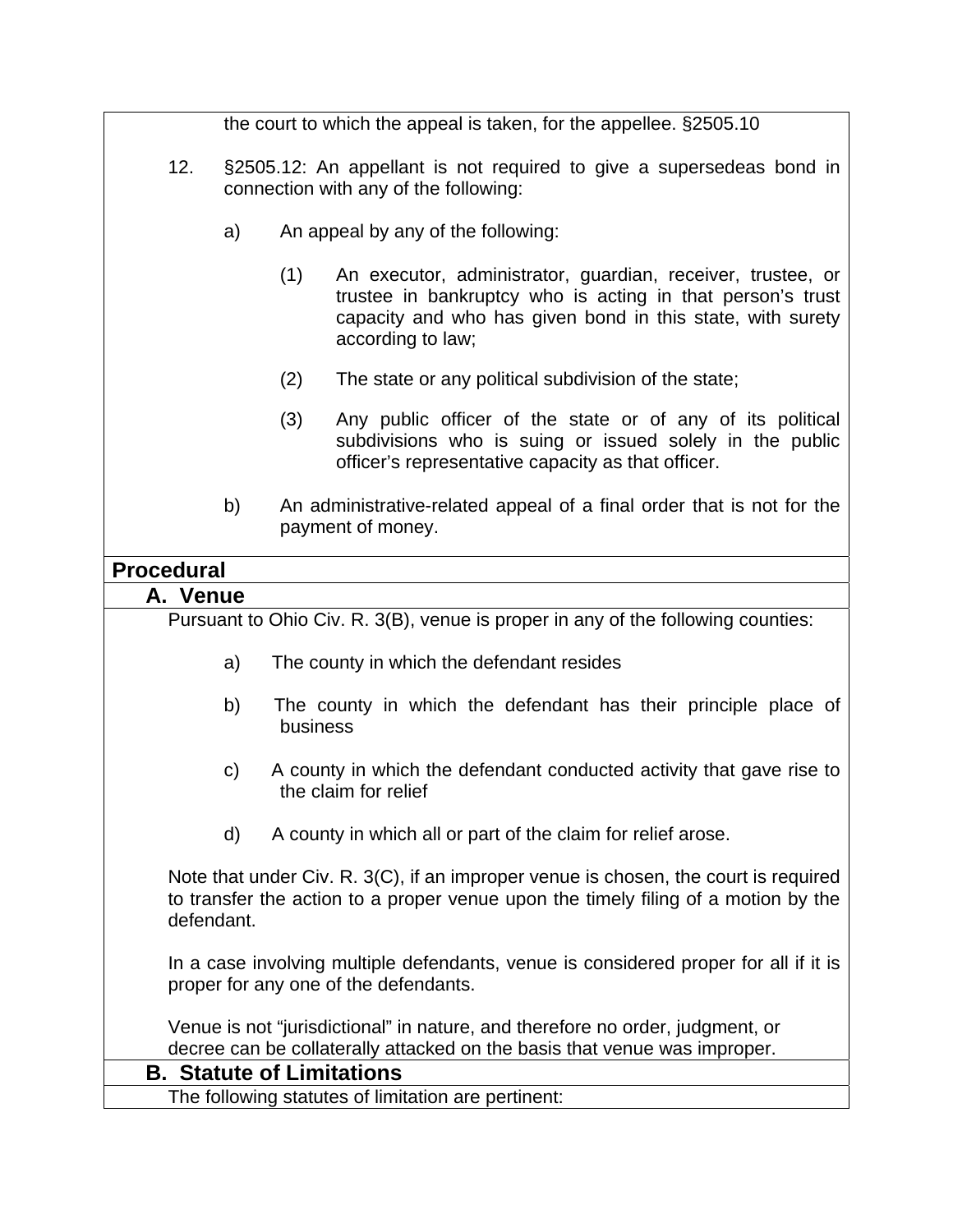| 1.      | Injury to person or property: Two years from the accrual of the injury (R.C.<br>2305.10)                                                                                                                                                                                                                                                                                                        |  |  |  |
|---------|-------------------------------------------------------------------------------------------------------------------------------------------------------------------------------------------------------------------------------------------------------------------------------------------------------------------------------------------------------------------------------------------------|--|--|--|
| 2.      | Contract in writing: Eight years from the accrual of the cause of action (Ohio<br>Rev. Code § 2305.06, effective 9/28/2012)                                                                                                                                                                                                                                                                     |  |  |  |
| 3.      | Contract not in writing: Six years from the accrual of the cause of action                                                                                                                                                                                                                                                                                                                      |  |  |  |
|         | Tolling - These periods can be extended through one of Ohio's tolling provisions.<br>R.C. 2305.15 provides that the limitations period is tolled during the time the<br>defendant is absent from Ohio or imprisoned, and R.C. 2305.16 also provides a<br>tolling period for any time in which the plaintiff is a minor or of unsound mind at<br>the time of the accrual of the cause of action. |  |  |  |
|         | Savings Statute (R.C. 2305.19) - If a cause of action fails "other than on the<br>merits" (usually a voluntary dismissal pursuant to Civ. R. 41(A)(1)), the action<br>may be re-filed within one year from the date of such failure or within the original<br>statute of limitations, whichever is later.                                                                                       |  |  |  |
|         | Borrowing Statute (R.C. 2305.03) - This statute applies when the cause of action<br>accrues in another state. Ohio law is first applied to determine where the cause<br>of action accrued. If it accrued in another state, the cause of action will be barred<br>if the limitations period has already expired under that state's laws.                                                         |  |  |  |
|         | <b>C. Time for Filing an Answer</b>                                                                                                                                                                                                                                                                                                                                                             |  |  |  |
| regard. | An Answer must be filed within 28 days of service. Many courts allow for an<br>automatic leave to plead, however, and the local rules should be consulted in this                                                                                                                                                                                                                               |  |  |  |
| 1.      | Computing time -                                                                                                                                                                                                                                                                                                                                                                                |  |  |  |
| a)      | The actual date of service is NOT included                                                                                                                                                                                                                                                                                                                                                      |  |  |  |
| b)      | Weekends and holidays must be included unless the prescribed<br>period is seven (7) days or less                                                                                                                                                                                                                                                                                                |  |  |  |
| C)      | If the last day falls on a weekend or holiday, the next day that the<br>court is open shall be the due date.                                                                                                                                                                                                                                                                                    |  |  |  |
| 2.      | Affirmative defenses - These are considered waived if not pled in the initial<br>answer, with the following exceptions which can be made by motion:                                                                                                                                                                                                                                             |  |  |  |
| a)      | Lack of subject matter jurisdiction                                                                                                                                                                                                                                                                                                                                                             |  |  |  |
| b)      | Lack of personal jurisdiction                                                                                                                                                                                                                                                                                                                                                                   |  |  |  |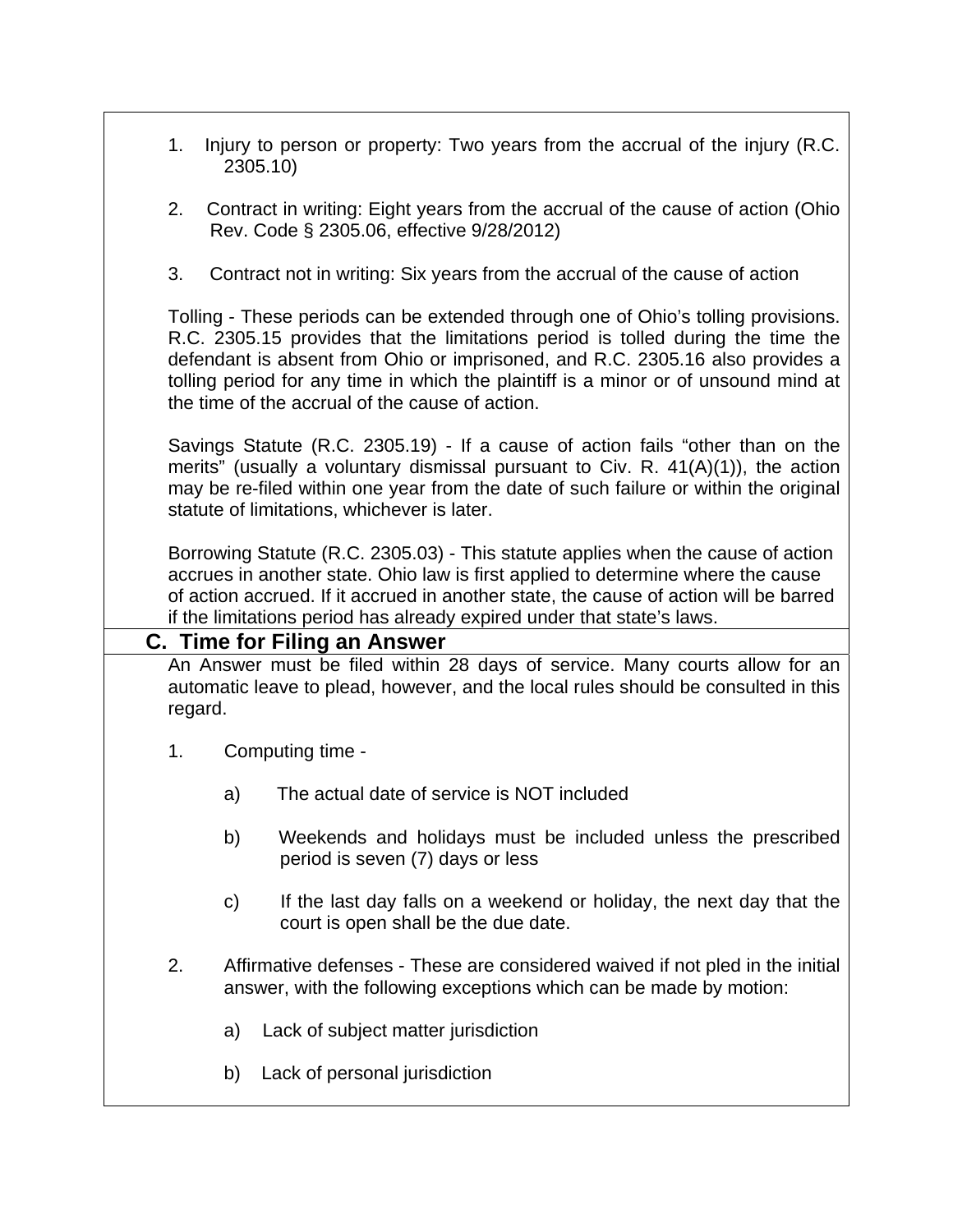- c) Improper venue
- d) Insufficient process
- e) Insufficient service of process
- f) failure to state a claim
- g) failure to join a necessary party

## **D. Dismissal Re-Filing of Suit**

The plaintiff can dismiss the complaint voluntarily under Civ. R. 41(A)(1) one time. Plaintiff retains the right to re-file within one year of the dismissal, which is effective upon filing.

### **Liability**

### **A. Negligence**

1. Common Law Negligence

The elements of negligence are that (1) the defendant owed the plaintiff a duty of care, (2) the defendant breached that duty of care, and (3) the breach of duty proximately caused the plaintiff's injury or damages. *Chambers v. St. Mary's School*, 82 Ohio St. 3d 563, 697 N.E.2d 198 (1998). Whether a defendant owes a duty of care to a plaintiff "depends upon the relationship between the parties and the foreseeability of injury to someone in the plaintiff's position." *Simmers v. Bentley Constr. Co.*, 64 Ohio St. 3d 642, 597 N.E.2d 504 (1992). An injury is foreseeable if a defendant knows or should know that its act was likely result in harm. *Huston v. Konieczny*, 52 Ohio St. 3d 214, 556 N.E.2d 505 (1990).

A defendant breaches its duty of care to a plaintiff when the defendant fails to exercise the degree of care that an ordinarily reasonable and prudent person would exercise under the same or similar circumstances. *Mussivand v. David*, 45 Ohio St. 3d 314, 544 N.E.2d 265 (1989).

A defendant's negligence is the proximate cause of injury if the injury is the natural and probable consequence of the defendant's negligent act, and if the defendant should have foreseen the injury in light of attending circumstances. *Id.*

### 2. Comparative Negligence

Ohio Rev. Code § 2315.32 to Ohio Rev. Code § 2315.36 govern comparative negligence. The plaintiff's comparative fault is an affirmative defense to any tort claim, except a claim involving intentional torts. Ohio Rev. Code § 2315.32(B).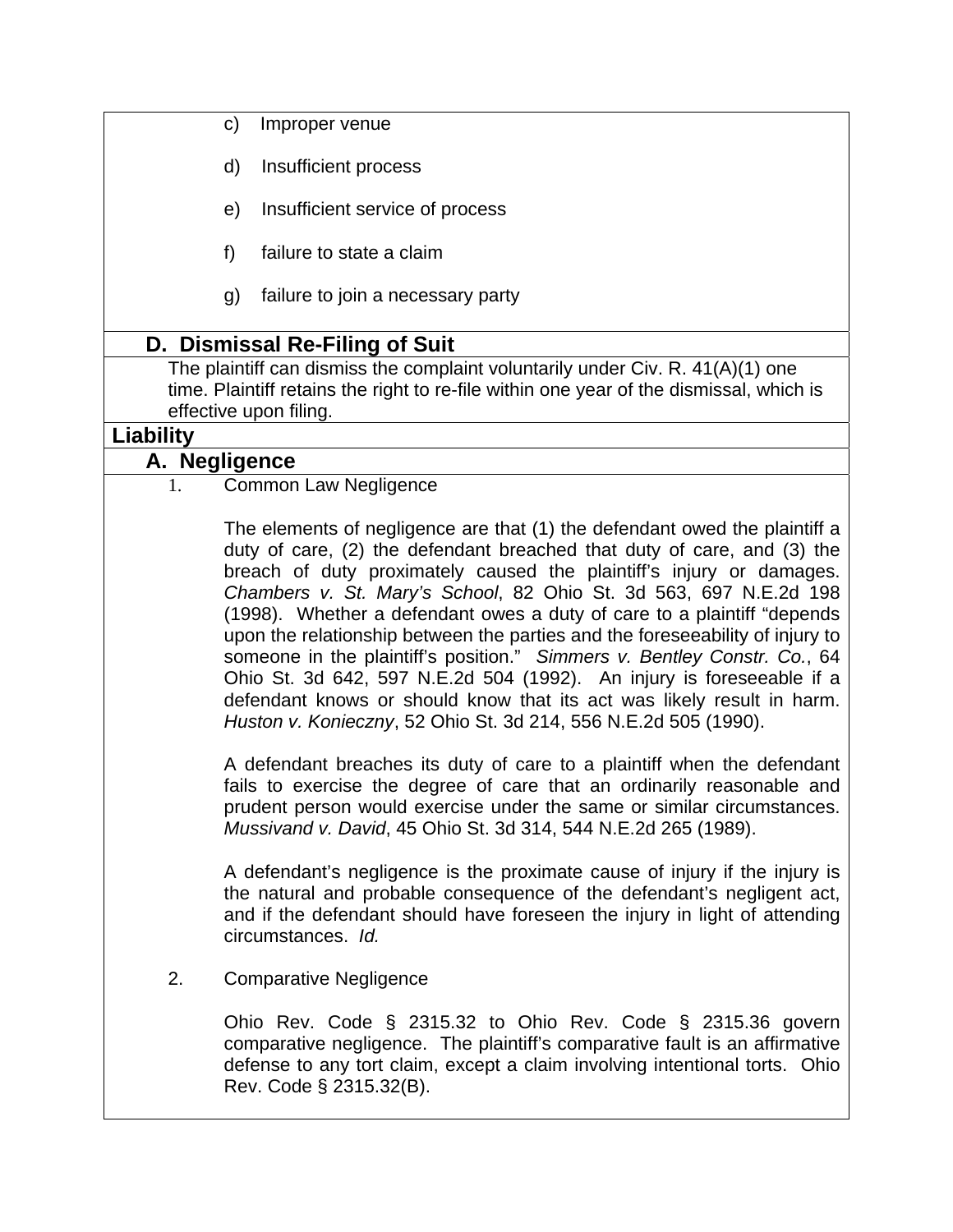If the plaintiff's comparative fault is *greater than* the combined negligence of all defendants, the plaintiff's comparative fault bars the plaintiff from recovery. Ohio Rev. Code § 2315.33. If the plaintiff's comparative fault is *equal to* or *less than* the combined negligence of all defendants, the plaintiff's comparative fault is not a bar to recovery. *Id.* In such circumstances, however, the court will reduce the plaintiff's recovery by the percentage of fault attributable to the plaintiff. Ohio Rev. Code § 2315.35.

### **B. Negligence Defenses**

1. Assumption of Risk

Ohio law recognizes three types of assumption of risk – express, primary and secondary assumption of risk.

Express assumption of risk occurs when the parties expressly agree to release liability. *Crace v. Kent State Univ.*, 185 Ohio App. 3d 534, 924 N.E.2d 906 (2009).

Primary assumption of risk is an absolute defense to a negligence claim. A plaintiff's primary assumption of risk eliminates any duty of care that a defendant owed that plaintiff. As a result, a plaintiff is unable to establish the required elements of a negligence claim. *Gallagher v. Cleveland Browns Football Co.*, 74 Ohio St. 3d 427, 659 N.E.2d 1232 (1996). A plaintiff who voluntarily engages in an activity assumes the risks inherent with that activity. A plaintiff cannot recover for injuries resulting from such risks, unless the defendant acted recklessly or intentionally. *Gentry v. Craycraft*, 101 Ohio St. 3d 141, 802 N.E.2d 1116 (2004). Primary assumption of risk applies to those situations in which the danger at issue is ordinary to the activity, it is common knowledge that the danger exists, and the injury occurs as a result of the danger during the course of the actvitiy. *Santho v. Boy Scouts of Amer.*, 168 Ohio App. 3d 27, 857 N.E.2d 1255 (2006). If the activity involves dangers that cannot be eliminated, primary assumption of risk applies. *Main v. Gym X-Treme*, 2012-Ohio-1315 (2012).

Secondary assumption of risk may also be a defense to a negligence claim. Like primary assumption of risk, secondary (or implied) assumption of risk occurs when a plaintiff voluntarily consents to or acquiesces to an appreciated, known or obvious risk to his or her safety. *Reeves v. Healy*, 192 Ohio App. 3d 769, 950 N.E.2d 605 (2011). Secondary assumption of risk differs from primary assumption of risk because secondary assumption of risk merges with comparative negligence. Secondary assumption of risk is not an absolute bar to a negligence claim, but is a measure of comparative fault. *Gallagher*, 74 Ohio St. 3d 427. It may become an absolute bar, if the measure of the plaintiff's comparative fault,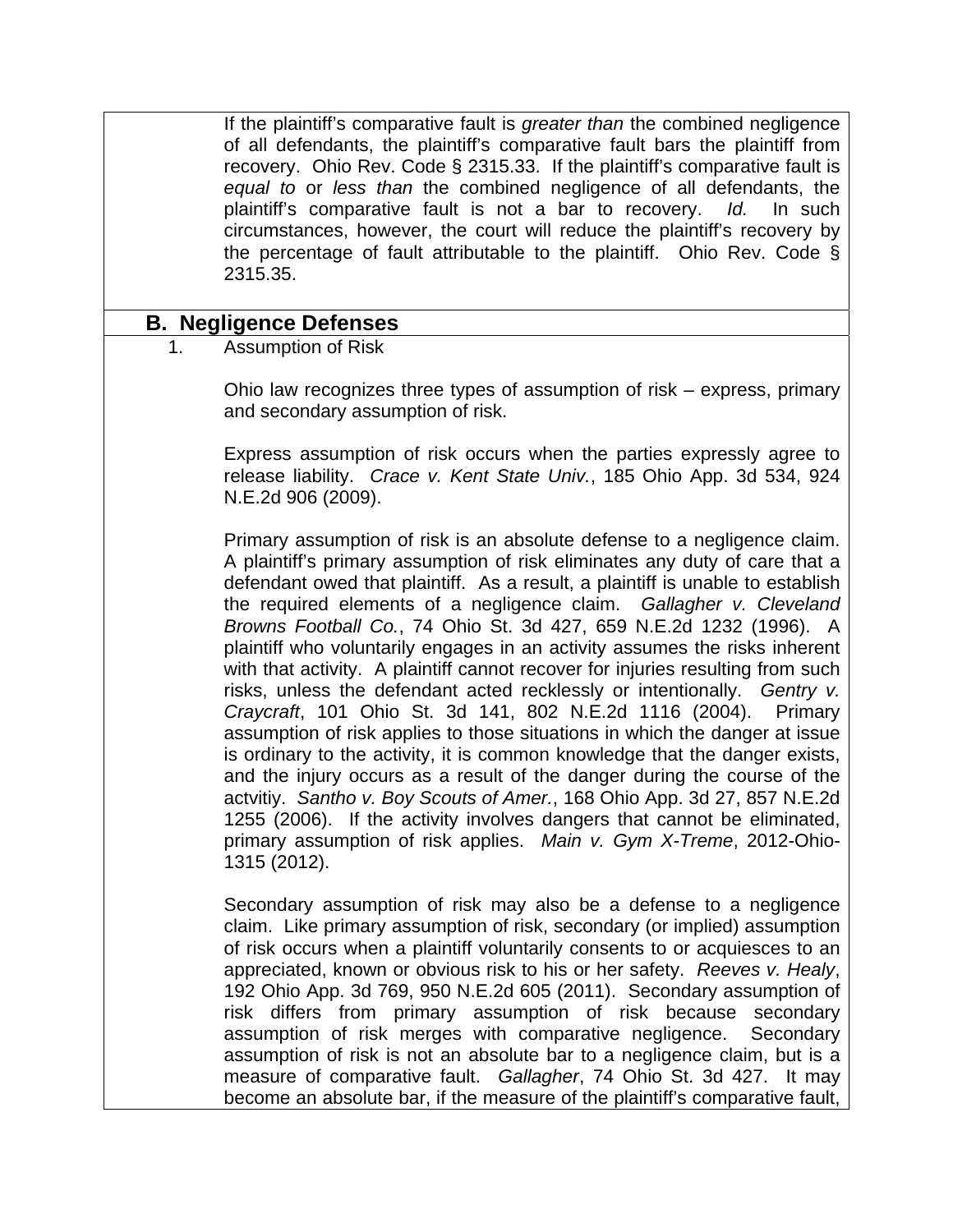through his or her assumption of risk, is greater than the fault attributed to the defendant.

2. Sudden Emergency

Ohio recognizes two types of sudden emergency defenses: sudden emergencies generally and sudden medical emergencies specifically.

When a driver of a motor vehicle is suddenly stricken by a period of unconsciousness, which renders it impossible for the driver to control the car, and which the drive had no reason to anticipate or foresee, the driver is not liable for negligence. *Lehman v. Heyman*, 164 Ohio St. 595, 133 N.E.2d 97 (1956). To establish the defense, the defendant bears the burden to prove that (1) he actually lost consciousness, (2) the loss of consciousness made it impossible for him to control the vehicle, and (3) the loss of consciousness was unforeseeable. Once the defendant establishes the elements of the defense, the burden shifts to the plaintiff to produce independent and substantial evidence to the contrary.

Other situations may present sudden emergencies which excuse liability. A person's negligence is excused when that person, in an emergency situation, acts without ordinary care but does so because of a lack of time to form a reasoned judgment. To establish the defense, the defendant bears the burden to prove that (1) compliance with a specific safety statute was impossible, (2) because of a sudden emergency, (3) that arose without fault of the defendant, (4) under circumstances over which the defendant had no control, and (5) the defendant nevertheless exercised such care as an ordinary person would. *Zehe v. Falkner*, 26 Ohio St. 2d 258, 271 N.E.2d 276 (1971).

An sudden emergency is a sudden and unexpected occurrence which demands prompt action without time for reflection or deliberation. *Miller v. McAllister*, 169 Ohio St. 487 (1959).

3. Last Clear Chance Doctrine

The last clear chance doctrine is not so much a defense to negligence as it is a defense to a plaintiff's comparative fault. Under the last clear chance doctrine, a plaintiff who has placed himself or herself in a perilous situation may still recover, despite his or her own negligence. The last clear chance doctrine allows a plaintiff to recover in these circumstances if a defendant, after becoming aware of the plaintiff's peril, failed to exercise ordinary care to avoid injuring the plaintiff. The last clear chance doctrine applies only if the plaintiff can demonstrate that the defendant became aware of the perilous situation at a time a distance when, in the exercise of ordinary care, the defendant could have avoided injury to the plaintiff.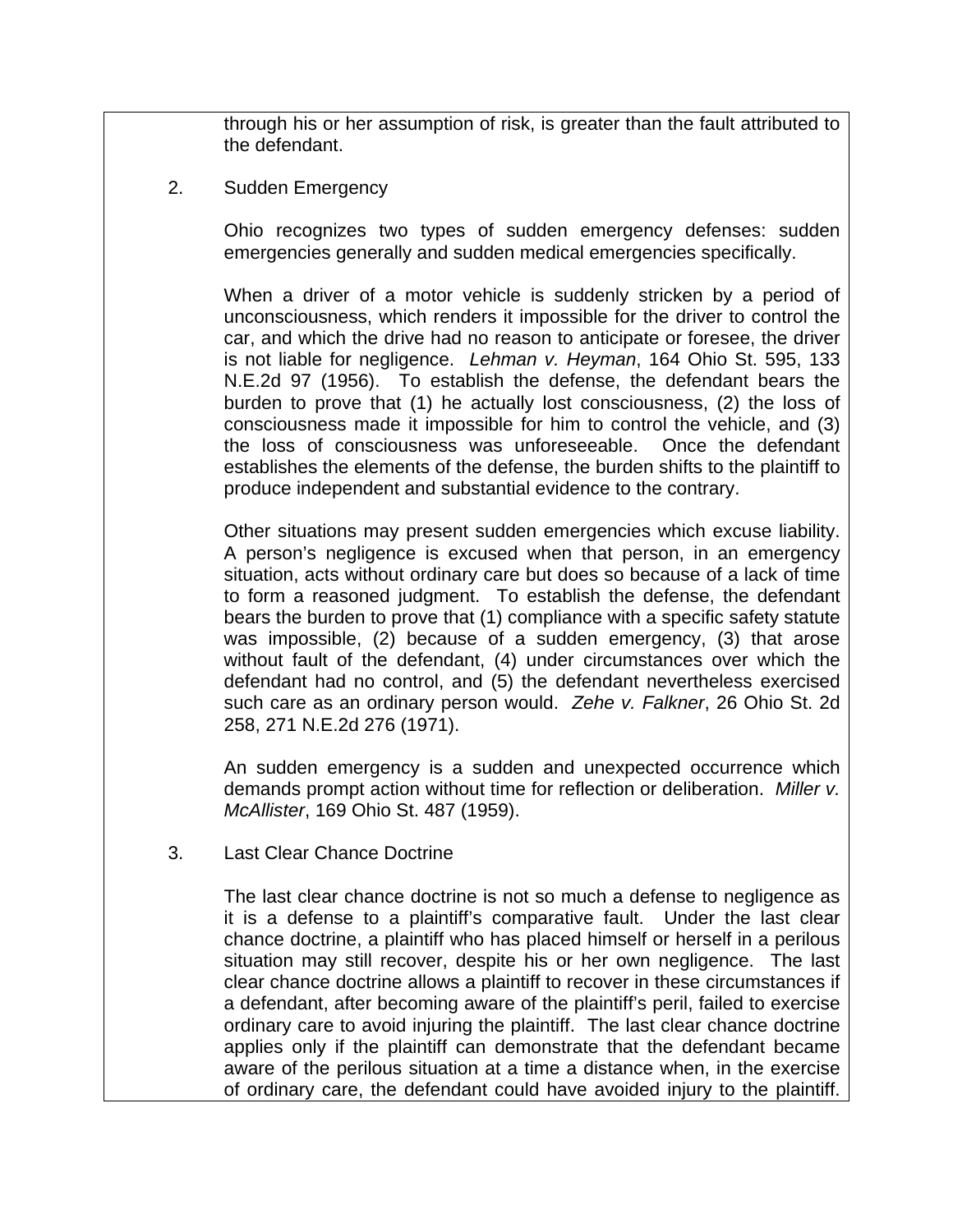*Sech v. Rogers*, 6 Ohio St. 3d 462, 453 N.E.2d 705 (1983).

## **C. Gross Negligence, Recklessness, Willful and Wanton Conduct**

The concepts of gross negligence, recklessness and willful and wanton misconduct are generally inapplicable to basic tort cases. These concepts, however, do come into play when a plaintiff seeks punitive damages. In order to recover punitive damages, a plaintiff must demonstrate, in part, that the defendant's conduct demonstrates malice, or aggravated or egregious fraud. Ohio Rev. Code § 2315.21(C)(1). Actual malice is present where a defendant's conduct is characterized by hatred, ill will or a spirit of revenge. *Cabe v. Lunich*, 70 Ohio St. 3d 598, 640 N.E.2d 159 (1994). Actual malice is also present where a defendant exhibits a conscious disregard for the rights and safety of other persons that has a great probability of causing substantial harm. *Id.* This includes extremely reckless behavior. *Id.*

## **D. Negligent Hiring and Retention**

Ohio law recognizes a separate and distinct tort claim of negligent hiring and retention. *Byrd v. Faber*, 57 Ohio St. 3d 56, 565 N.E.2d 584 (1991). Thus, an admission of liability will not automatically result in the dismissal of a negligent hiring, entrustment, or retention claim.

To establish a negligent hiring claim, a plaintiff must establish (1) the existence of an employment relationship, (2) the employee's incompetence, (3) the employer's actual or constructive knowledge of the employee's incompetence, (4) the employee's act or omission as a proximate cause of the plaintiff's injury or damage, and (5) the employer's negligence in hiring or retaining the employee as a proximate cause of the plaintiff's injury or damage. *Evans v. Ohio State Univ.*, 112 Ohio App. 3d 724, 680 N.E.2d 161 (1996).

An employee's incompetence may stem from a number of behaviors, including prior alcoholism, a history of mental illness, a history of assaults or combative behavior or a prior criminal record. *Ruta v. Breckenridge-Remy Co.*, 1980 Ohio App. LEXIS 12410 (1980). If the employer knew or could have discovered this incompetence through reasonable investigation, the employer may be liable for negligent hiring and retention. *Abrams v. Worthington*, 169 Ohio App. 3d 94, 861 N.E.2d 920 (2006).

## **E. Negligent Entrustment**

Ohio law recognizes a separate and distinct tort claim of negligent entrustment.

The owner of a motor vehicle may be held liable for injury to a third person resulting from the operation of the vehicle by an inexperienced or incompetent driver if the owner knowingly entrusts the operation of the vehicle to such a driver. *Gulla v. Strauss*, 154 Ohio St. 193, 93 N.E.2d 662 (1950). In order to recovery under a theory of negligent entrustment, the plaintiff must demonstrate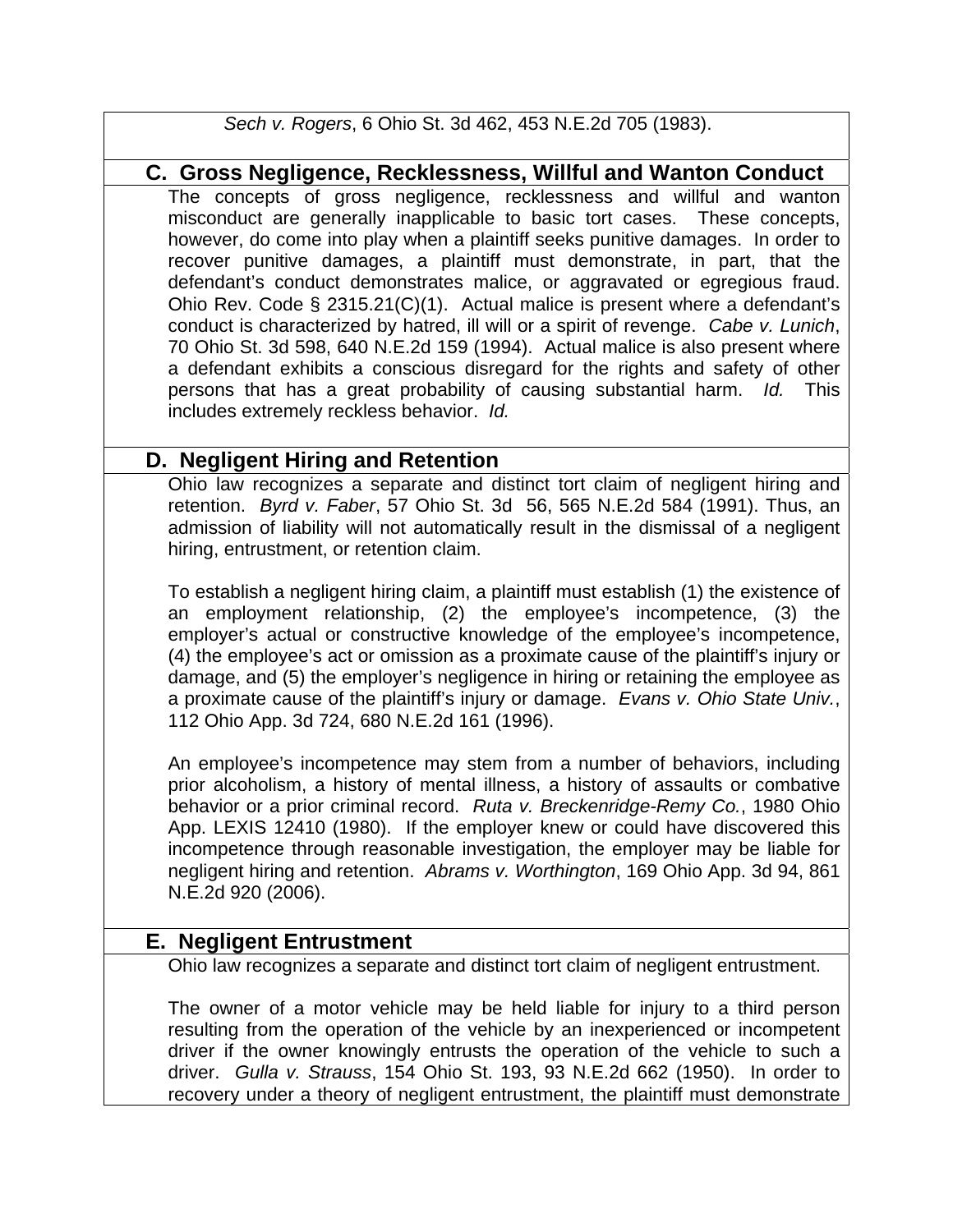that (1) the vehicle was driven with the owner's permission, (2) the driver was incompetent or unqualified, (3) the owner knew at the time he or she entrusted the vehicle to the driver that the driver was incompetent or unqualified. *Id.*

Permission to use a vehicle may be express or implied. *Keeley v. Hough*, 2005- Ohio-3771 (2005). Mere access to a vehicle, however, is insufficient to establish permissive use of the vehicle. *Shapiro v. Barden*, 2001 Ohio App. LEXIS 5535 (2001).

Incompetence is ordinarily a fact-specific inquiry. Possession of a driver's license, prior accidents and prior violations are all relevant to determining whether a driver is incompetent or unqualified. Additionally, Ohio has enacted a statute that addresses wrongful entrustment. *See* Ohio Rev. Code 4511.203. Under the statute, wrongful entrustment of a commercial motor vehicle occurs when the owner of the vehicle knows or reasonably should know that:

- a) The driver does not have a valid license;
- b) The driver's driving privileges have been suspended;
- c) Allowing the driver to drive would violate financial responsibility requirements;
- d) Allowing the driver to drive would violate prohibitions against operating a motor vehicle intoxicated; or
- e) The vehicle is the subject of an immobilization order.
- *Id.*

The owner of the vehicle must know that he or she entrusted the vehicle to an incompetent or unqualified driver. In order to establish liability, a plaintiff must demonstrate an owner's actual knowledge of incompetency, or knowledge of such facts and circumstances that would imply knowledge on the part of the owner. *Curtis v. Schmid*, 2008-Ohio-5239.

### **F. Dram Shop**

Dram Shop liability under Ohio law consists of two statutory causes of action. One action imposes liability upon liquor permit holders for injuries to persons on the liquor permit holders' premises. The other action imposes liability upon liquor permit holders for injuries to persons away from the premises.

Ohio Rev. Code § 4399.18 states that no person may bring a cause of action against a liquor permit holder for personal injury or property damage caused by the acts of an intoxicated patron, unless the injury or damage occurred on the liquor permit holder's premises or parking lot. Ohio Rev. Code § 4399.18. The Ohio Revised Code further provides that a person may bring a cause of action for injury or damage that occurs away from the premises only if (1) the liquor permit holder or its employee *knowingly* sold an intoxicating beverage to a noticeably intoxicated person, to a minor, or to a person in violation of Sunday liquor sales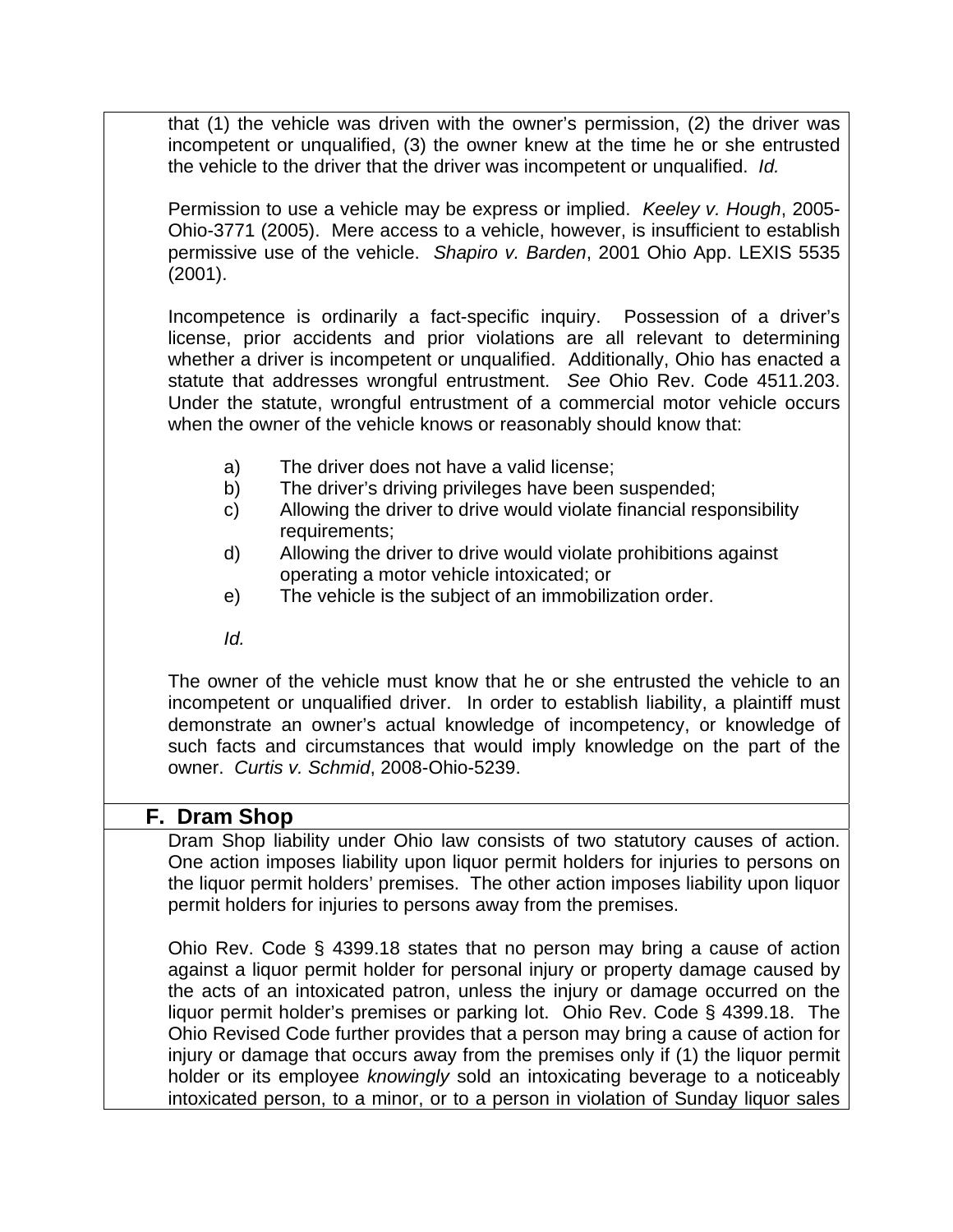laws, *and* (2) the person's intoxication was the proximate cause of the injury or damage. *Id.*

Whether injury or damage occurs on or away from the premises, Dram Shop liability only exists if the liquor permit holder has *actual* knowledge that a person was intoxicated at the time the liquor permit holder sold the intoxicating beverage. *Greesman v. McClain*, 40 Ohio St. 3d 359 (1988). Actual knowledge may be proven by direct or circumstantial evidence.

Most Ohio appellate courts hold that the statutory remedies against liquor permit holders for injury or damage caused by intoxicated patrons are exclusive. As a result, statutory Dram Shop liability precludes common law causes of action against a liquor permit holder. *Aubin v. Metzger*, 2002-Ohio-5130 (2002).

Ohio Dram Shop laws provide protection only for innocent third parties. If the injured party is also intoxicated, he or she cannot recover against the liquor permit holder. *Smith v. The 10th Inning, Inc.*, 49 Ohio St. 3d 289 (1990).

## **G. Joint and Several Liability**

1. Generally

Ohio law imposes joint and several liability upon two or more tortfeasors whose conduct was the proximate cause of injury or damage. Ohio Rev. Code § 2307.22.

If a jury determines that two or more tortfeasors are jointly and severally liable, the jury must apportion a degree of fault between all such persons. Ohio Rev. Code § 2307.23. The jury may apportion fault between all persons whose conduct was the proximate cause of injury, including the plaintiff and persons not party to the case.

With respect to economic loss, a defendant's joint and several liability depends on each defendants' respective share of comparative fault. Defendants whose share of comparative fault is *greater than* 50% are jointly and severally liable for all economic damages. Defendants whose share of comparative fault is *equal to or less than* 50% are liable for their proportionate share of economic damages. Economic damages include past wage loss, future wage loss, medical expenses and property damage expenditures.

With respect to non-economic loss, including pain and suffering, loss of consortium, and mental anguish, each defendant owes only his or her proportionate share of non-economic damages, regardless of the degree of comparative fault.

2. Contribution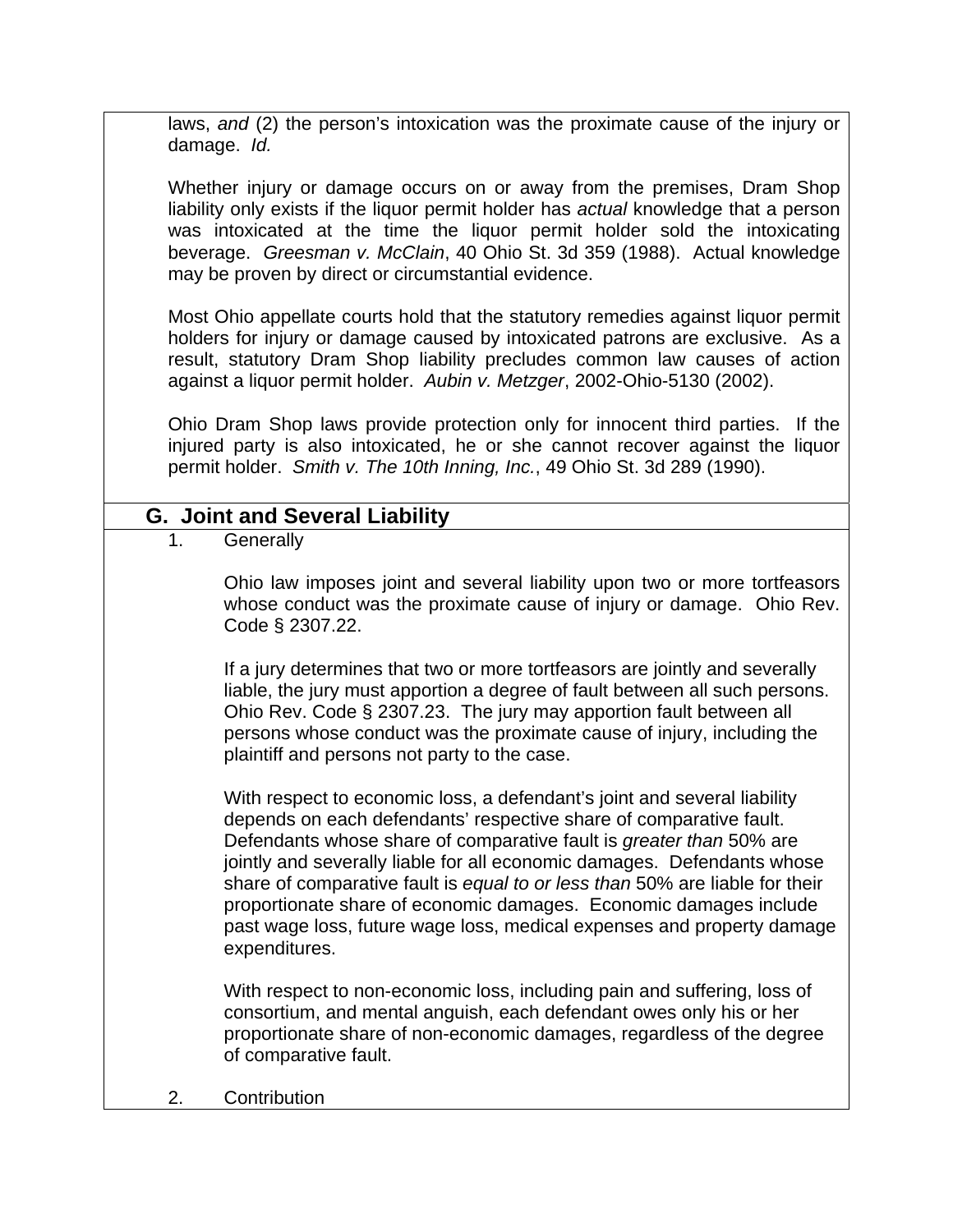A tortfeasor who has paid more than his or her share of damages may have a right of contribution against others who are responsible for the damages. Ohio Rev. Code § 2307.25.

A tortfeasor may enforce contribution rights against a co-defendant by way of post-trial motion. Ohio Rev. Code § 2307.26. A tortfeasor may also enforce contribution rights by separate action within one year after the judgment becomes final. *Id.*

A tortfeasor who has committed an intentional tort cannot seek contribution.

A tortfeasor who has entered into a settlement is not entitled to contribution from other tortfeasors unless the settlement agreement specifically extinguishes the liability of the other tortfeasors against whom contribution is sought.

A release and covenant not to sue does not discharge other tortfeasors from liability, but reduces the claim against other tortfeaors to the greater of any amount stipulated or the amount paid in consideration for the release. Ohio Rev. Code § 2307.28. The reduction does not apply if the plaintiff recovers less than the amount of compensatory damages found by the jury.

A release and covenant not to sue discharges the person to whom it is given from all liability for contribution.

## **H. Wrongful Death and/or Survival Actions**

Ohio law recognizes separate actions for wrongful death and survivorship claims.

Causes of action for injuries to person or property survive the death of the person entitled to bring such an action. Ohio Rev. Code § 2305.21. A representative of the decedent may bring such an action in the name of the decedent, as if the decedent had lived.

Ohio law also recognizes a statutory cause of action for wrongful death. Ohio Rev. Code 2125.01. The administrator or executor of the estate of the decedent is permitted to bring a claim for wrongful death against any person who would have been liable to the decedent.

To recover for wrongful death, a plaintiff must demonstrate that (1) the defendant owed the decedent a duty of care, (2) the defendant breached that duty, and (3) the breach of duty was the proximate cause of the decedent's death. *Garcia v. Pukas Family Flowers, Inc.*, 108 Ohio App. 3d 683, 671 N.E.2d 607 (1996).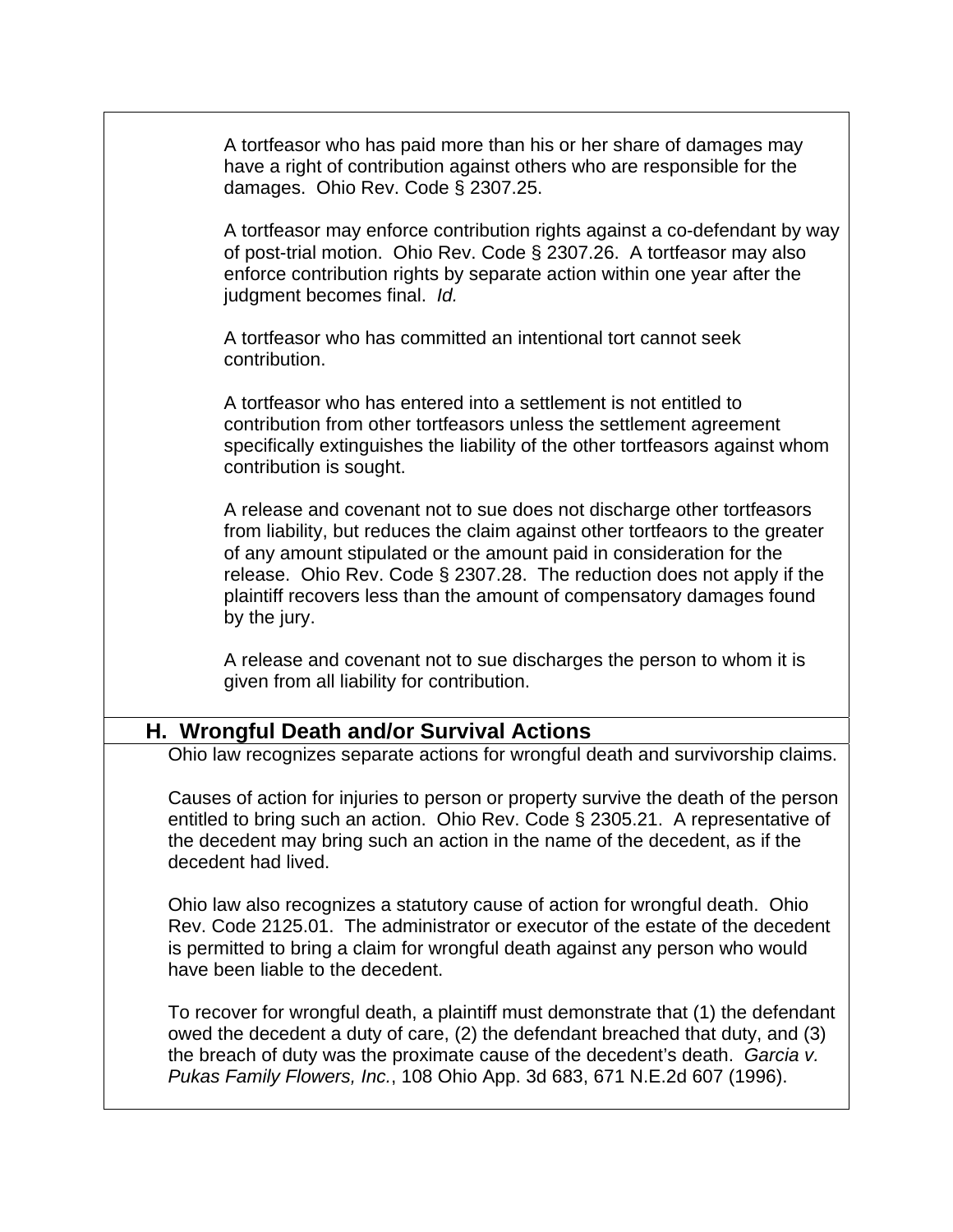A claim for wrongful death is brought for the exclusive benefit of the surviving spouse, children, parents of the decedent and other next of kin. Ohio Rev. Code § 2125.02(A). The surviving spouse, children and parents are rebuttably presumed to have suffered damages by reason of the wrongful death. They may recover compensatory damages for funeral and burial expenses, loss of support from the decedent's earning capacity, loss of the decedent's services, loss of the decedent's consortium, loss of prospective inheritance, and mental anguish of the surviving kin.

Other next of kin, including siblings and other relatives are also properly considered next of kin. They may also recover damages, but do not enjoy the same rebuttable presumption as other kin. These next of kin must prove damages, and may only recover for loss of consortium and mental anguish. *Ramage v. Central Ohio Emer. Servs., Inc.*, 64 Ohio St. 3d 97, 592 N.E.2d 828.

## **I. Vicarious Liability**

1. Respondeat Superior

An employer may be held liable for the acts and omissions of its employees committed in the course and scope of their employment. *Byrd v. Faber*, 57 Ohio St. 3d 56, 565 N.E.2d 584 (1991).

Ohio law recognizes a number of exceptions to vicarious liability. Acts committed outside the course and scope of employment do not subject employers to vicarious liability. *Posin v. ABC Motor Court Hotel, Inc.*, 45 Ohio St. 2d 271, 344 N.E.2d 334 (1976). An employee who departs from his employment to engage in his own affairs relieves his employer from liability. Not every deviation eliminates liability however. Incidental tasks are insufficient. Instead, the action must be so divergent from employment duties such that it would sever the employment relationship. *Id.* Whether conduct is undertaken in the course and scope of employment is ordinarily a question of fact. Moreover, intentional misconduct does not give rise to vicarious liability unless the intentional conduct is calculated to facilitate or promote the business of the employer. *Byrd*, 57 Ohio St. 3d 56.

2. Liability for Acts of Independent Contractors

Generally, an employer is not liable for the conduct of an independent contractor.

Whether an actor is an employee or an independent contractor depends upon the employer's right to control the manner of the actor's work. *Bobik v. Indus. Comm'n*, 146 Ohio St. 187, 64 N.E.2d 829 (1946). If the employer retains the right to control the work, the relationship is one of employer-employee. If the right to control the work rests with the actor,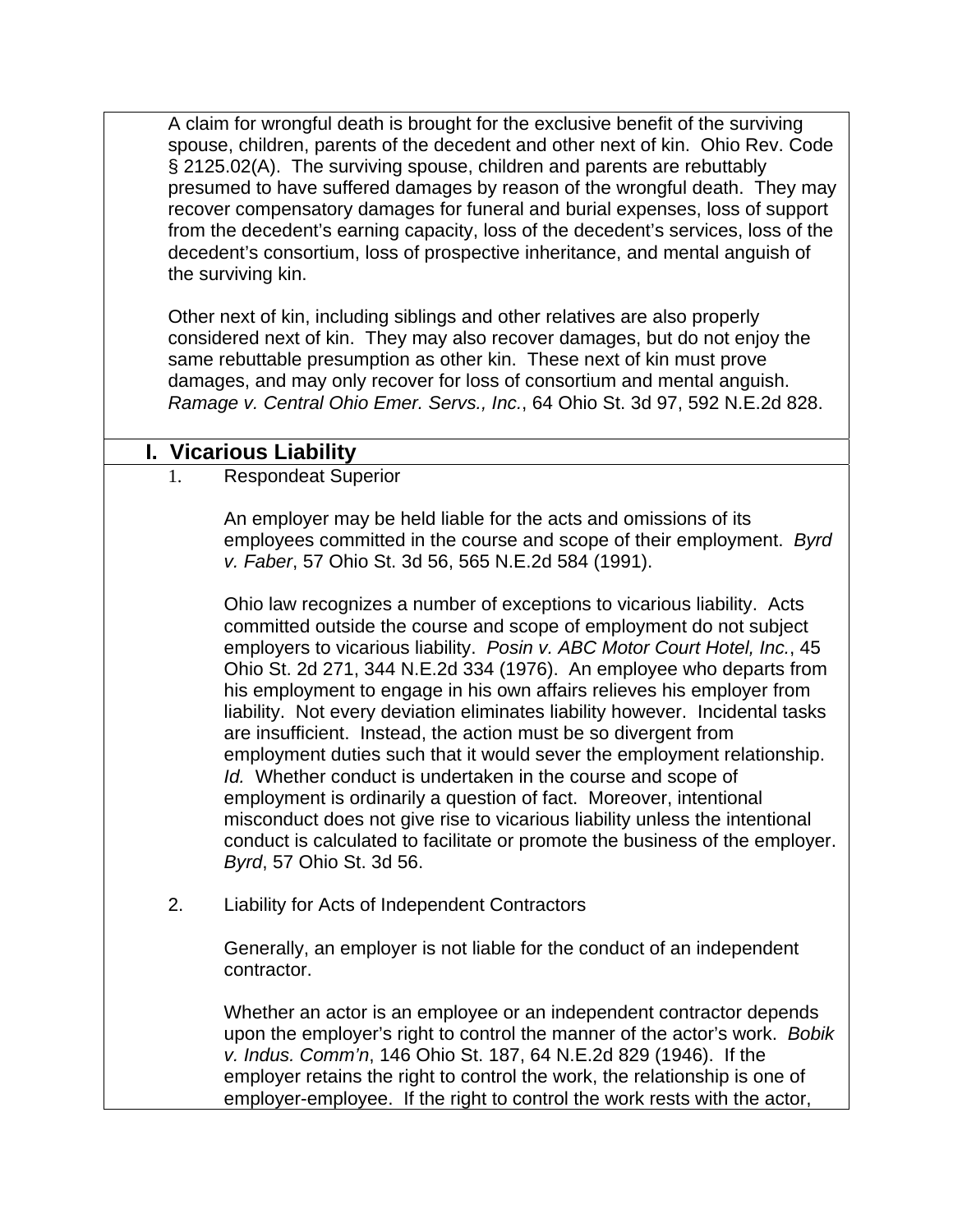the relationship is one of principal-independent contractor.

The nondelegable duty rule creates an exception to vicarious liability for the acts of an independent contractor. An employer subject to a nondelegable duty may be held vicariously liable for the conduct of an independent contractor. An employer may be subject to a nondelegable duty affirmatively imposed by statute, contract or common law, or because the work involved is inherently dangerous. *Pusey v. Bator*, 94 Ohio St. 3d 275, 762 N.E.2d 968 (2002). In such situations, an employer may delegate the work to an independent contractor, but must retain liability for the conduct of the independent contractor.

An issue separate from vicarious liability, an employer may nevertheless be held primarily liable for the negligent selection, hiring and retention of an independent contractor.

3. Placard Liability

The Supreme Court of Ohio holds that, in tort actions involving leased vehicles of interstate motor carriers, federal regulations determine liability, rather than the common-law doctrine of vicarious liability. *Wyckoff Trucking, Inc. v. Marsh Bros. Trucking Serv., Inc.*, 58 Ohio St. 3d 261, 569 N.E.2d 1049 (1991). Under federal regulations, liability exists if a lease is in effect and the leased vehicle displays the motor carrier's placard listing ICC numbers. Additionally, federal regulations create an irrebutable presumption that the driver of a leased vehicle is an employee of the motor carrier if the driver displays the motor carrier's placard. 49 C.F.R. § 1057.12.

Under Ohio Rev. Code § 2307.34, no motor carrier is liable in a civil action for any injury, death or damage caused by a motor vehicle not owned by the motor carrier, or caused by an operator not employed by the motor carrier, unless the motor vehicle is being operated in service of the motor carrier pursuant to a valid lease agreement. The only court to address the interaction between Ohio Rev. Code § 2307.34 and the *Wyckoff* decision holds that the statute essentially does not change the *Wyckoff* holding so long as (1) a motor carrier placard is displayed and (2) a valid lease is in effect. *Cincinnati Ins. Co. v. Haack*, 125 Ohio App. 3d 183, 708 N.E.2d 214 (1997).However, a motor carrier or insurer can seek recovery nontrucking ("deadhead") insurer.

# **J. Exclusivity of Workers' Compensation**

The Ohio worker's compensation system generally provides the exclusive remedy against employers for injuries sustained in the course and scope of employment.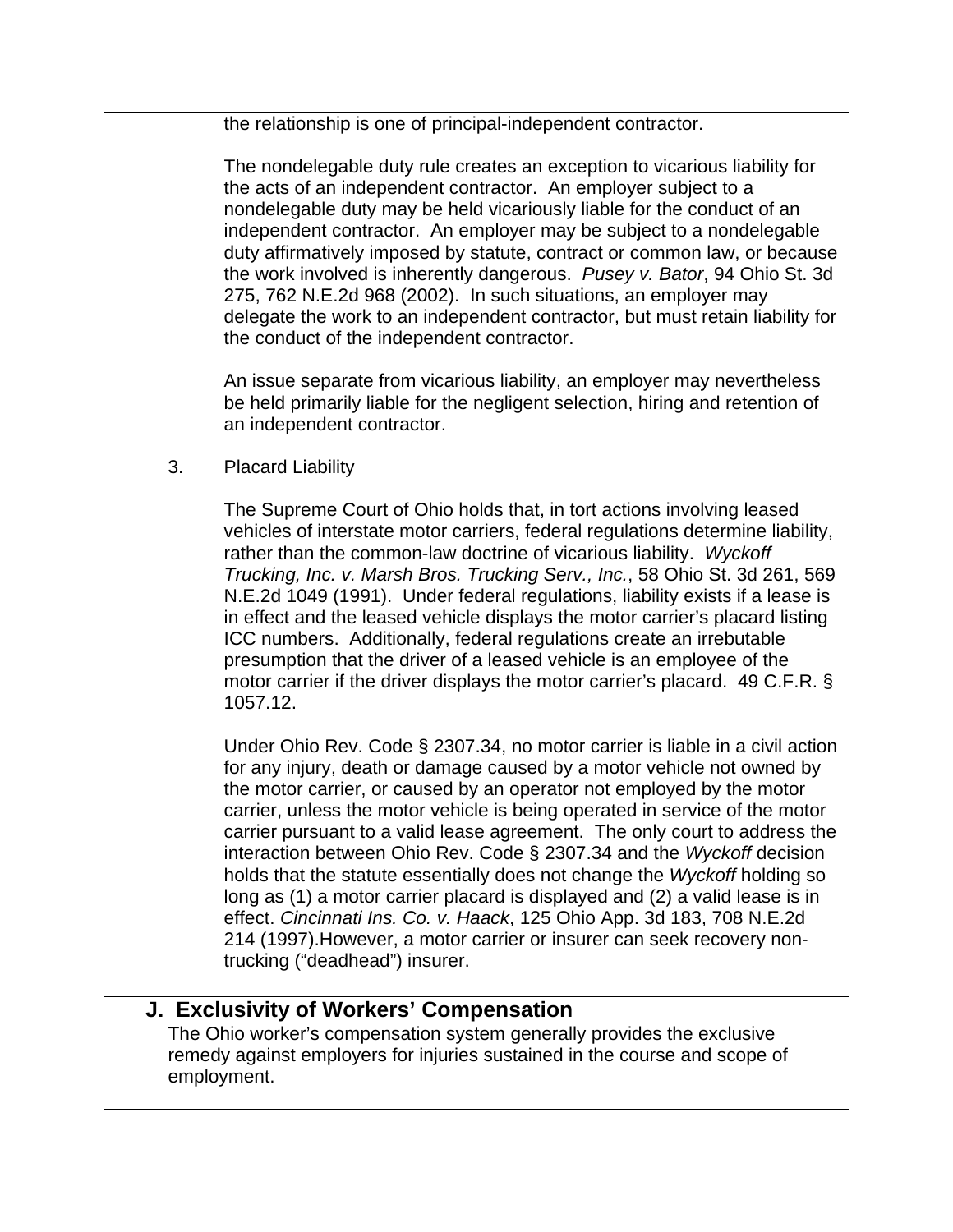An employer who complies with the requirements of the worker's compensation system is not liable for damages caused by any injury, occupational disease or bodily condition received or contracted by an employee in the course and scope of employment. Ohio Rev. Code § 4123.74. Workers compensation immunity also shields fellow employees from suit, provided that the injury, occupational disease or bodily condition at issue is found to be compensable under the worker's compensation system. Ohio Rev. Code § 4123.741.

The statutory immunity under the worker's compensation system does not apply in cases involving intentional torts. *Blankenship v. Cincinnati Milacron Chems., Inc.*, 69 Ohio St. 2d 603, 433 N.E.2d 572 (1982). Instead, Ohio statute provides a separate remedy for claims of employer intentional torts. Ohio Rev. Code § 2745.01(A). To establish an employer intentional tort, an injured employee must establish that the employer acted with the deliberate intent to injure the employee, or with the belief that injury was substantially certain to occur. *Id.*

The statute defines substantial certainty as deliberate intent to injure. Ohio Rev. Code § 2745.01(B). The statute does set forth certain conduct that the law rebuttably presumes rises to the level of deliberate intent to injure. Deliberate removal of a safety guard or deliberate misrepresentation of a toxic or hazardous substance creates a rebuttable presumption that the employer acted with the deliberate intent to injure. Ohio Rev. Code § 2745.01(C).

### **Damages**

| <u></u>                      |     |                                                                                                                                         |  |
|------------------------------|-----|-----------------------------------------------------------------------------------------------------------------------------------------|--|
| A. Statutory Caps on Damages |     |                                                                                                                                         |  |
| 1.                           |     | Caps on Non-Economic Damages                                                                                                            |  |
| a)                           |     | Applies to all "tort actions"                                                                                                           |  |
|                              | (1) | Defined as "a civil action for damages for injury or loss to<br>person or property".                                                    |  |
|                              | (2) | Includes product liability and asbestos claims.                                                                                         |  |
|                              | (3) | Specifically excludes any civil action based upon a medical,<br>dental, optometric or chiropractic claim, or for breach of<br>contract. |  |
| b)                           |     | R.C. 2315.18(B) - Non-economic damages are limited                                                                                      |  |
|                              | (1) | to the greater of \$250,000 or 3 times economic loss                                                                                    |  |
|                              | (2) | to a maximum of $$350,000$ per person, or $$500,000$ per<br>occurrence                                                                  |  |
| C)                           |     | Caps only apply to "tort actions" for non-catastrophic claims; caps                                                                     |  |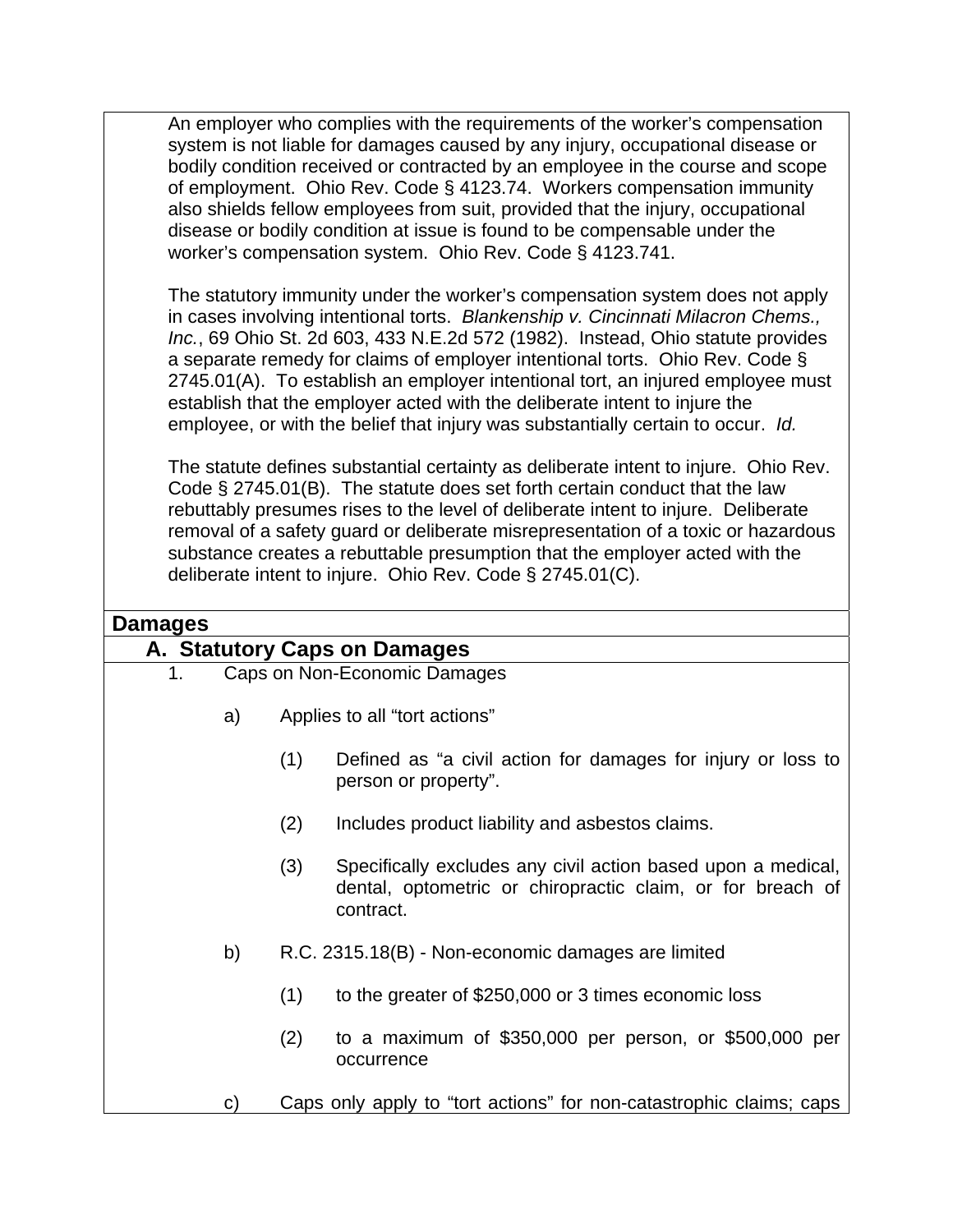do not apply to

- (1) wrongful death actions;
- (2) actions involving permanent and substantial physical deformity, loss of use of a limb, or loss of a bodily organ system, or permanent physical function injury;
- (3) tort actions against the state in the Court of Claims; or
- (4) tort actions against political subdivisions.
- d) Determination of Caps
	- (1) Caps on non-economic damages can be determined by court prior to trial if any party files a motion for summary judgment.
	- (2) Jury is not to be informed of caps or limits on awards of noneconomic damages.
- e) Review of Awards of Non-Economic Compensatory Damages Challenged as Excessive (R.C. 2315.19).
	- (1) Trial court must set forth in writing its reasons for upholding an award challenged as excessive
	- (2) Appellate court employs a de novo standard of review
- 2. Evidence that the Trier of Fact is Not to Consider when Awarding Compensatory Damages for Non-Economic Loss in a Tort Action (R.C. 2315.18(C))
	- a) Evidence for a defendant's alleged wrongdoing, misconduct or guilt;
	- b) Evidence of the defendant's wealth or financial resources;
	- c) All other evidence that is offered for the purpose of punishing the defendant.
- 3. Jury Consideration
	- a) Jury Interrogatories (R.C. 2315.18(D))
		- (1) Requires the use of jury interrogatories in addition to a general verdict form to support an award of compensatory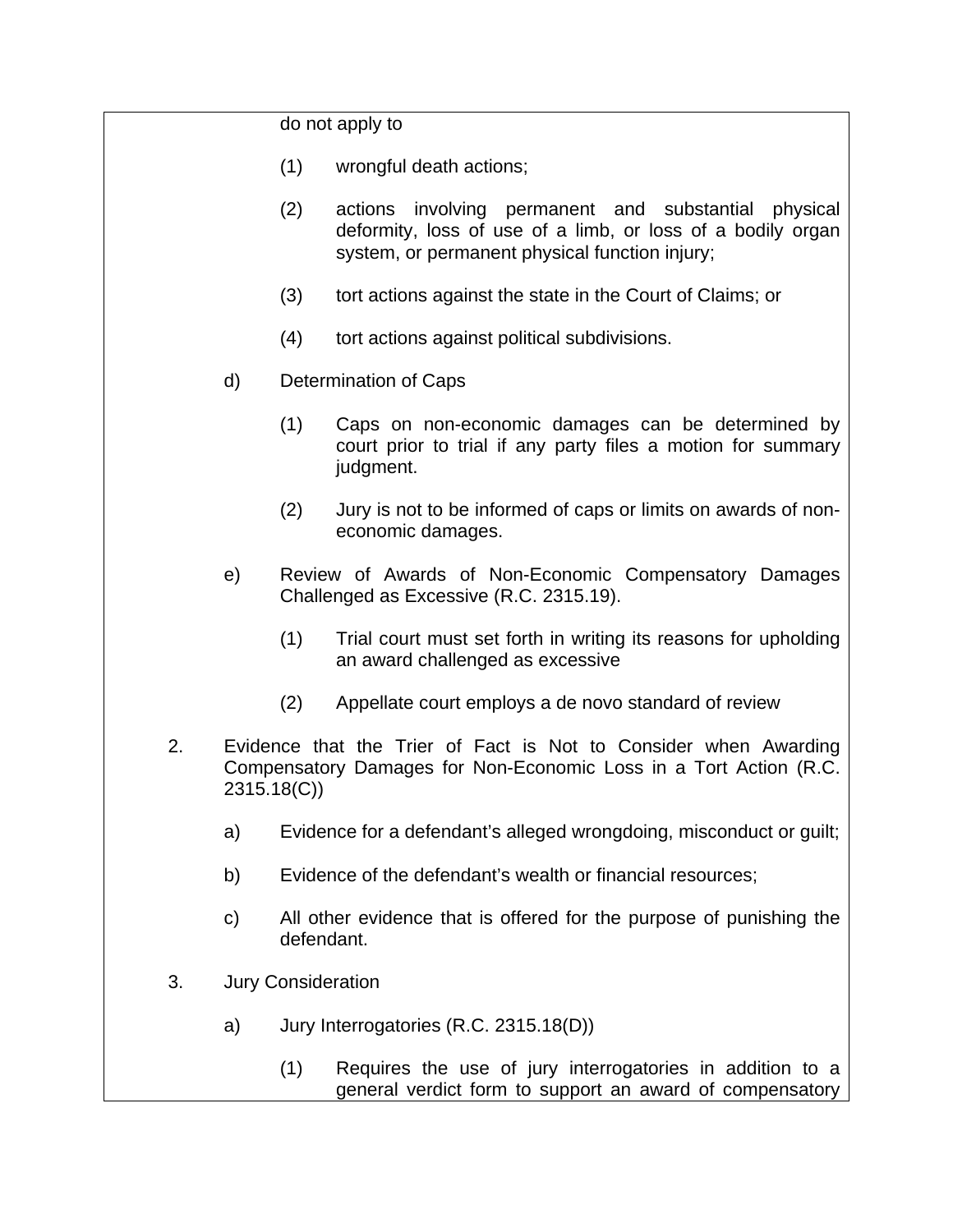damages in a "tort action". (2) Jury's answers to interrogatories must specify: (a) total compensatory damages, and (b) portion of total compensatory damages that represent economic loss and non-economic loss. b) Jury Instructions (R.C. 2315.01(B)) (1) Requires that the court instruct the jury on the tax consequences of compensatory and punitive damage awards for purposes of federal and state income taxes. **B. Compensatory Damages for Bodily Injury**  1. Differentiated from other types of damages in that compensatory damages are intended to make the plaintiff whole for the damages/suffering incurred through the defendant[s] actions. 2. Compensatory damages can take the form of direct monetary losses incurred by the plaintiff for medical expenses, lost wages due to injury, and physical/mental pain and suffering, including those losses already sustained as well as those which are reasonably certain to occur in the future. 3. Jury Instructions regarding compensatory damages (OJI 315.01): a) Plaintiff is to be compensated for both "economic loss" and "noneconomic loss" proximately caused by the defendants. b) "Economic Loss" means any of the following types of financial harm: all wages, salaries, or other compensation lost as a result of the plaintiff's injury; all expenditures for medical care or treatment, rehabilitation services, or other care, treatment, services, products, or accommodations incurred as a result of the plaintiff's injury. c) "Non-Economic Loss" means harm other than the economic loss that results from the plaintiff's injury, including, but not limited to, pain and suffering, loss of society, loss of consortium, companionship, care, assistance, attention, protection, advice, guidance, counsel, instruction, training, or education; disfigurement, mental anguish, and any other intangible loss.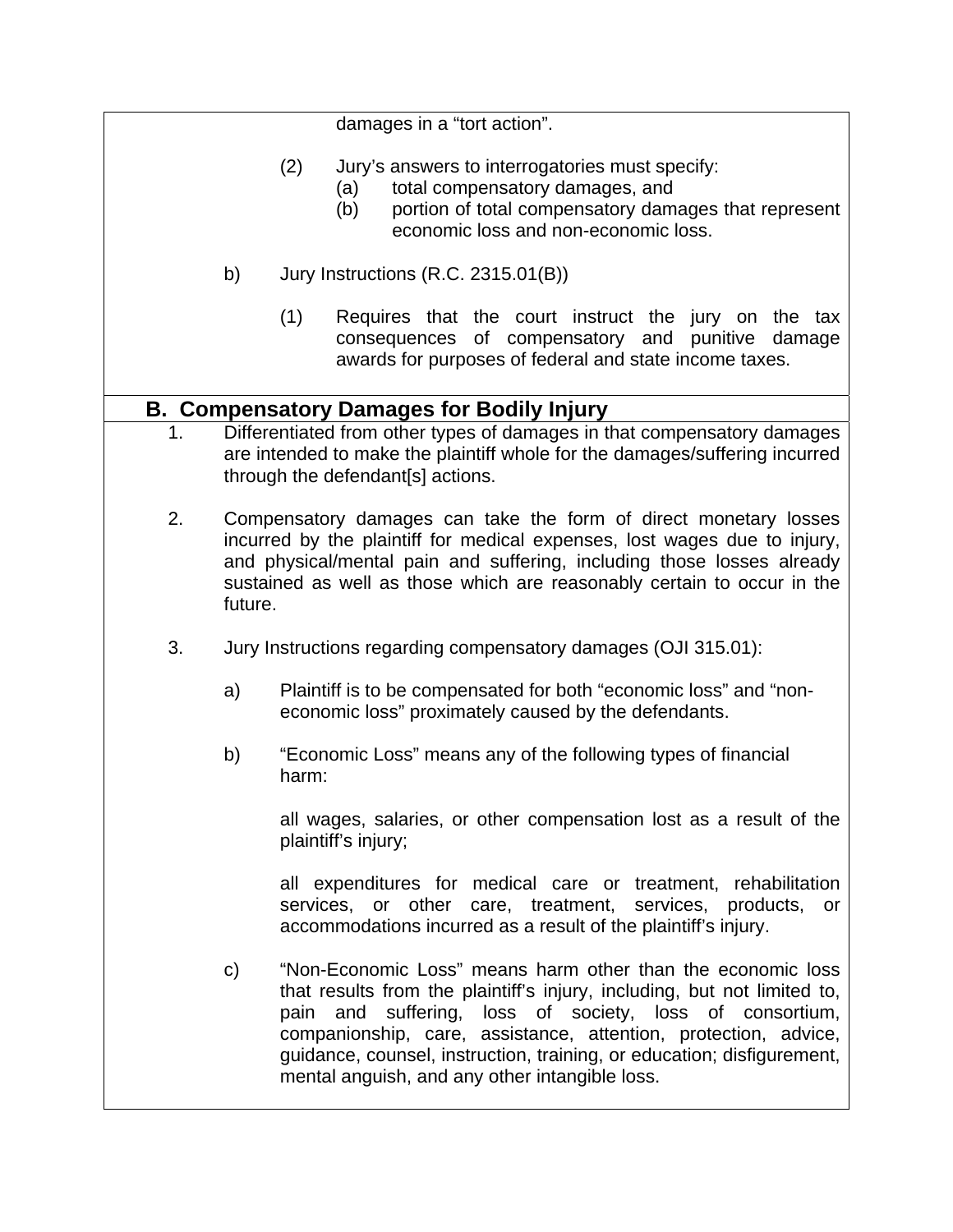| Loss of Enjoyment of Life |  |
|---------------------------|--|
|---------------------------|--|

a) As stated in *Fantozzi v. Sandusky Cements Products Co.* (1992), 64 Ohio St. 3d 601, where an individual suffers personal injuries, the question of damages for loss of ability to perform the plaintiff's usual function may be submitted to the jury in an instruction, and set forth in a special interrogatory and separate finding of damages, provided that the Court instructs the jury it shall not award additional damages for that same loss.

- 5. Loss of Consortium/Loss of Affection
	- a) In *Gallimore v. Children's Hospital Medical Center* (1993), 67 Ohio St. 3d 244, the Supreme Court of Ohio held that a parent may recover damages for loss of filial (child's) consortium.
	- b) Consortium includes services, society, companionship, comfort, love and solace.
	- c) An action for loss of consortium occasioned by a spouse's injury is a separate and distinct cause of action. *Bowen v. Kil-Kare, Inc*. (1992), 63 Ohio St. 3d 84.
	- d) In *Rolf v. Tri State Motor Transit Co.* (2001), 91 Ohio St. 3d 380, the court held that adult emancipated children of an injured parent could recover for loss of parental consortium under Ohio law.

### **C. Collateral Source**

- 1. Can be admissible in any "tort action." (R.C. 2315.20).
	- a) Not admissible if the collateral source that was introduced into evidence has a mandatory federal, contractual or statutory right of subrogation.
	- b) Plaintiff allowed to introduce evidence of amounts paid to secure benefits from collateral source that was introduced into evidence.
	- c) The collateral-source rule does not bar evidence of the amount accepted by a medical care provider from an insurer as full payment. Both the amount originally billed and the amount accepted as payment in full are admissible to prove the reasonable value of the medical treatment in a personal injury action. *Robinson v. Bates* (2006), 112 Ohio St.3d 17, 2006-Ohio-6362.
		- (1) In *Jaques v. Manton*, Slip Opinion No. 2010-Ohio-1838 the Court determined that the defendant in a personal injury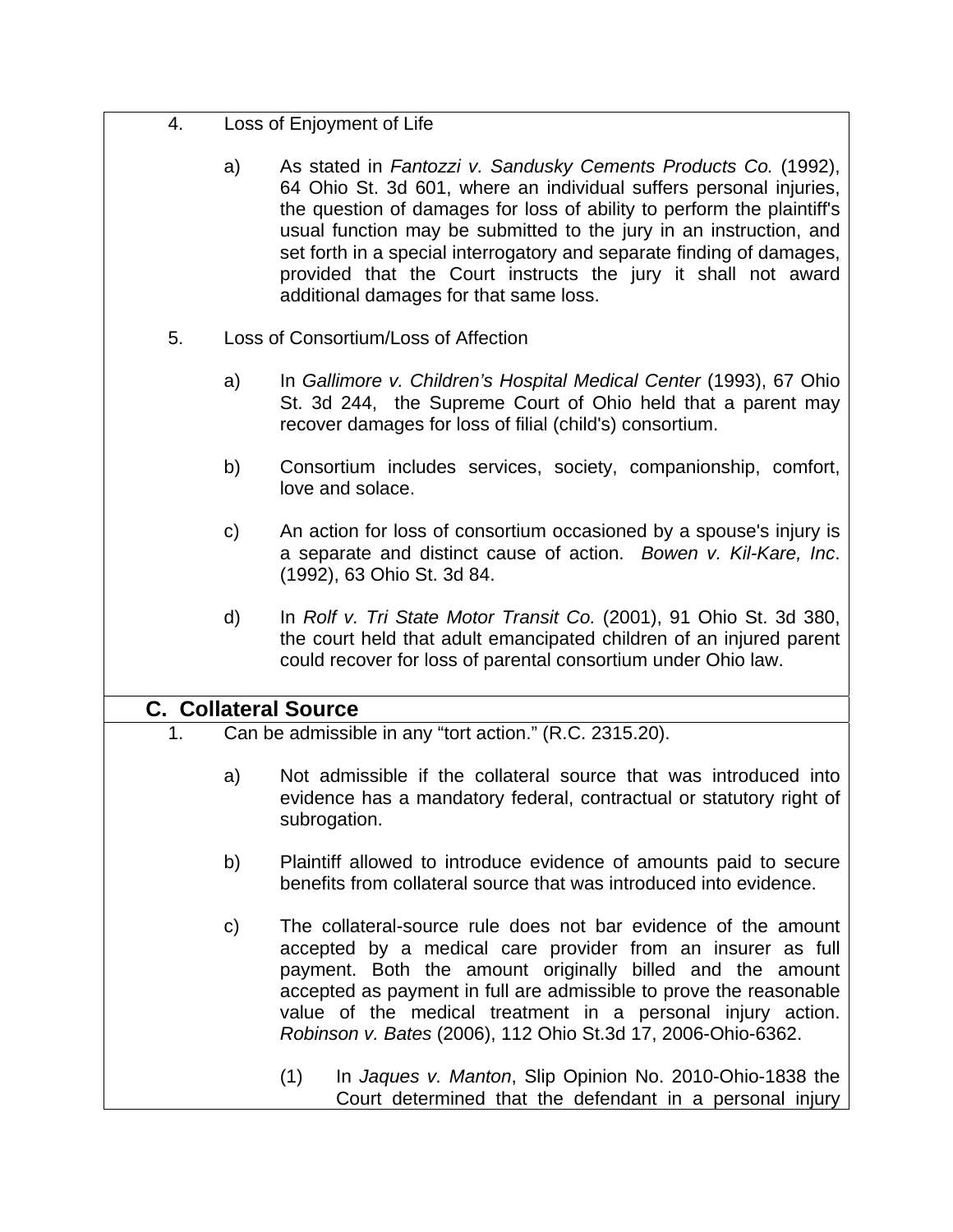lawsuit is not barred by Ohio's Collateral Source Statute, R.C. 2315.20, from introducing evidence at trial of "write offs" accepted by medical service providers that reduce the actual cost of the plaintiff's medical treatments to a lower amount than those providers originally billed for their services. The Court determined that the statute does not address evidence of such "write-offs" by medical providers, and, therefore, the Court's holding in the 2006 opinion in *Robinson v. Bates* still applies and controls.

- (2) On July 25, 2012, the Supreme Court of Ohio agreed to hear defendant's appeal in *Moretz v. Muakkassa*, Summit App. No. 25602, 2012-Ohio-1177. In *Moretz* the trial court excluded evidence of medical write-offs because the defense had not presented supporting expert testimony to prove the reasonableness of the reduced charges. On appeal, the Ninth Appellate District Court affirmed. The Supreme Court of Ohio accepted jurisdiction; a decision is anticipated in the Spring of 2013.
- 4. Life or Disability Insurance Payments
	- (a) Not admissible, unless the plaintiff's employer paid for the life or disability policy and the employer is a defendant in the tort action.

## **D. Pre-Judgment/Post-Judgment Interest**

- 1. Amount Allowed By Statute
	- a) The amount of interest allowed by statute for both pre- and postjudgment interest is a variable rate based upon the federal short term rate published on Oct. 15 of the previous year. This is codified in O.R.C. 5703.47 and is published by the Ohio Tax Commissioner.
	- b) A table listing the interest rate back to 1983 can be found at: http://tax.ohio.gov/divisions/ohio\_individual/individual/interest\_rates. stm
- 2. Pre-Judgment Interest
	- a) Pre-judgment interest traditionally compensated a successful plaintiff in a tort action from the time his injury occurred rather than the time of judgment.
	- b) In 1982, the Ohio legislature codified pre-judgment interest with the specifics of when and how to apply the interest in a tort action.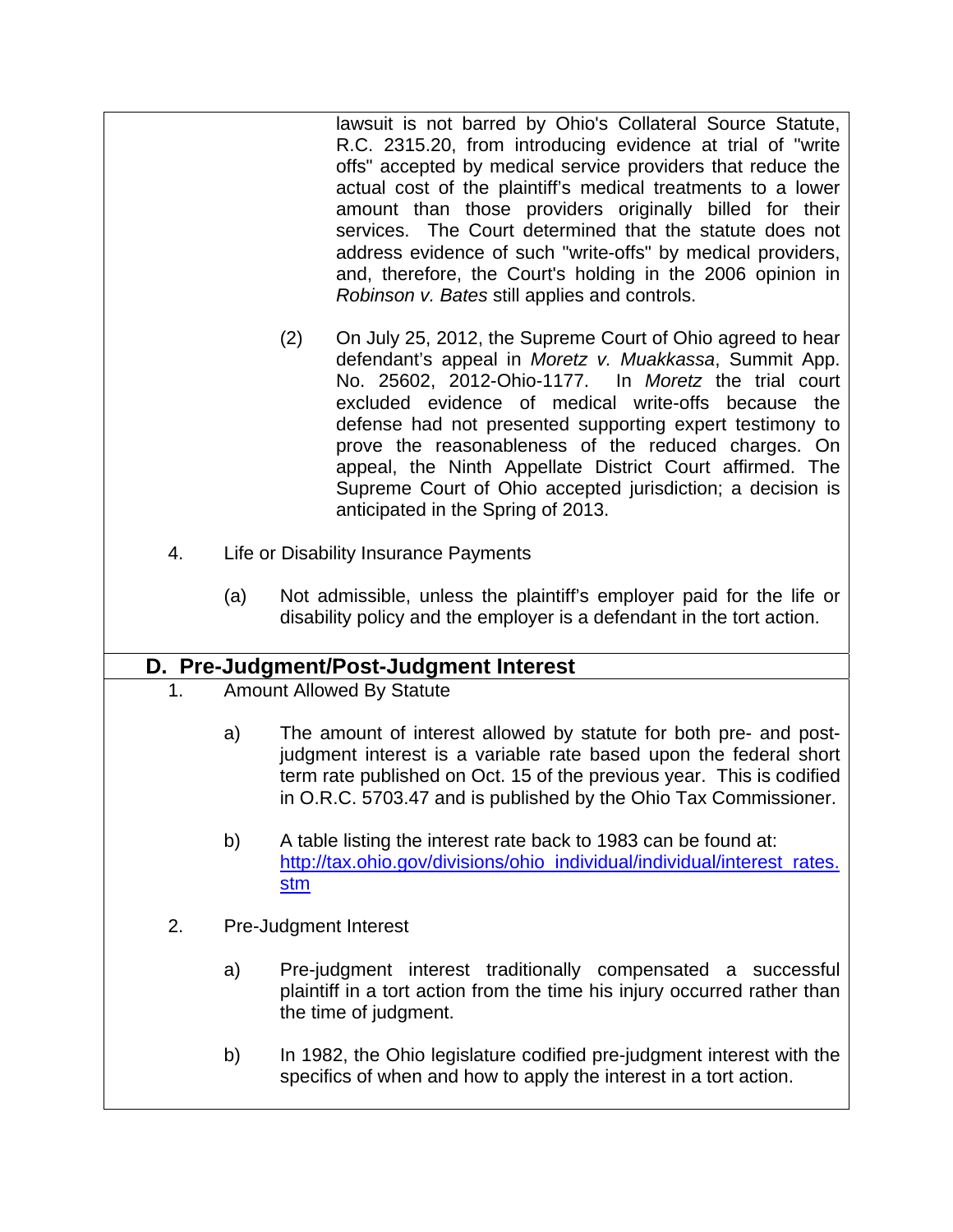| $\mathbf{C}$  | case.                | In 1994, the Ohio Supreme Court, in Moskovitz v. Mt. Sinai Medical<br>Ctr. (1994), 69 Ohio St. 3d 638, clarified the factors used in<br>determining whether a good faith effort had been made to settle a                                                                                                           |
|---------------|----------------------|---------------------------------------------------------------------------------------------------------------------------------------------------------------------------------------------------------------------------------------------------------------------------------------------------------------------|
| d)            | good faith.          | The Court held that memorandums and documents traditionally<br>protected by the attorney-client privilege are discoverable during<br>the post-trial hearing to help determine if the defendants acted in                                                                                                            |
| e)            | Co.                  | Additionally, in 1998 the Court held in Landis v. Grange Mutual Ins.<br>Ohio St.<br>(1998),<br>82<br>3d 339,<br>that<br>claims<br>for<br>uninsured/underinsured motorist coverage were contractual claims<br>and accordingly were subject to pre-judgment interest regardless of<br>good faith settlement attempts. |
|               |                      | <b>E. Damages for Emotional Distress</b>                                                                                                                                                                                                                                                                            |
| 1.            | Non-Physical Injury: |                                                                                                                                                                                                                                                                                                                     |
| a)            |                      | In Paugh v. Hanks (1983), 6 Ohio St. 3d 72, the Ohio Supreme<br>Court held that a claim for negligent infliction of serious emotional<br>distress may be maintained without proof of a contemporaneous<br>physical injury where:                                                                                    |
|               | (1)                  | the plaintiff was a bystander;                                                                                                                                                                                                                                                                                      |
|               | (2)                  | the plaintiff reasonably appreciated the peril which took<br>place, whether or not the victim suffered actual physical<br>harm; and                                                                                                                                                                                 |
|               | (3)                  | the plaintiff suffered serious emotional distress as a result of<br>this cognizance or fear of peril.                                                                                                                                                                                                               |
| b)            |                      | Emotional injury sustained must be found to be both serious and<br>reasonably foreseeable in order to allow a recovery.                                                                                                                                                                                             |
| $\mathbf{c})$ |                      | Serious emotional distress describes emotional injury which is both<br>severe and debilitating. Thus, serious emotional distress may be<br>found where a reasonable person, normally constituted, would be<br>unable to cope adequately with the mental distress engendered by<br>the circumstances of the case.    |
|               | (1)                  | A plaintiff must present some "guarantee of genuineness" in<br>support of his or her claim to avoid summary judgment                                                                                                                                                                                                |
|               | (2)                  | Expert medical testimony will help establish the validity of                                                                                                                                                                                                                                                        |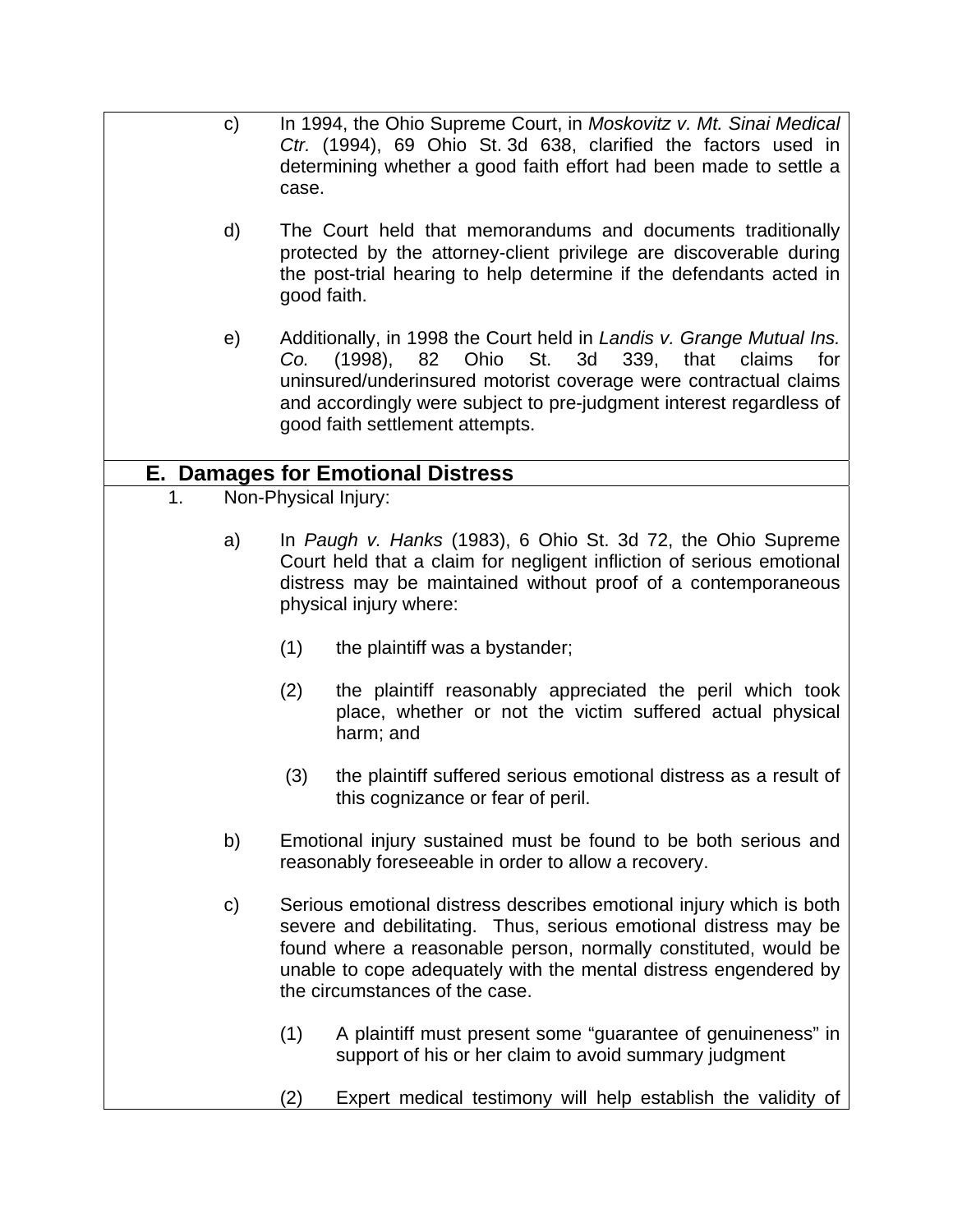the claim of serious emotional distress, though expert medical testimony concerning the plaintiff's mental distress is not always required. *Foster v. McDevitt* (1986), 31 Ohio App.3d 237, 239

- (3) As an alternative to expert testimony, a plaintiff may offer the testimony of lay witnesses acquainted with the plaintiff to show significant changes that they have observed in the emotional or habitual makeup of the plaintiff.
- d) The facts to be considered in order to determine whether a negligently inflicted emotional distress injury was reasonably foreseeable include:
	- (1) Whether the plaintiff was located near the scene of the accident, as contrast with one who was a distance away;
	- (2) Whether the shock resulted from a direct emotional impact upon plaintiff from sensory and contemporaneous observance of the accident, as contrast with learning of the accident from others after its occurrence; and,
	- (3) Whether the plaintiff and victim (if any) were closely related, is contrasted with an absence of any relationship on a presence of only a distance relationship.
- e) Ohio does not recognize a claim for negligent infliction of serious emotional distress where the distress is caused by the plaintiff's fear of a nonexistent physical peril. *Heiner v. Moretuzzo* (1995), 73 Ohio St.3d 80, at syllabus.
- 2. Physical Injury:
	- a) In *Binns v. Fredendall* (1987), 32 Ohio St. 3d 244, the Ohio Supreme Court held that negligently inflicted emotional and psychiatric injury sustained by a plaintiff who also suffers contemporaneous physical injury in a motor vehicle accident need not be severe and debilitating
	- b) Recovery may include damages for Mental anguish, emotional distress, anxiety, grief or loss of enjoyment of life caused by the death or injury of another, provided the plaintiff is directly involved and contemporaneously injured in the same motor vehicle accident with the deceased or other injured person.
- 3. Limited Recovery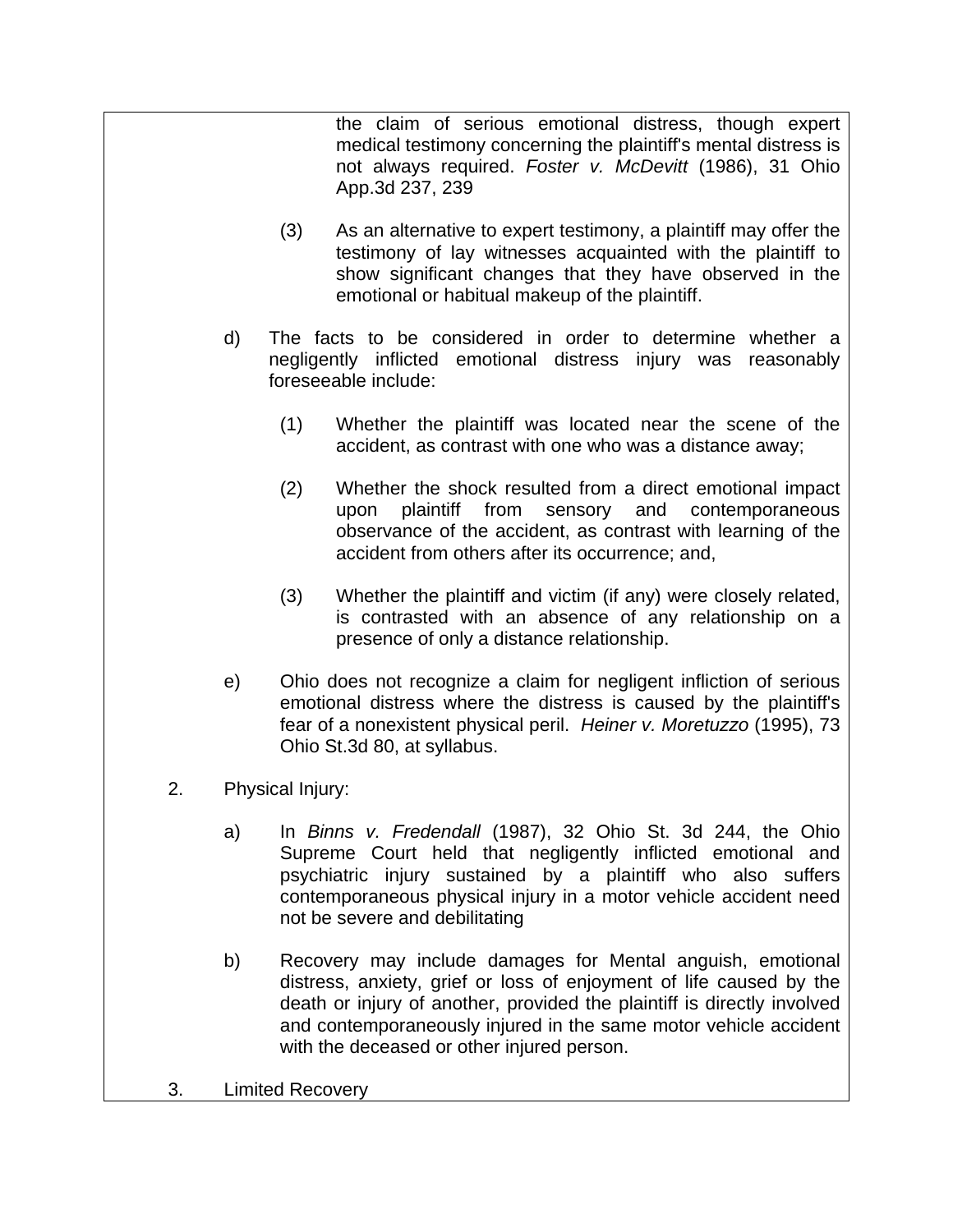- a) Ohio courts have limited recovery for negligent infliction of emotional distress in such instances as where one was a bystander to an accident or was in fear of physical consequences to his own person. See *High v. Howard* (1992), 64 Ohio St. 3d 82.
- 4. Statute of Limitations
	- a) Negligent infliction of emotional distress is governed by a two-year statute of limitations. R.C. 2305.10; *Lawyer's Cooperative Publishing Co. v. Muething* (1992), 65 Ohio St.3d 273.

### **F. Wrongful Death and/or Survival Action Damages**

- 1. Who can recover
	- a) a civil action for wrongful death shall be brought in the name of the personal representative of the decedent for the exclusive benefit of the surviving spouse, the children, and the parents of the decedent, all of whom are rebuttably presumed to have suffered damages by reason of the wrongful death, and for the exclusive benefit of the other next of kin of the decedent.
	- b) The date of the decedent's death fixes the status of all beneficiaries of the civil action for wrongful death for purposes of determining the damages suffered by them and the amount of damages to be awarded. A person who is conceived prior to the decedent's death and who is born alive after the decedent's death is a beneficiary of the action.
- 2. What can be recovered
	- a) Compensatory damages may be awarded in a civil action for wrongful death and may include damages for the following:
		- (1) Loss of support from the reasonably expected earning capacity of the decedent;
		- (2) Loss of services of the decedent;
		- (3) Loss of the society of the decedent, including loss of companionship, consortium, care, assistance, attention, protection, advice, guidance, counsel, instruction, training, and education, suffered by the surviving spouse, dependent children, parents, or next of kin of the decedent;
		- (4) Loss of prospective inheritance to the decedent's heirs at law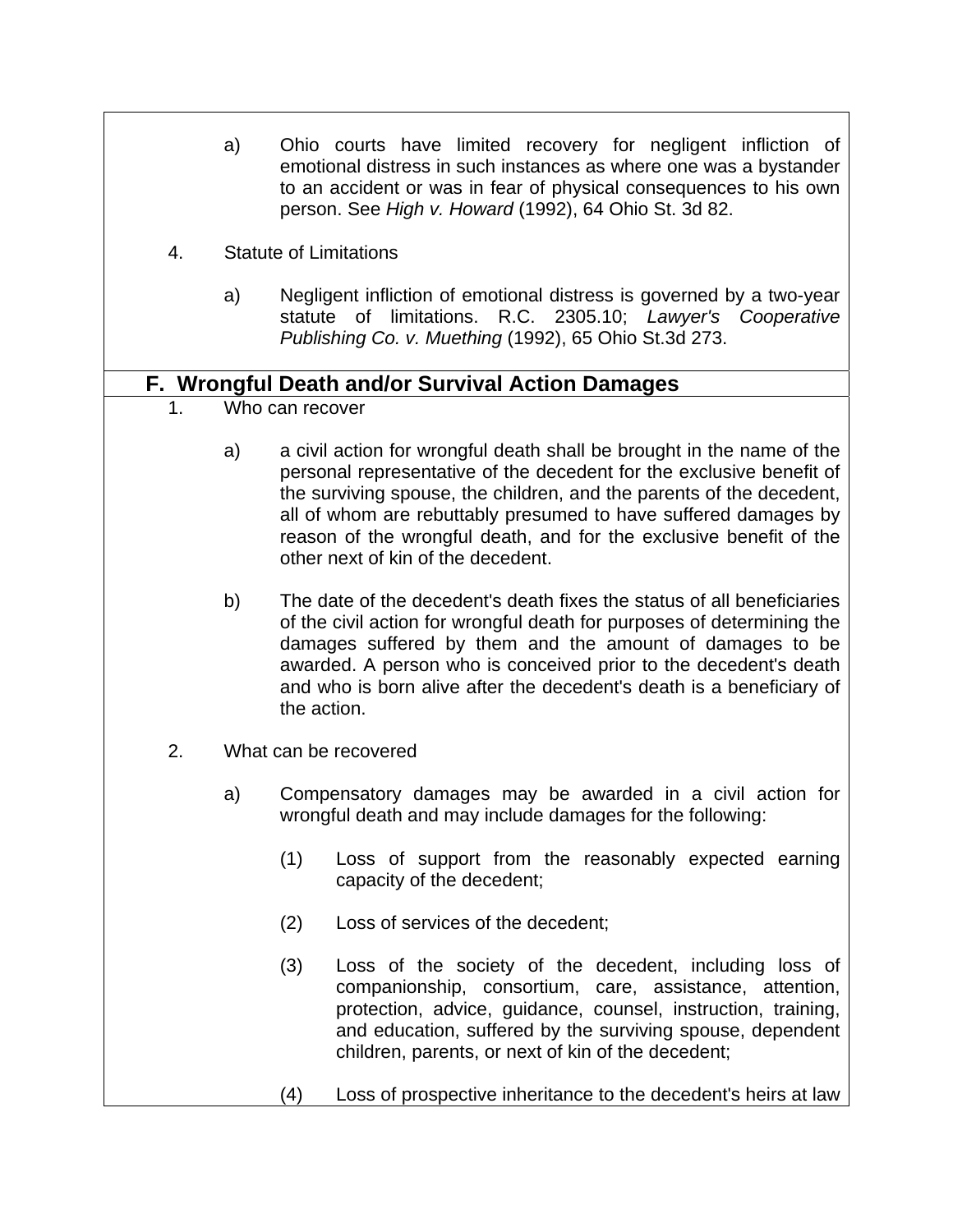at the time of the decedent's death;

- (5) The mental anguish incurred by the surviving spouse, dependent children, parents, or next of kin of the decedent.
- b) a party to a civil action for wrongful death may present evidence of the cost of an annuity in connection with an issue of recoverable future damages. If that evidence is presented, then the jury or court may consider that evidence in determining the future damages suffered by reason of the wrongful death. If that evidence is presented, the present value in dollars of an annuity is its cost.

## **G. Punitive Damages**

- 1. Generally
	- a) A claim for punitive damages gives rise to a right to a bifurcated trial. Liability for punitive damages in a tort action shall be, upon motion of any party, bifurcated. The trial then has two parts. The first establishes liability and compensatory damages only. If the jury or trier of fact determines that the plaintiff is entitled to recover compensatory damages, only then is evidence permitted on whether plaintiff is entitled to punitive damages. (R.C. § 2315.21(C))
	- b) Punitive damages are not recoverable unless both of the following apply, which are the plaintiff's burden to prove:
		- (1) The actions or omissions of that defendant demonstrate malice or aggravated or egregious fraud, or that defendant as principal or master knowingly authorized, participated in, or ratified actions or omissions of an agent or servant that so demonstrate.
		- (2) The trier of fact has returned a verdict or has made a determination of the total compensatory damages recoverable by the plaintiff from that defendant.
	- c) Recent Case Law
		- (1) *Havel v. Villa St. Joseph*, 131 Ohio St.3d 235, 2012-Ohio-552. In *Havel,* the Supreme Court of Ohio upheld the constitutionality of R.C. 2315.21(B), a statute which makes bifurcation of tort actions involving both compensatory and punitive damage claims mandatory upon request. The Court held that R.C. 2315.21(B) creates, defines, and regulates a substantive, enforceable right to separate stages of trial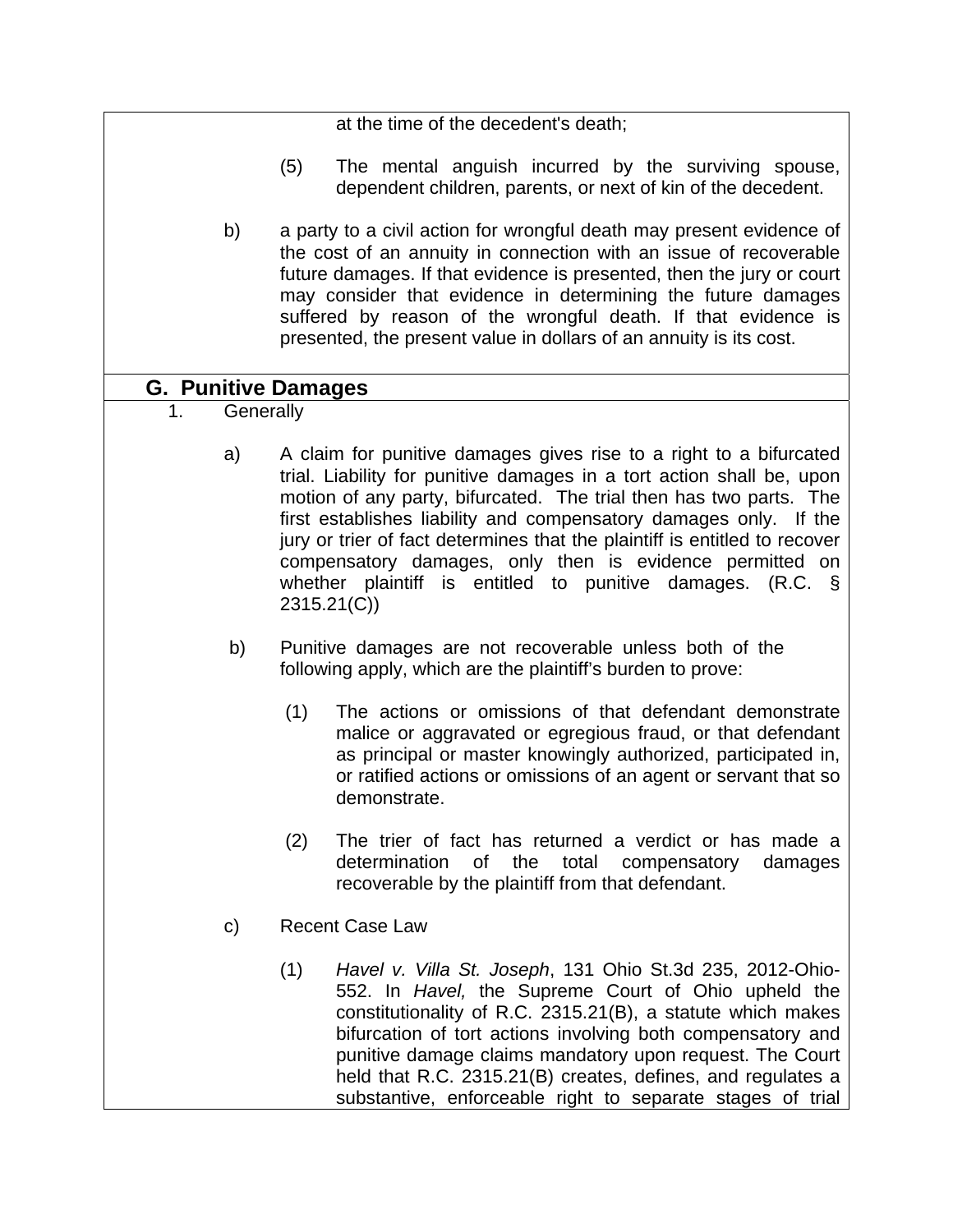relating to the presentation of evidence for compensatory and punitive damages in tort actions. The Court explained that because it is a substantive statute, it takes precedence over Civ.R. 42(B) which gives a trial court discretion to bifurcate claims for trial purposes, as compared to R.C. 2315.21(B) which requires bifurcation when a motion requesting it is filed. The Court determined that because R.C. 2315.21(B) is a substantive law, it prevails over the procedural bifurcation rule promulgated by the Ohio Supreme Court in Civ. R. 42(B), and thus, does not violate the separation of powers required by Article IV, Section 5(B) of the Ohio Constitution.

- (2) *Flynn v. Fairview Village Retirement Community, Ltd.¸ 132*  Ohio St.3d 199, 2012-Ohio-2582. In *Flynn,* the Supreme Court of Ohio held that a trial court's denial of a motion filed pursuant to R.C. 2315.21(B) to bifurcate a jury trial of a tort case seeking an award of punitive damages is final and immediately appealable pursuant to R.C. 2505.02(B)(6). The appellate court had dismissed a defendant's appeal from the trial court's denial of a pretrial motion to bifurcate the punitive damage claim in a nursing home tort case. In reversing the court of appeals, the Supreme Court stated that, by denying the motion to bifurcate under R.C. 2315.21(B), the trial court "implicitly" determined that the amendment in 2004 to R.C. 2315.21(B) making bifurcation mandatory was unconstitutional on the grounds that the statute conflicts with the bifurcation rule found in the Ohio Rules of Civil Procedure. While Civ.R. 42(B) gives trial court's the discretion to bifurcate trials generally, the statutory provision makes bifurcation of a jury trial involving a punitive damage claim in a tort action mandatory upon the filing of a motion. The appellate court's rationale for dismissing the appeal was rejected earlier this year in *Havel v. Villa St. Joseph*, 131 Ohio St.3d 235, 2012-Ohio-552, where the Supreme Court held that the bifurcation mandated by R.C. 2315.21(B) is constitutional and does not conflict with Civ.R. 42(B).
- (3) *Neal-Pettit v. Lahman*, 125 Ohio St.3d 327, 2010-Ohio-1829. In *Neal-Pettit*, the Supreme Court of Ohio held that public policy does not prohibit an insurance policy from providing coverage for an award of attorney fees in a civil lawsuit when that award is incident to recovery of punitive damages. Although Ohio, R.C. 3937.182(B) prohibits insurance coverage of punitive damages, unless policy language clearly excludes coverage for an attorney fees award, an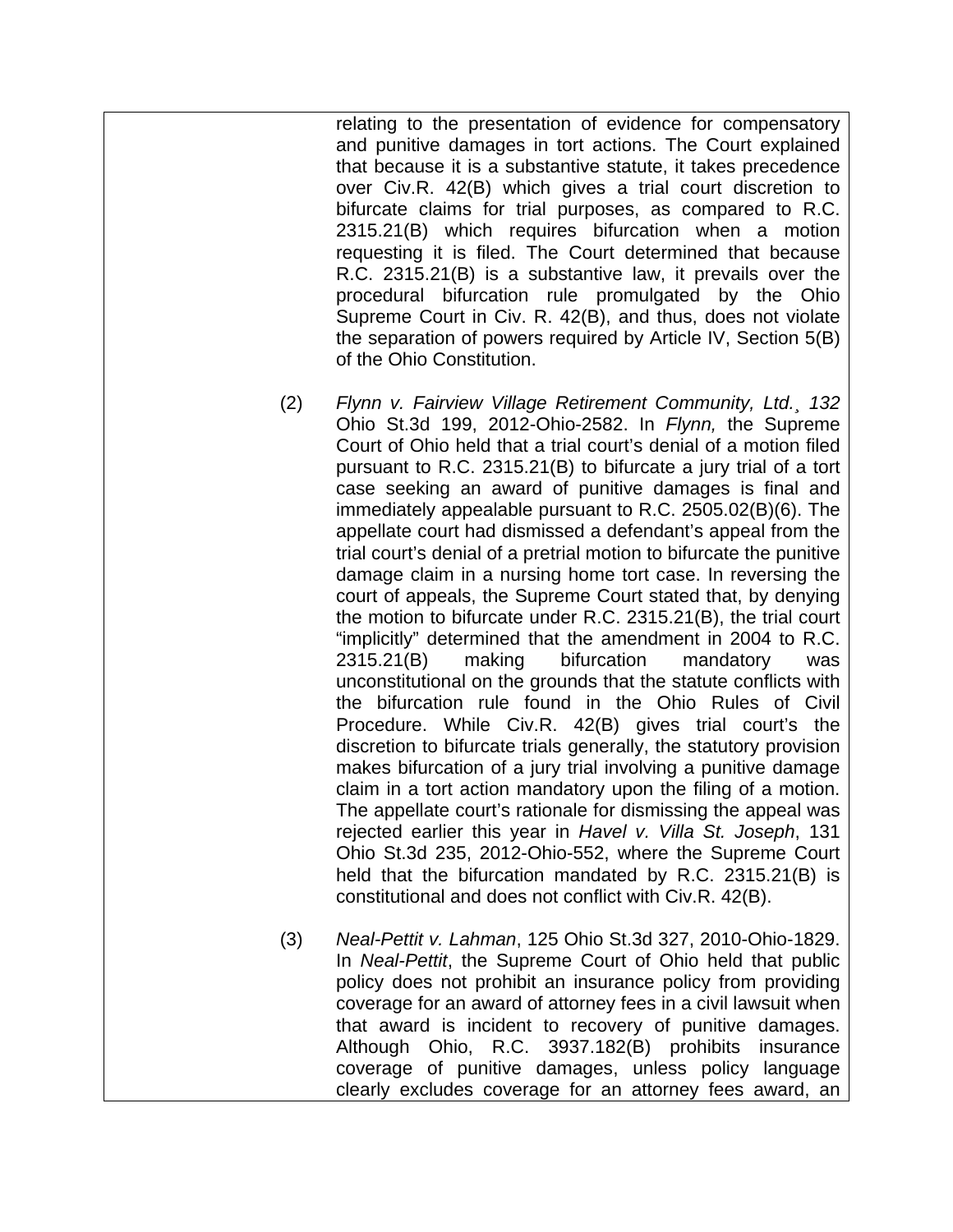insurer is liable to pay for such an award. The Court noted that because an exclusion for "punitive or exemplary damages, fines or penalties" does not refer in any way to attorney fees or litigation expenses, coverage for attorney fees is not clearly and unambiguously excluded from coverage and that the drafter of the policy language is responsible for ensuring that the policy states clearly what it does and does not cover.

- 2. Required Elements for a punitive damages claim
	- a) The Supreme Court of Ohio held in *Cabe v. Lunich* (1994), 70 Ohio St. 3d 598: "where liability is determined and compensatory damages are awarded, punitive damages may be awarded upon a showing of actual malice."
	- b) "Actual malice" has been defined as "that state of mind under which a person's conduct is characterized by hatred, ill will or a spirit of revenge," or "a conscious disregard for the rights and safety of other persons that has a great probability of causing substantial harm." (*Preston v. Murty* (1987), 32 Ohio St. 3d 334, approved and followed).
- 3. Caps on punitive damages
	- a) Punitive damages are capped at:
		- (1) two times compensatory damages, or
		- (2) if the defendant is a "small employer" or an individual, the lesser of two times compensatory damages, or 10% of the employer's or individual's net worth when the tort was committed, up to a maximum of \$350,000.(R.C. 2315.21)
	- b) "Small employer" is defined as employing not more than 100 persons on a full time permanent basis, or if a manufacturer not employing more than 500 persons on a full-time permanent basis.
	- c) Any attorneys fees awarded as a result of a claim for punitive or exemplary damages shall not be considered for purposes of determining the cap on punitive damages.
	- d) Caps on punitive damages do not apply if the defendant has been convicted of or plead guilty to a felony involving intent or knowledge as an element of the criminal offense.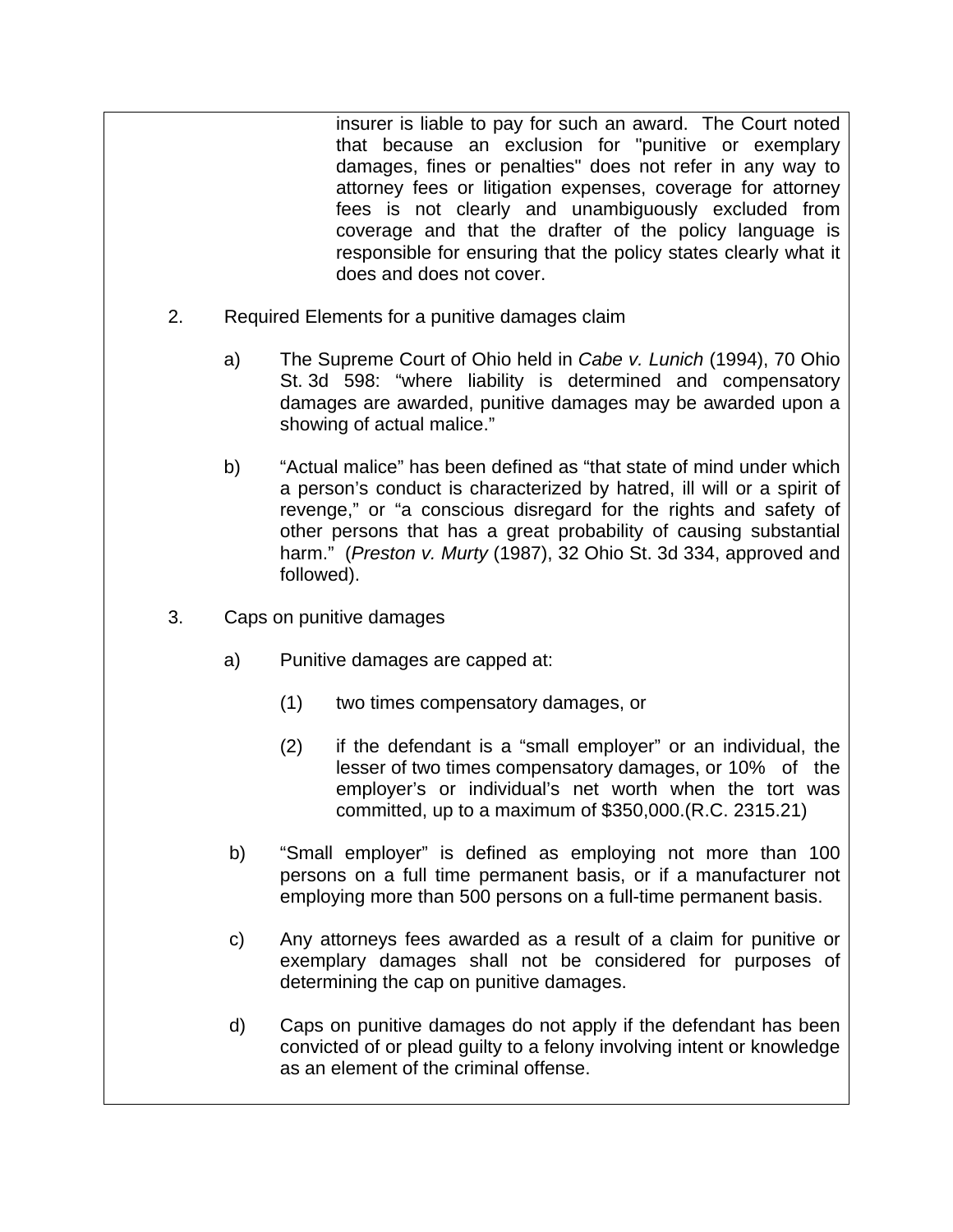# **H. Diminution in Value of Damaged Vehicle**

- 1. Measure of damages
	- a) The owner of a damaged motor vehicle may recover the difference between its market value immediately before and immediately after the collision. When a vehicle cannot be repaired, the general rule is that the owner may recover the difference between the market value of the vehicle immediately before the damage and the salvage value of the wreckage. See, *Rakich v. Anthem Blue Cross & Blue Shield*, 172 Ohio App.3d 523, 2007 Ohio 3739, 875 N.E.2d 993.

# **I. Loss of Use of Motor Vehicle**

- 1. Measure of damages
	- a) One who recovers the full value of a motor vehicle completely destroyed by the negligent acts of another, or the full value thereof less wreckage or salvage value where the vehicle is damaged beyond repair, may not also recover for the loss of the use of the vehicle.
	- b) Where a motor vehicle has been damaged through the negligent acts of another only to such extent that it is reasonably capable of being repaired within a reasonable period of time after its damage, the owner may recover not only the difference in value of the vehicle immediately before and immediately after the damage, but may also recover the loss of the use of the vehicle for such reasonable period of time as is necessary to make the repairs.
	- c) Where the owner of a motor vehicle seeks to recover the loss of the use of such vehicle damaged through the negligent acts of another, he must allege and there must be proof that his damaged vehicle is reasonably capable of being repaired within a reasonable period of time after its damage, and the burden of proving such fact rests upon him.

# **Evidentiary Issues**

## **A. Preventability Determination**

- 1. There is no Ohio case law directly addressing whether a motor carrier's preventability determination is admissible evidence
- 2. The most likely method of excluding Evidence of a Preventability Determination is under Evid. R. 403. Using this rule, courts of other states have held preventability determinations inadmissible.
	- a) *Villalba v. Consol. Freightways Corp.* (N.D. Ill. 2000), 2000 U.S.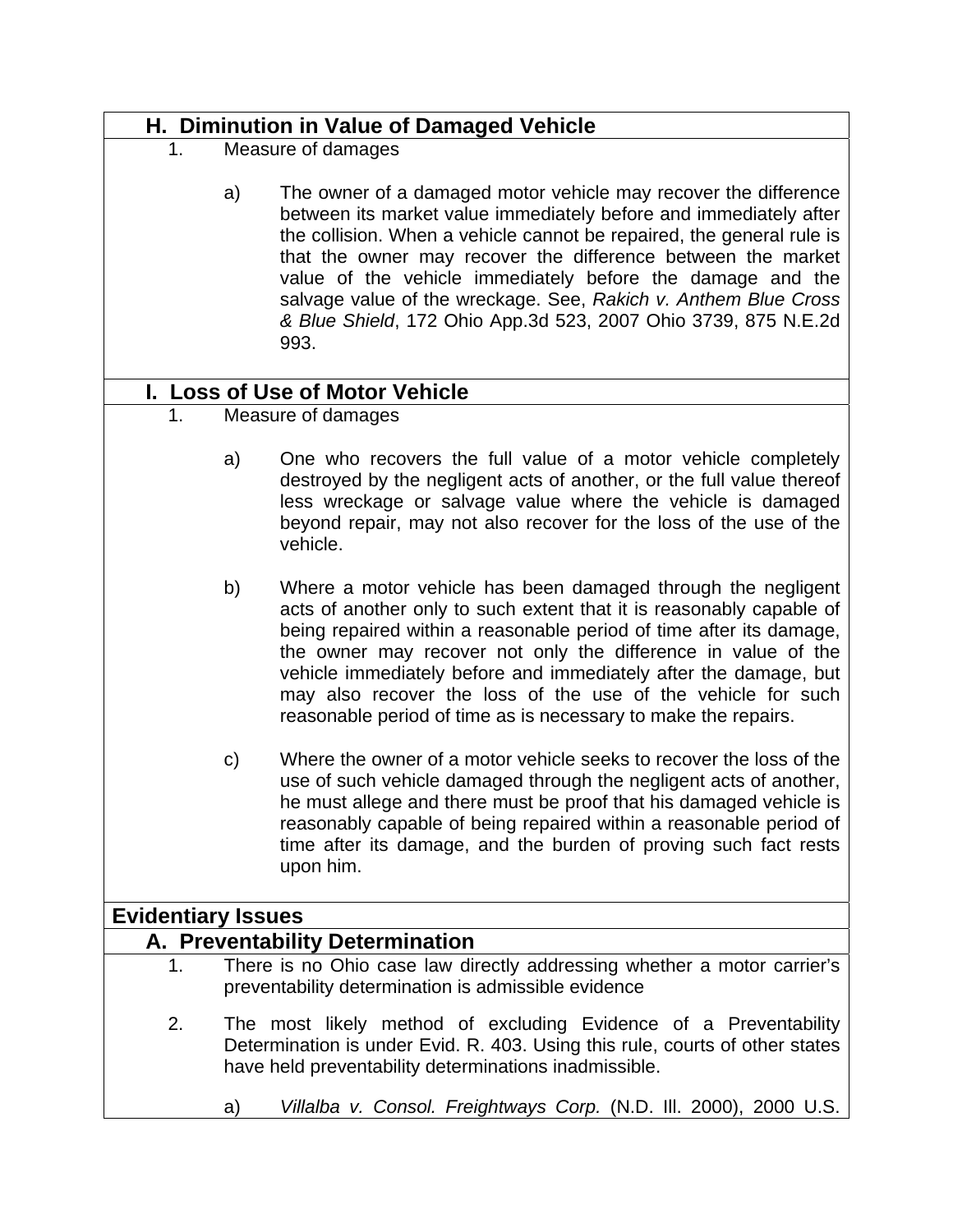Dist. LEXIS 11773, involved a truck-automobile collision. The driver of the automobile, Elsa Villalba, sued the owner of the truck, Consolidated Freightways, and its driver for negligence. After the accident, Consolidated Freightways conducted a post-accident review. Ms. Villalba sought to introduce evidence of Consolidated Freightways' internal investigation as a means of inferring negligence. The *Villalba* court excluded the evidence, explaining, "The problem with that inference is that the standard for determining preventability and the standard for determining negligence...are not necessarily the same." *Id.* The *Villalba* court concluded that the standard for negligence and the standard for preventability were not the same. The danger that these disparate benchmarks would confuse the jury in its obligation to determine legal liability constitutes unfair prejudice. Consequently, the Villalba court excluded the evidence of the accident preventability analysis.

- b) New York courts similarly disfavor this evidence: "The contention that an accident is "preventable" in an accident report adds little or nothing to the liability analysis at hand." *Beaumont v. Smyth* (Onondaga Cty. (N.Y.) Sup. Ct. 2004), 781 N.Y.S.2d 622, fn 3
- c) Georgia courts have held that a company's internal definition of preventability is too different from the legal standard for liability that admission of a preventability analysis would be unfairly prejudicial. *Tyson v. Old Dominion Freight Line, Inc.* (Ga. Ct. App. 2004), 270 Ga. App. 897, 900-01, 608 S.E.2d 266. In *Tyson*, the plaintiff, while driving a truck, struck the front of a second truck belonging to Old Dominion. The Tyson plaintiff sued Old Dominion and its driver for negligence. The Old Dominion Accident Review Committee – an internal review board charged with investigating accidents involving its drivers – conducted an accident preventability analysis of the incident. Old Dominion moved in limine to exclude evidence of the committee's findings. The trial court granted Old Dominion's motion in limine. The Georgia Court of Appeals upheld the trial court's decision, noting that the Old Dominion's internal definition of preventable accident differed from the legal standard for liability in tort. Given the difference, evidence of the committee's accident preventability analysis was properly excluded as unfairly prejudicial.
- 3. It is recommended that a motor carrier clearly state in a preamble to its preventability policies, that preventability is used for internal safety and discipline purposes and is not a civil or tort standard.

| <b>B. Traffic Citation from Accident</b> |                                                                        |  |
|------------------------------------------|------------------------------------------------------------------------|--|
|                                          | A Traffic Citation is not admissible as an admission by party-opponent |  |
|                                          | under Evid. R. 801(D)(2). Baker v. Bunger, 12 Dist. No. CA88-02-020,   |  |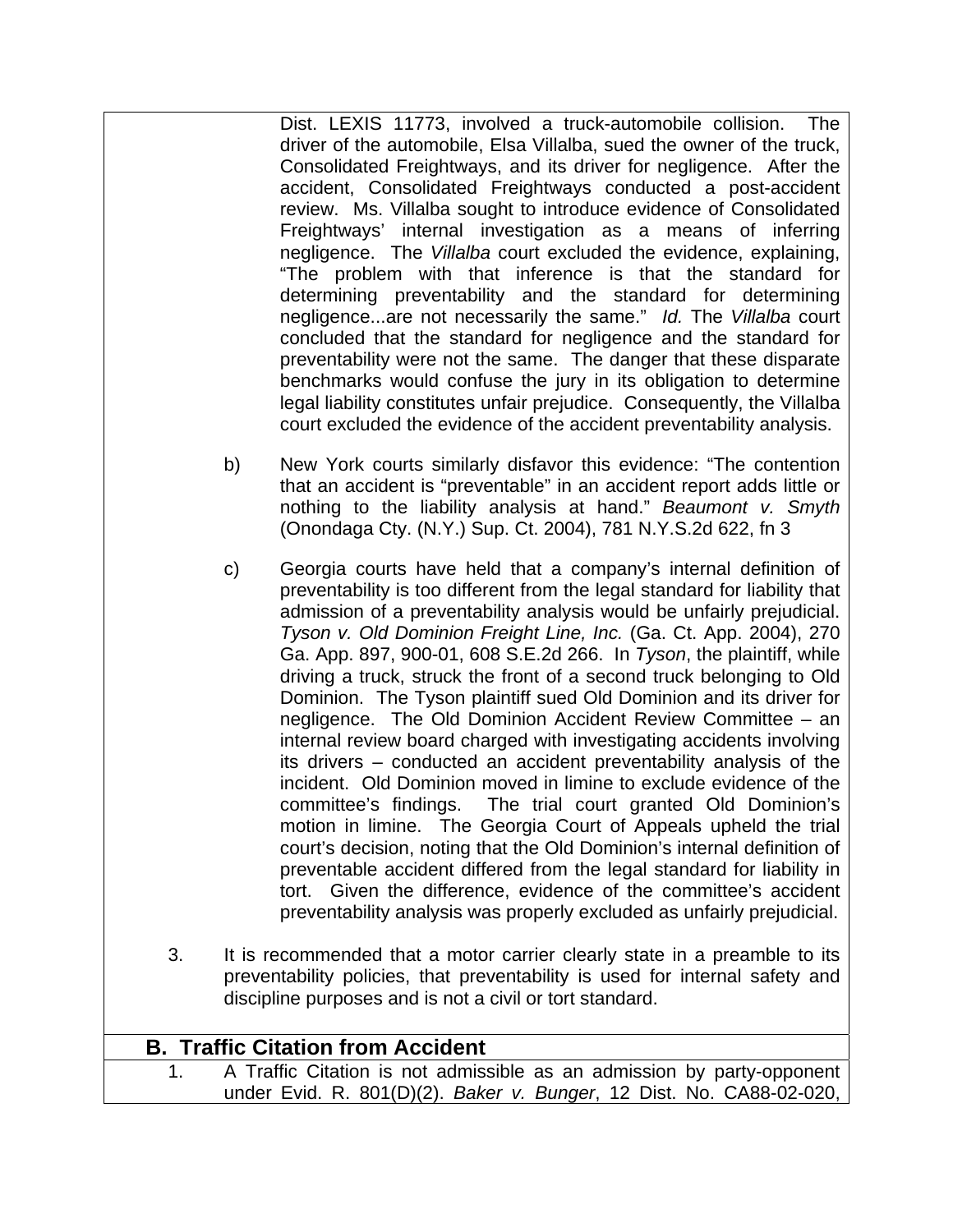1989 Ohio App. LEXIS 372 (Feb. 6, 1989)

- 2. Evid. R. 410(A)(3) provides that evidence of a plea of guilty in a violations bureau is not admissible in any civil proceeding against the defendant who made the plea:
	- a) In *Forbus v. Davis*, 5t Dist. No. 1999-CA-0382, 2000 Ohio App. LEXIS 4516 (Ohio Ct. App., Stark County Sept. 25, 2000), Appellant and appellee were involved in a motor vehicle accident. Appellee was issued a citation that she subsequently signed and mailed to the municipal court. Appellant filed a negligence action against appellee. Appellee filed a motion in limine to exclude evidence of her traffic citation. The trial court sustained the motion and the jury returned a verdict in favor of appellee. Appellant filed a motion for judgment notwithstanding the verdict, or in the alternative, a motion for new trial, alleging error in the trial court's refusal to allow evidence of the traffic citation. Both motions were overruled. The court affirmed. The court held that a grant or denial of a motion in limine did not preserve error for appellate review. Additionally, appellee's remittance by mail of a fine to the traffic violations bureau constituted a guilty plea. However, evidence of a plea of guilty in a violations bureau was not admissible in any civil or criminal proceeding against appellee.
	- b) In *Goodenow v. Carbone*, 11th Dist. No. 93-L-061, 1993 Ohio App. LEXIS 6064 (Dec. 17, 1993), the court found that the trial court did not err in prohibiting questioning of the defendant regarding his plea of guilty to the charge of left of center because Evid. R. 410(A)(3) evidence of his guilty plea was not admissible.
- 3. A plea of "no contest" is similarly inadmissible. (Evid. R.  $410(A)(2)$ )

# **C. Failure to Wear a Seat Belt**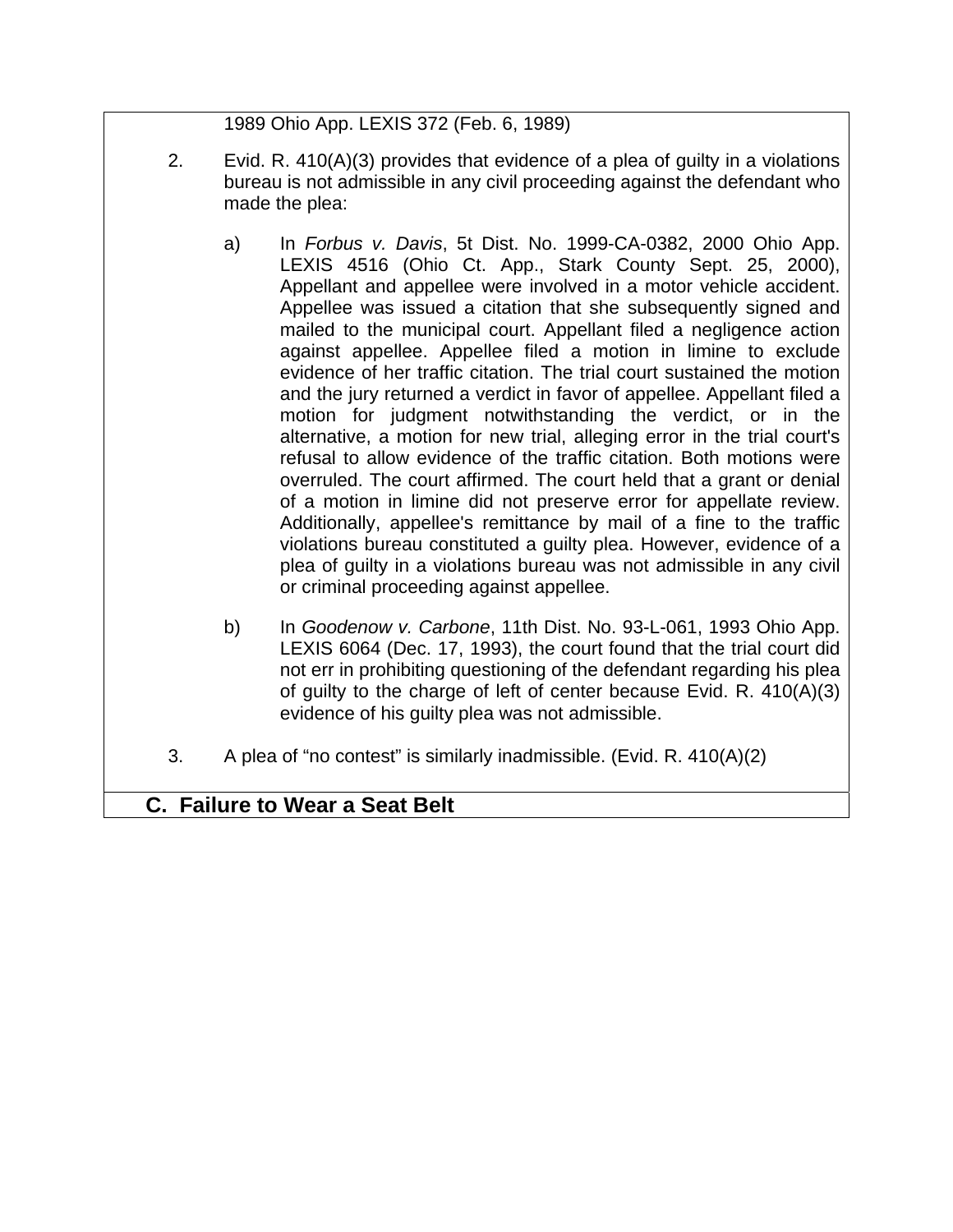- 1. It is statutory law in Ohio that all drivers and front seat passengers of automobiles wear occupant restraining devices; However, by statute, evidence that a driver failed to wear a seatbelt is not admissible as evidence of contributory negligence.
	- 2. Pursuant to O.R.C. § 4513.263, the failure to wear a restraining device shall not:
		- a) Be considered as evidence of negligence or contributory negligence; Except: Where an in injury claim has been made against the manufacturer or seller of the car, where the injury or death was allegedly enhanced or aggravated by some design defect in the car or that the car was not crash worthy. *Gable v. Gates Mills*, 103 Ohio St 3d 449, 2004-Ohio-5719.
		- b) Be used as basis for criminal prosecution (unless for violation of this section);
		- c) Failure to wear a device is admissible to establish that the failure contributed to the harm alleged in the complaint.
		- d) Failure to wear a seatbelt can diminish recovery of non-economic compensatory damages.

## **D. Failure of Motorcyclist to Wear a Helmet**

- 1. Ohio law does not require persons over 18 who do not bear the designation "novice" on their motorcycle operator's license to wear helmets. O.R.C. §4511.53(B)
- 2. Ohio courts have denied requests for jury instructions regarding plaintiff's failure to wear a helmet where there was no evidence presented that the use of a helmet would have reduced plaintiff's injuries. See *Kiefer v. Emery*, 3rd Dist. No. 17-94-19, 1995 Ohio App. LEXIS 1517 (Apr. 5, 1995); *Smiley v. Leonard*, 2nd Dist. No. 14071, 1994 Ohio App. LEXIS 572 (Feb. 16, 1994)
- 3. However, Ohio's comparative negligence statute, O.R. C. §2315.32, permits defendants to assert the negligence of the plaintiff as an affirmative defense

## **E. Evidence of Alcohol or Drug Intoxication**

1. Implied Consent - Any person who operates a vehicle, streetcar, or trackless trolley upon a highway or any public or private property used by the public for vehicular travel or parking within this state or who is in physical control of a vehicle, streetcar, or trackless trolley shall be deemed to have given consent to a chemical test or tests of the person's whole blood, blood serum or plasma, breath, or urine to determine the alcohol,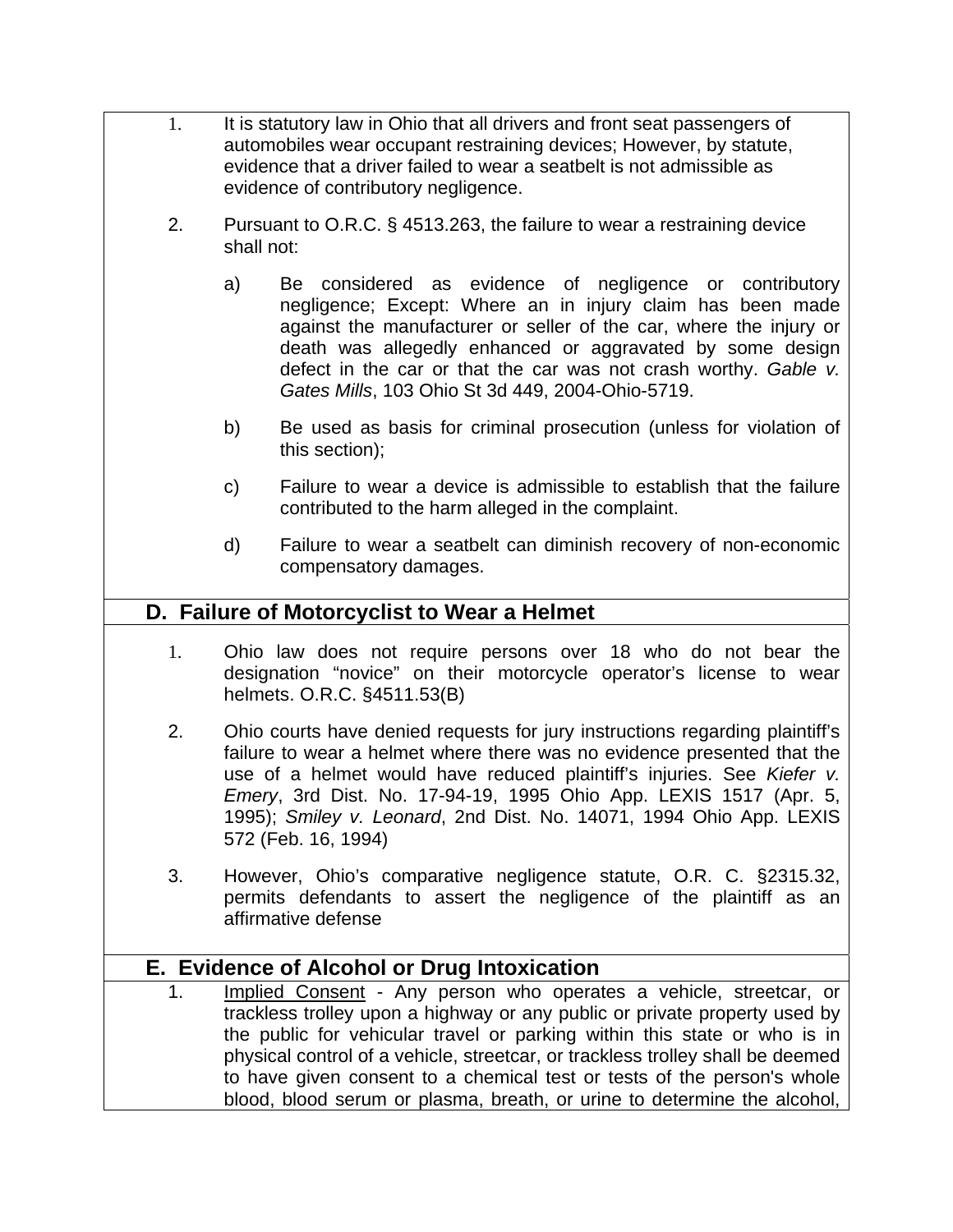drug of abuse, controlled substance, metabolite of a controlled substance, or combination content of the person's whole blood, blood serum or plasma, breath, or urine if arrested for a violation of division (A) or (B) of section 4511.19 of the Revised Code, section 4511.194 of the Revised Code or a substantially equivalent municipal ordinance, or a municipal OVI ordinance. §4511.191(A)(2).

- 2. A blood-alcohol test result is relevant to the issue of comparative negligence. Thus, that result is admissible into evidence in a civil case only in conjunction with expert testimony that explains the significance of the percentage of alcohol found in the individual..
- 3. Evidence of a person's blood alcohol level is not admissible without expert testimony to explain the significance of the percentage of alcohol found in the person's blood because the evidence as to that percentage does not tend to prove that the person was under the influence of alcohol. A jury, without the guidance of expert testimony, should not be permitted to speculate as to the percentage's significance. *Clark v. Curnutte*, 9th Dist. No. 05CA008732, 2006-Ohio-1545; *Am. Select Ins. Co. v. Sunnycalb*, 12th Dist. No. CA2005-02-018, 2005-Ohio-6275 (" A blood-alcohol test result is relevant to the issue of comparative negligence.")
	- a) For purposes of criminal prosecution, §4511.19 requires proof that the allegedly intoxicated persons' ability to drive was actually impaired by alcohol

# **F. Testimony of Investigating Police Officer**

Where a police officer witness was not present at the time of an accident and did not witness the accident and, therefore, he has no personal knowledge of the accident, and he is not an accident reconstruction expert who has the experience and knowledge to observe the scene and add some scientific, technical, or specialized knowledge to the evidence which would assist the trier of fact to understand the evidence and testimony, a trial court errs in permitting the witness to render either an expert or lay opinion as to who was the proximate cause of the accident and who was negligent, and in permitting the witness to give his opinion as to how the accident occurred. This testimony does not serve to enlighten the jury with respect to a matter outside its competence, but, rather, is a clear invasion of the jury's province on the precise ultimate fact and issue. *Hatfield v. Andermatt*, 54 Ohio App. 3d 188 (Franklin County 1988).

## **G. Expert Testimony**

1. In order for a witness to qualify as an expert, he must have some scientific, technical, or other specialized knowledge that assists the trier of fact to understand the evidence. Ohio R. Evid. 702.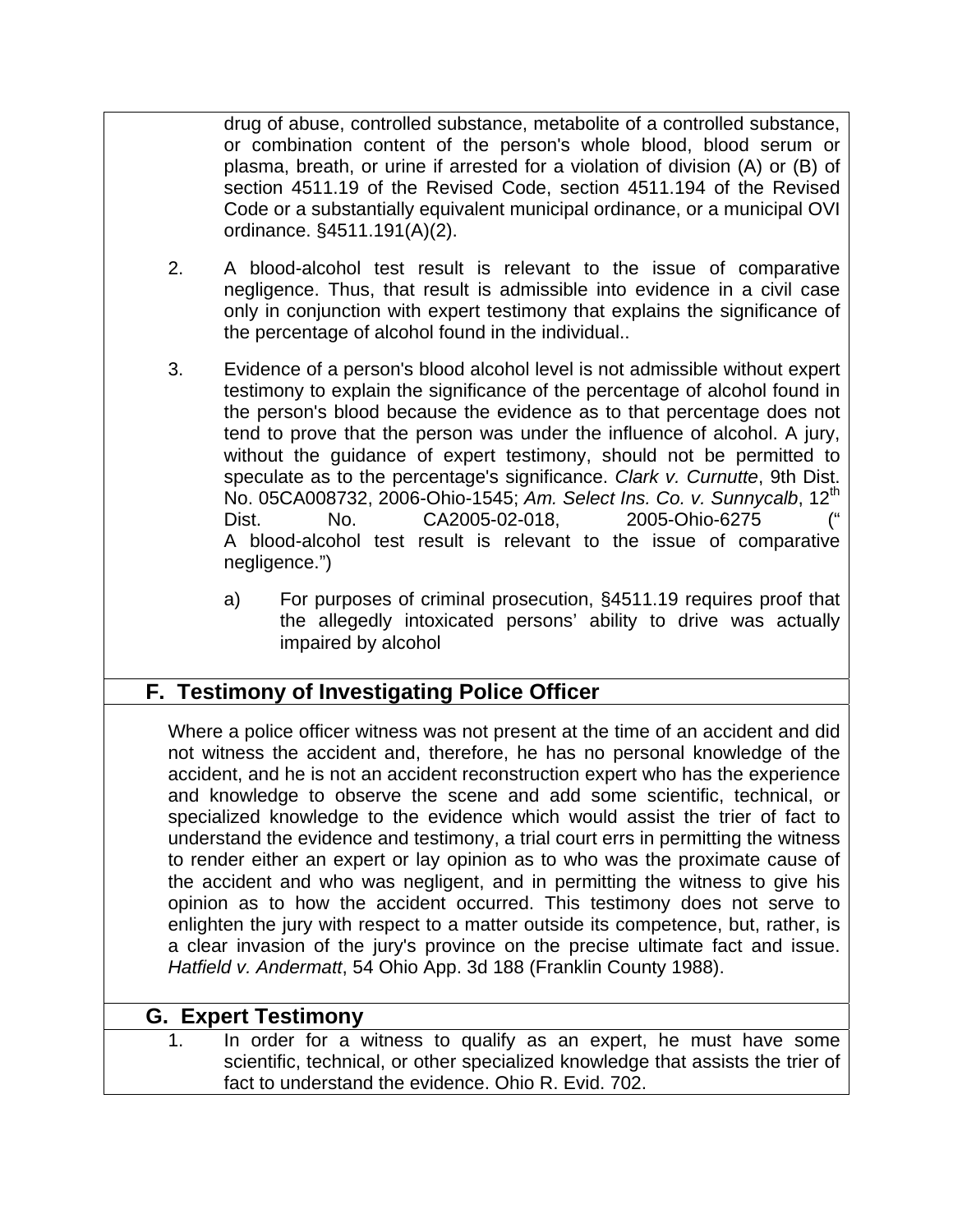- 2. The *Daubert* Standard (*Daubert v. Merrell Dow Pharmaceuticals, Inc.*, 509 U.S. 579 (1993)
	- a) The United States Supreme Court held in *Daubert* that Rule 702 vests the trail court with the role of gatekeeper. This gatekeeping function imposes an obligation upon a trial court to assess both the reliability of an expert's methodology and the relevance of any testimony offered before permitting the expert to testify. This standard was adopted by the Supreme Court of Ohio in *Miller v. Bike Athletic Co.*, 80 Ohio St.3d 607 (1998).
	- b) Expert scientific testimony is admissible if it is reliable and relevant to the task at hand. To determine reliability a court must assess whether the reasoning or methodology underlying the testimony is scientifically valid. In evaluating the reliability of scientific evidence, several factors are to be considered: (1) whether the theory or technique has been tested, (2) whether it has been subjected to peer review, (3) whether there is a known or potential rate of error, and (4) whether the methodology has gained general acceptance. Although these factors may aid in determining reliability, the inquiry is flexible. The focus is solely on principles and methodology, not on the conclusions that they generate.
- 3. The Daubert standard is incorporated into Ohio Evid. R. 702.
- 4. Expert testimony as to ultimate facts
	- a) Evid R. 704 Testimony in the form of an opinion or inference otherwise admissible is not objectionable solely because it embraces an ultimate issue to be decided by the trier of fact.
	- b) "The rule must be read in conjunction with Rule 704 and Rule 702, each of which requires that opinion testimony be helpful to, or assist, the trier of the fact in the determination of a factual issue. Opinion testimony on an ultimate issue is admissible if it assists the trier of the fact, otherwise it is not admissible. The competency of the trier of the fact to resolve the factual issue determines whether or not the opinion testimony is of assistance." Staff Note to Evid. R. 704
	- c) Generally, the question as to the point of impact or collision on the road in a motor vehicle accident cases is not one calling for skilled or expert opinion. The point of impact on the road of two colliding automobiles is a subject within the experience, knowledge or comprehension of the jury. Where there is conflicting eyewitness testimony upon a precise or ultimate fact in issue that is to be determined by a jury, an expert witness may not, in response to a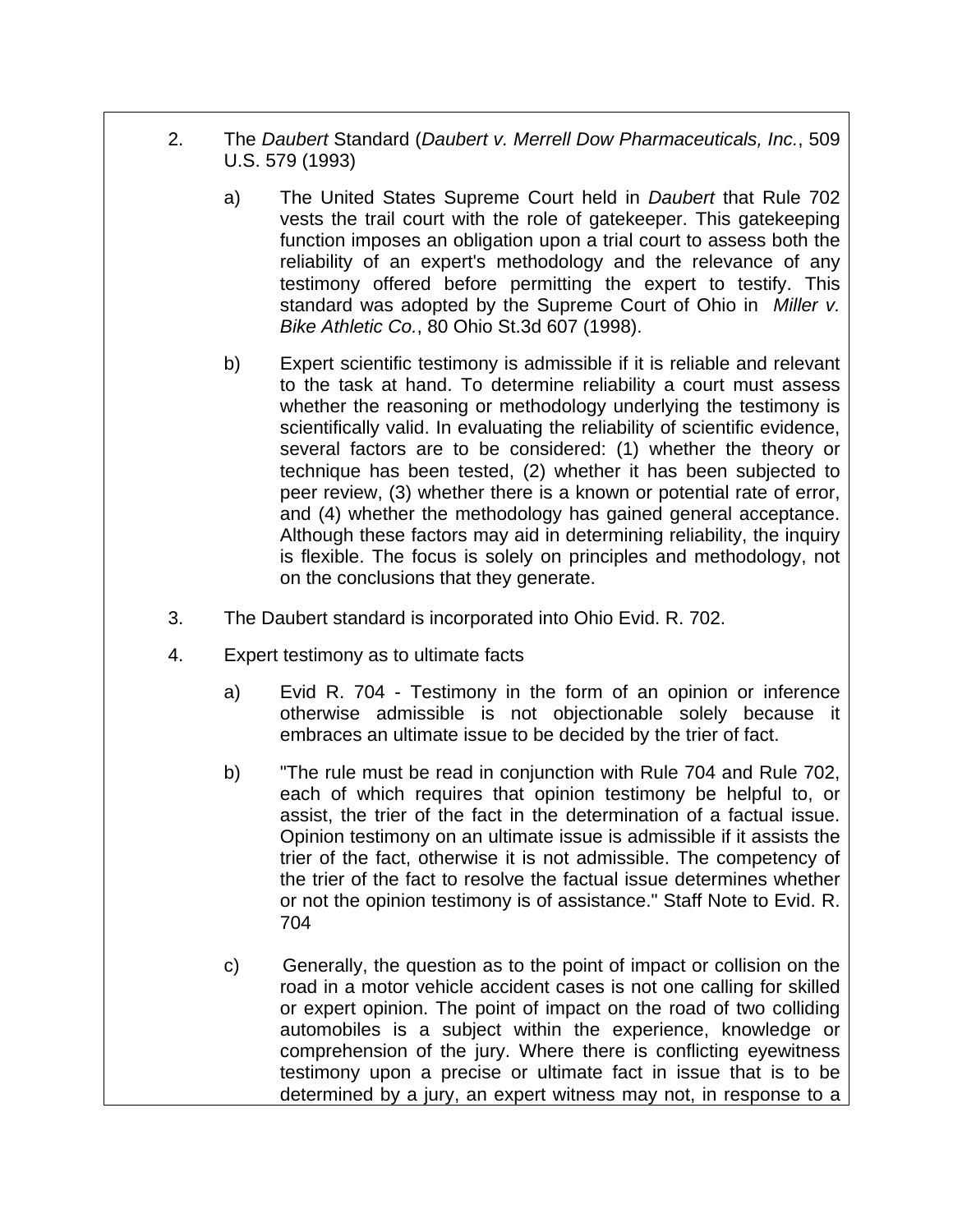|    |              | hypothetical question, express his opinion on such fact in issue.<br>Where expert opinion evidence on the ultimate fact at issue does<br>not serve to enlighten the jury with respect to a matter outside its<br>competence, the evidence is a clear invasion of the jury's province<br>to determine that ultimate fact. Smith v. Freeman, 4th Dist No. 962,<br>1983 Ohio App. LEXIS 14568 (Nov. 21, 1983) |
|----|--------------|------------------------------------------------------------------------------------------------------------------------------------------------------------------------------------------------------------------------------------------------------------------------------------------------------------------------------------------------------------------------------------------------------------|
| Н. |              | <b>Collateral Source</b>                                                                                                                                                                                                                                                                                                                                                                                   |
| 1. |              | <b>Common law Collateral Source Rule</b>                                                                                                                                                                                                                                                                                                                                                                   |
|    | a)           | Defendants cannot introduce any evidence of payments made to<br>the benefit of the injured party from any source other than the<br>defendant.                                                                                                                                                                                                                                                              |
|    | b)           | Bars defendants from introducing evidence of insurance payments<br>and medical write offs                                                                                                                                                                                                                                                                                                                  |
| 2. |              | R.C. §2317.421 (1970)                                                                                                                                                                                                                                                                                                                                                                                      |
|    | a)           | Medical bills are prima facie evidence of the reasonableness of the<br>charges stated therein.                                                                                                                                                                                                                                                                                                             |
|    |              | Plaintiffs can submit their full medical bills as evidence of<br>(1)<br>damages                                                                                                                                                                                                                                                                                                                            |
|    | b)           | "Compliance with the statute creates a rebuttable presumption of<br>the reasonableness of all charges reflected in the qualifying<br>medical bills." Stiver v. Miami Valley Cable Council, 105 Ohio App.<br>3d 313, 320.                                                                                                                                                                                   |
| 3. |              | Robinson v. Bates, 112 Ohio St.3d 17, 2006-Ohio-6362 (2006)                                                                                                                                                                                                                                                                                                                                                |
|    | a)           | Evidence of medical write-offs is not a collateral source and is<br>therefore admissible                                                                                                                                                                                                                                                                                                                   |
|    | b)           | "Both an original medical bill rendered and the amount accepted as<br>full payment Bare admissible to prove the reasonableness and<br>necessity of charges rendered for medical and hospital care."                                                                                                                                                                                                        |
|    | $\mathsf{C}$ | Defendants may offer into evidence the amount accepted by the<br>medical provider even if it is less than the amount billed because<br>write offs are not a collateral source.                                                                                                                                                                                                                             |
| 4. |              | R.C. §2315.20(A) (2005)                                                                                                                                                                                                                                                                                                                                                                                    |
|    | a)           | Defendants may introduce evidence of any beneficial payments<br>made to plaintiff as long as those payments are not subject to a<br>statutory or contractual right of subrogation                                                                                                                                                                                                                          |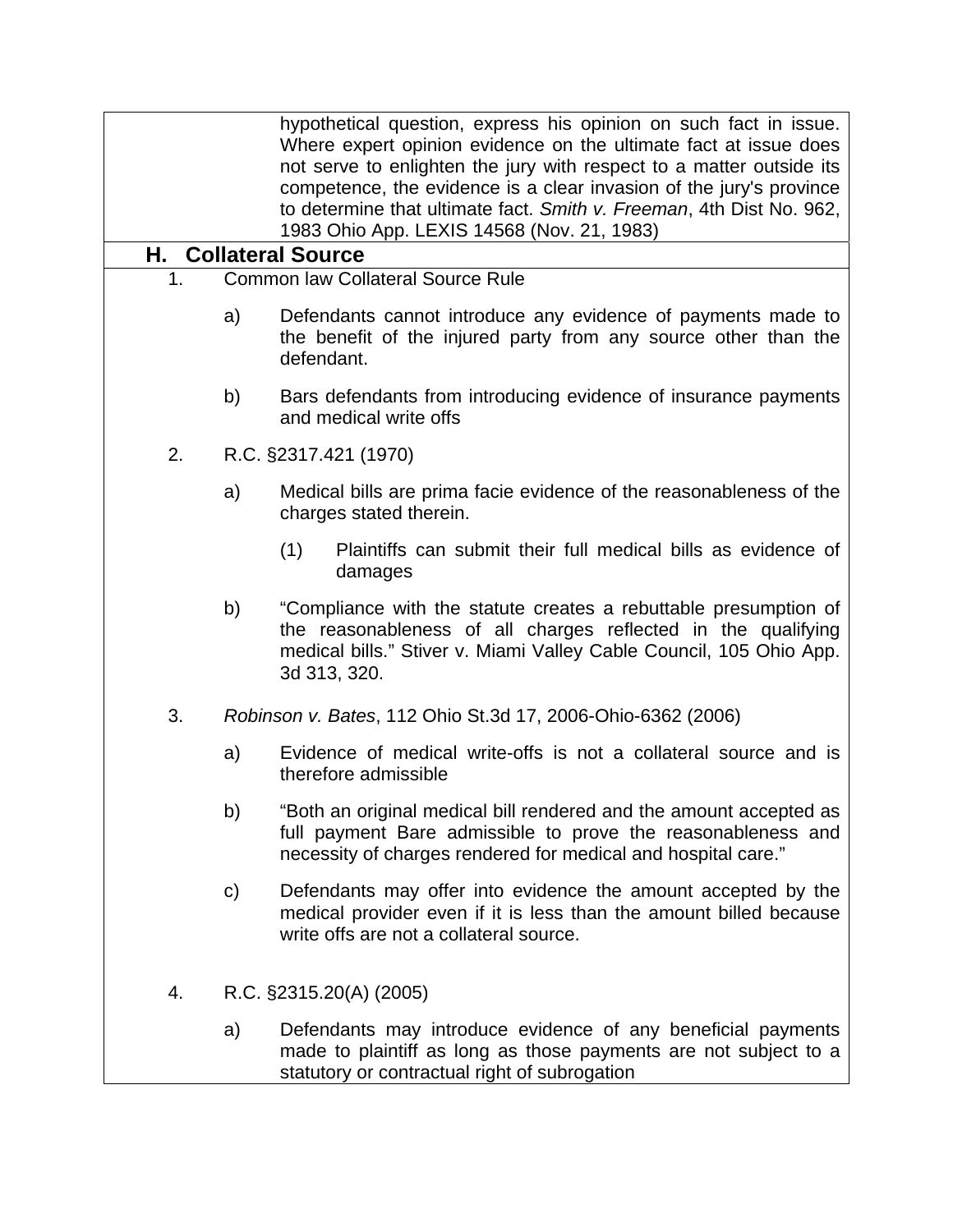- 5. *Jaques v. Manton*, 125 Ohio St. 3d 342 (2010)
	- a) R.C. §2315.20(A) does not alter Court's ruling in *Robinson*
- 6. *Moretz v. Muakkassa*, 9th Dist. No. 25602, 2012-Ohio-1177 (2012)
	- a) Expert testimony is required to present evidence of medical write offs. No guidance from the court as to what qualifies a person as an expert in this field.

### **I. Recorded Statements**

- 1. Evid R. 106 "when a writing or recorded statement or part thereof is introduced by a party, an adverse party may require the introduction at that time of any other part or any other writing or recorded statement which is otherwise admissible and which ought in fairness to be considered contemporaneously with it."
- 2. The admissibility of a recorded statement turns on whether or not the statement is hearsay, whether a hearsay exception applies, and whether the recording can be properly authenticated.
- 3. Evid R. 801(C) "hearsay is a statement, other than one made by the declarant while testifying at the trial or hearing, offered in evidence to prove the truth of the matter asserted"
- 4. Under Evid. R. 801(D)(1) the following statements are not hearsay:
	- a) an admission of a party
	- b) prior statements by a witness that are introduced to impeach the witness because they are inconsistent with his present testimony or
	- c) that are consistent with the witness's present testimony and are introduced to bolster the witness's credibility against a charge of recent fabrication, or
	- d) a previous statement identifying a person soon after perceiving that person
- 5. Recordings offered for reasons other than proving the truth of the matter asserted are admissible if properly authenticated

| <b>J. Prior Convictions</b> |                                                                                                                        |  |  |
|-----------------------------|------------------------------------------------------------------------------------------------------------------------|--|--|
|                             | Evid. R. 403 prohibits introduction of any evidence if its probative value is<br>outweighed by its prejudicial effect. |  |  |
|                             | Evid. R. 404 prohibits introduction of evidence of past crimes of a                                                    |  |  |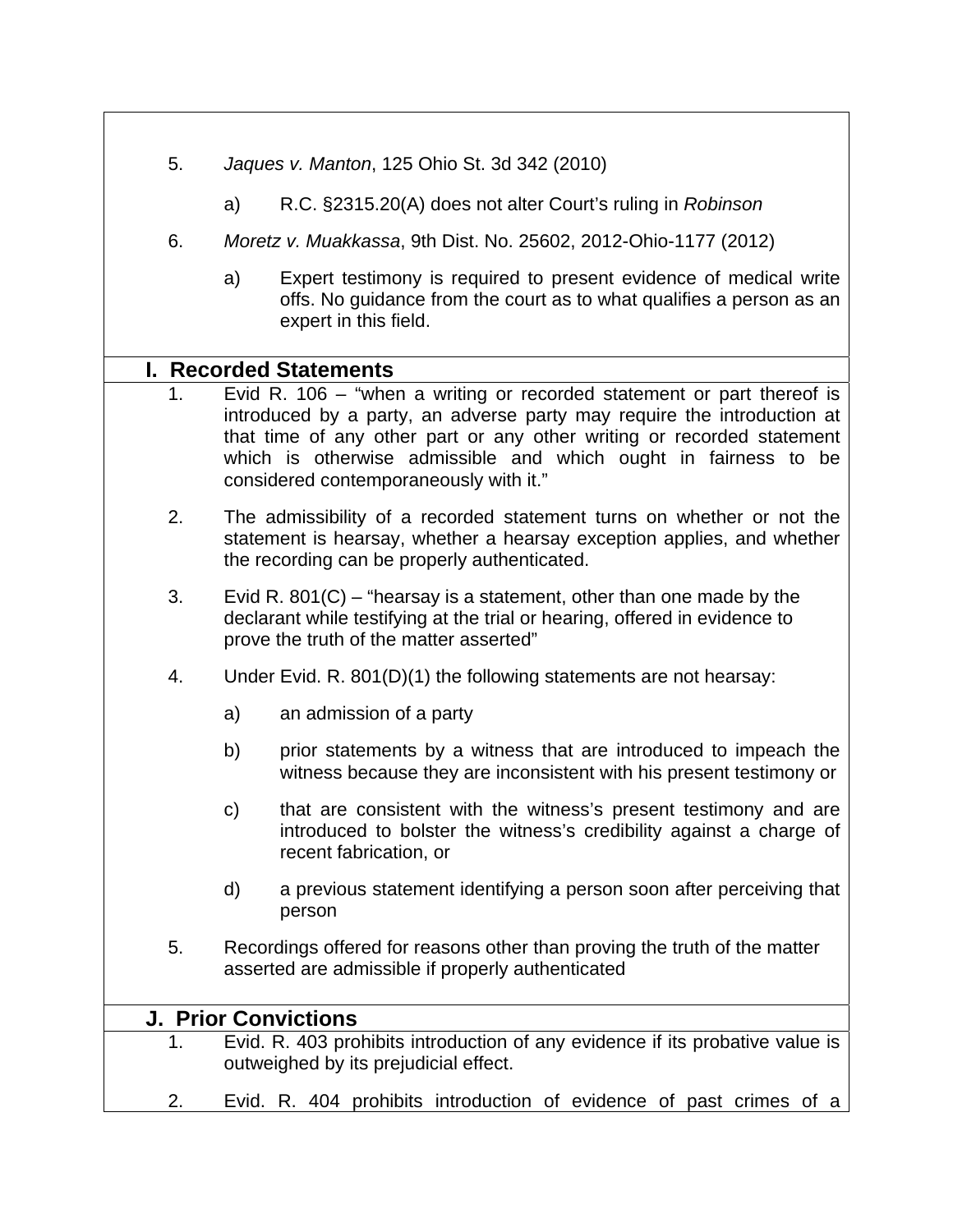defendant in order to show actions in conformity therewith

- 3. Evidence that a witness other than the accused was convicted of a crime that is punishable by death or imprisonment of more than one year is admissible to attack the witness's credibility
- 4. Evidence that the accused was convicted of a crime is admissible to attack his credibility as a witness if the crime is punishable by death or imprisonment of more than one year; this rule is subject to the probative value vs. unfair prejudice determination mandated by Evid. R. 403

### **K. Driving History**

- 1. Evid. R. 403 prohibits introduction of any evidence if its probative value is outweighed by its prejudicial effect.
- 2. Evid. R. 404 prohibits introduction of evidence of past crimes of a defendant in order to show actions in conformity therewith
- 3. Evidence that a witness other than the accused was convicted of a crime that is punishable by death or imprisonment of more than one year is admissible to attack the witness's credibility
- 4. Evidence that the accused was convicted of a crime is admissible to attack his credibility as a witness if the crime is punishable by death or imprisonment of more than one year; this rule is subject to the probative value vs. unfair prejudice determination mandated by Evid. R. 403

### **L. Fatigue**

Hours of Service violations may be admitted to attack the credibility of the driver. *L.S. v. Scarano*, 2011 U.S. Dist. LEXIS 120457 (S.D. Ohio Oct. 18, 2011). In L.S., a tractor trailer collided with a horse drawn buggy causing injuries to the minor child L.S. The driver filed a motion in limine to exclude evidence of his hours of service violations. The court denied the motion because data contained in the driver's written log was inconsistent with evidence contained in the tractor trailer's Electronic Control Module. The judge permitted introduction of the hours of service violations and issued a limiting instruction to the jury that the evidence was only to be used to assess the driver's credibility but not for purposes of determining his liability.

### **M. Spoliation**

- 1. Intentional Spoliation
	- a) Ohio recognizes an independent cause of action for intentional spoliation or interference with or destruction of evidence
	- b) The elements of a claim for interference with or destruction of evidence are (1) pending or probable litigation involving the plaintiff,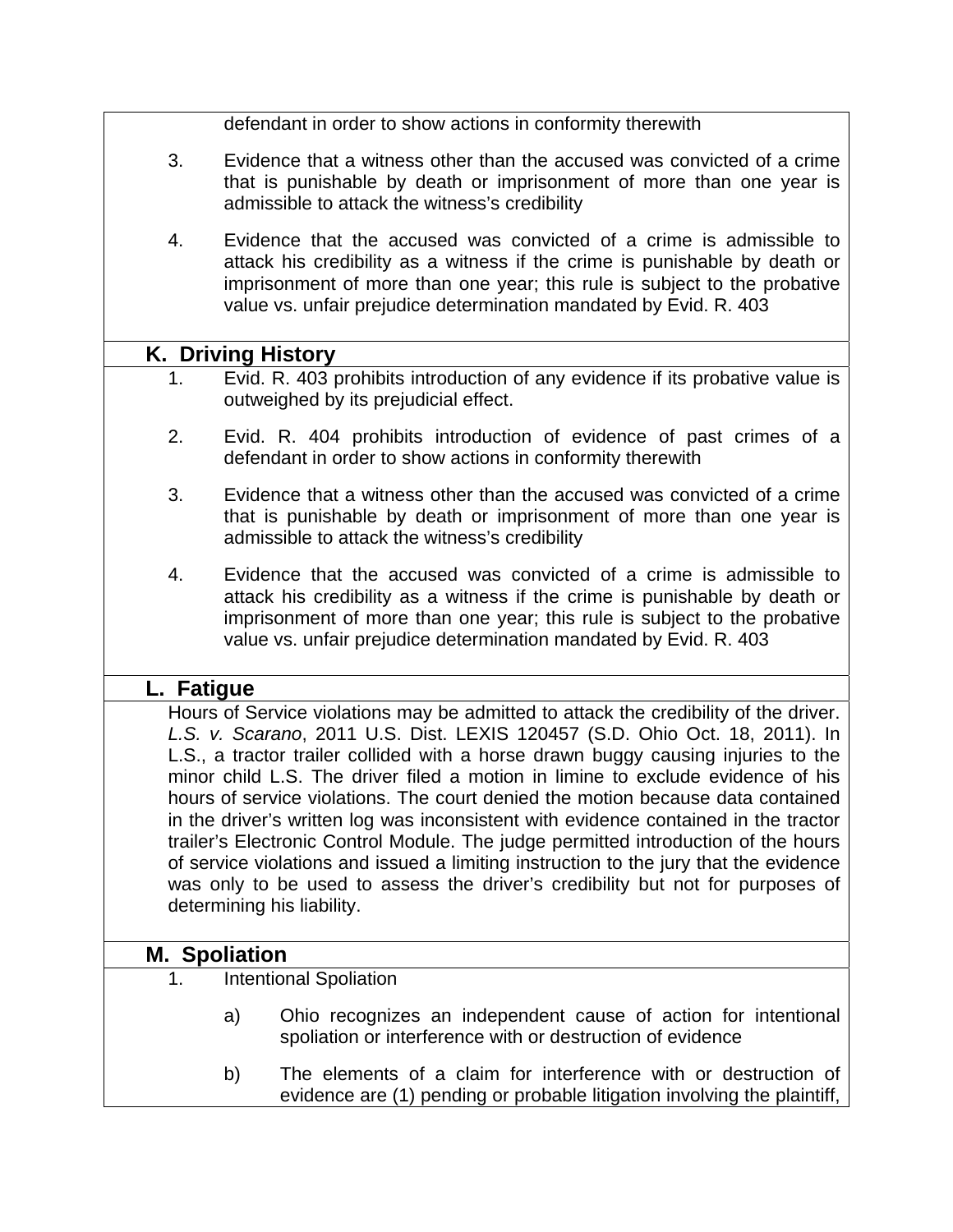(2) knowledge on the part of defendant that litigation exists or is probable, (3) willful destruction of evidence by defendant designed to disrupt the plaintiff's case, (4) disruption of the plaintiff's case, and (5) damages proximately caused by the defendant's acts. *Smith v. Howard Johnson Co.* (1993), 67 Ohio St.3d 28, 615 N.E.2d 1037. See also Davis v. Wal-Mart Stores, 93 Ohio St.3d 488 (2001).

- 2. Negligent Spoliation
	- a) Ohio does not recognize an independent cause of action for negligent spoliation of evidence; however, negligent spoliation can be the basis for sanctions in ongoing litigation. *See Simeone v. Girard City Bd. of Educ.*, 171 Ohio App.3d 633, 2007-Ohio-1775.
	- b) Sanctions for spoliation may be awarded upon proof that: (1) the evidence was relevant; (2) a party or its expert has had an opportunity to examine the unaltered evidence; and (3) even though that party was contemplating litigation, the evidence was intentionally or negligently destroyed or altered without providing an opportunity for inspection by the opposing party. See *Watson v. Ford Motor Co.*, 6th Dist. No. E-06-074, 2007-Ohio-6374, ¶51; *Cincinnati Ins. Co. v. GM Corp.*, 6th Dist. No. 94OT017, 1994 Ohio App. LEXIS 4960 (Prejudice will be found to exist if there is "a reasonable possibility, based on concrete evidence, that access to the evidence which was destroyed or altered . . . would produce evidence favorable to the objecting party.")
	- c) If these elements are established, the moving party is entitled to a rebuttable presumption that it was prejudiced by the destruction of evidence, meaning that the burden of persuasion shifts to the other party to show that no prejudice exists. *Bright v. Ford Motor Co.*(1990), 63 Ohio App.3d 256, 578 N.E.2d 547.

### **Settlement**

| A. Offer of Judgment |                                                                                                                                                                                                           |  |  |
|----------------------|-----------------------------------------------------------------------------------------------------------------------------------------------------------------------------------------------------------|--|--|
| 1.                   | An Offer of Judgment is a settlement offer proposed by a defending party<br>in which that party proposes a judgment on specified terms in lieu of trial                                                   |  |  |
| 2.                   | Ohio has explicitly rejected the treatment given to Offers of Judgment<br>under the federal rules of civil procedure                                                                                      |  |  |
|                      | Fed. R. Civ. P. $68(d)$ – if the judgment that the offeree finally<br>a)<br>obtains is not more favorable than the unaccepted offer, the offeree<br>must pay the costs incurred after the offer was made. |  |  |
|                      | Ohio R. Civ. P 68 – an offer of judgment by any party, if refuted by<br>b)<br>an opposing party, may not be filed with the court by the offering                                                          |  |  |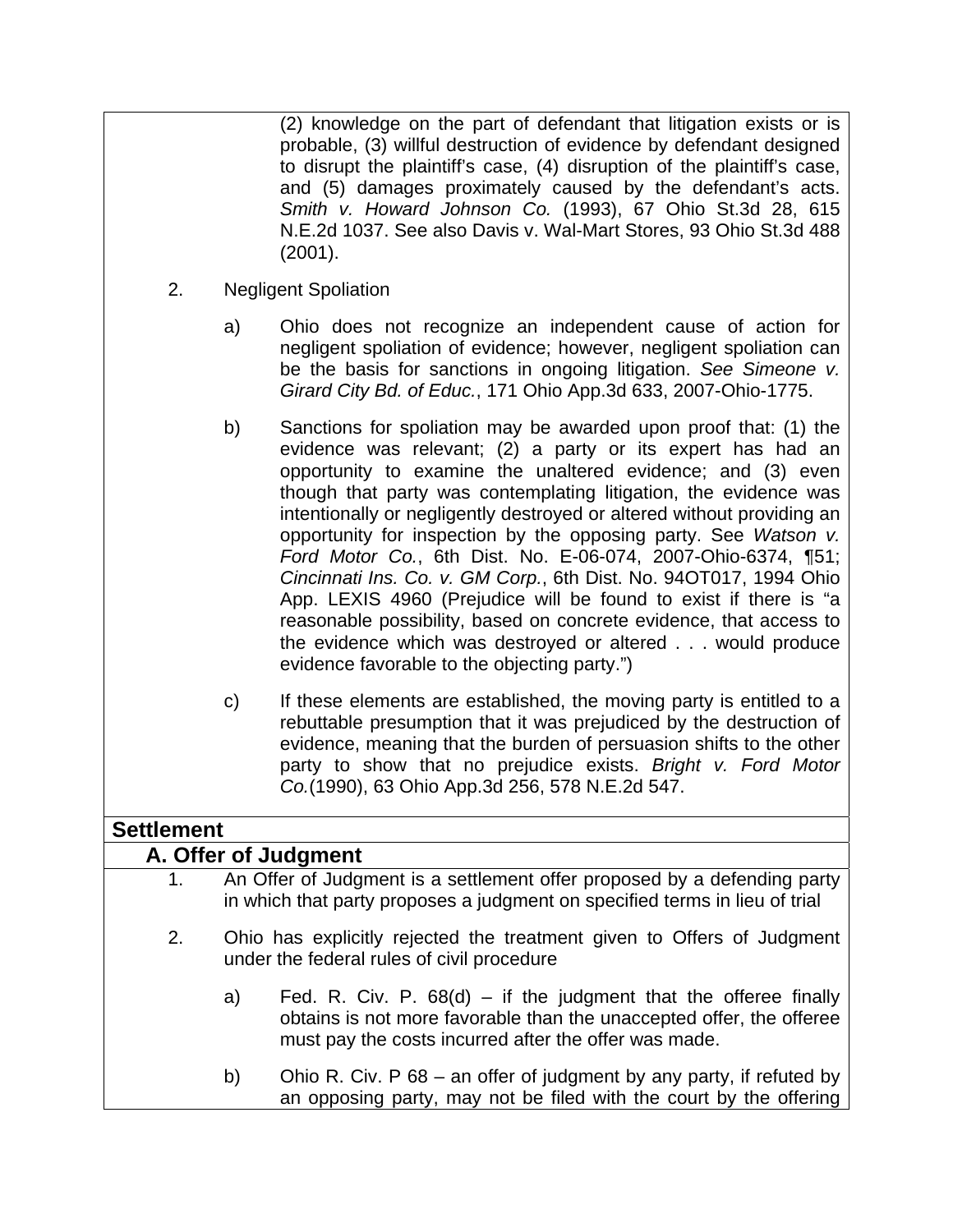party for purposes of a proceeding to determine costs. In Ohio, an offer of judgment is essentially meaningless.

(1) "An offer of judgment by any party may not be filed with the court for use in a subsequent proceeding to determine costs. Offers of settlement and voluntary resolution of litigation are highly encouraged under the Civil Rules. However, it is felt that use of offers of judgment for assessment of costs against plaintiff is a one-sided proposition that unfairly restricts plaintiff's right to a jury trial. For this reason Federal Rule 68 has not been adopted in Ohio and previous Ohio Statutes which permitted offers of judgment for cost determination are no longer in effect. Obviously there is no longer any point in making an offer of judgment. Hereafter all offers will be for settlement purposes only." *Paoletti v. Travelers Indem. Co.*, 6th Dist. No. L-75-196, 1977 Ohio App. LEXIS 10181, 16-17 (May 6, 1977)

## **B. Liens**

- 1. Workers' Compensation (O.R.C. § 4123.931 effective for claims arising on or after April 9, 2003, and determined by the Supreme Court of Ohio that it is constitutional "as written," although it recognized other constitutional issues may arise "as applied" to facts of a case. *Groch v. General Motors Corp.*, 117 Ohio St.3d 192, 2008-Ohio-546.
	- a) Statutory Subrogee (Administrator of the Bureau of Workers' Compensation (for state fund claims), a self-insuring employer, or an employer who contracts for direct payment of medical services) holds a statutory right to recover against an individual, private insurer, or private or public entity liable to a workers' compensation recipient pursuant to the formula contained in O.R.C. § 4123.931. A workers compensation insurer is not a "statutory subrogee."
	- b) The amount that the Statutory Subrogee can recover (the workers' compensation lien) is determined by dividing the Subrogation Interest (total past, present, and estimated future workers' compensation benefits paid) by the sum of the Subrogation Interest and the Uncompensated Damages (total damages less the Subrogation Interest) multiplied by the Net Amount Recovered (total amount of the verdict or settlement minus attorney fees and expenses).
	- c) Statutory Subrogee and the Claimant have the ability to use a more "fair and reasonable" basis to determine the lien or agree to another amount. Parties may also request a conference with a mediator (appointed by the Administrator) or agree to some other form of ADR.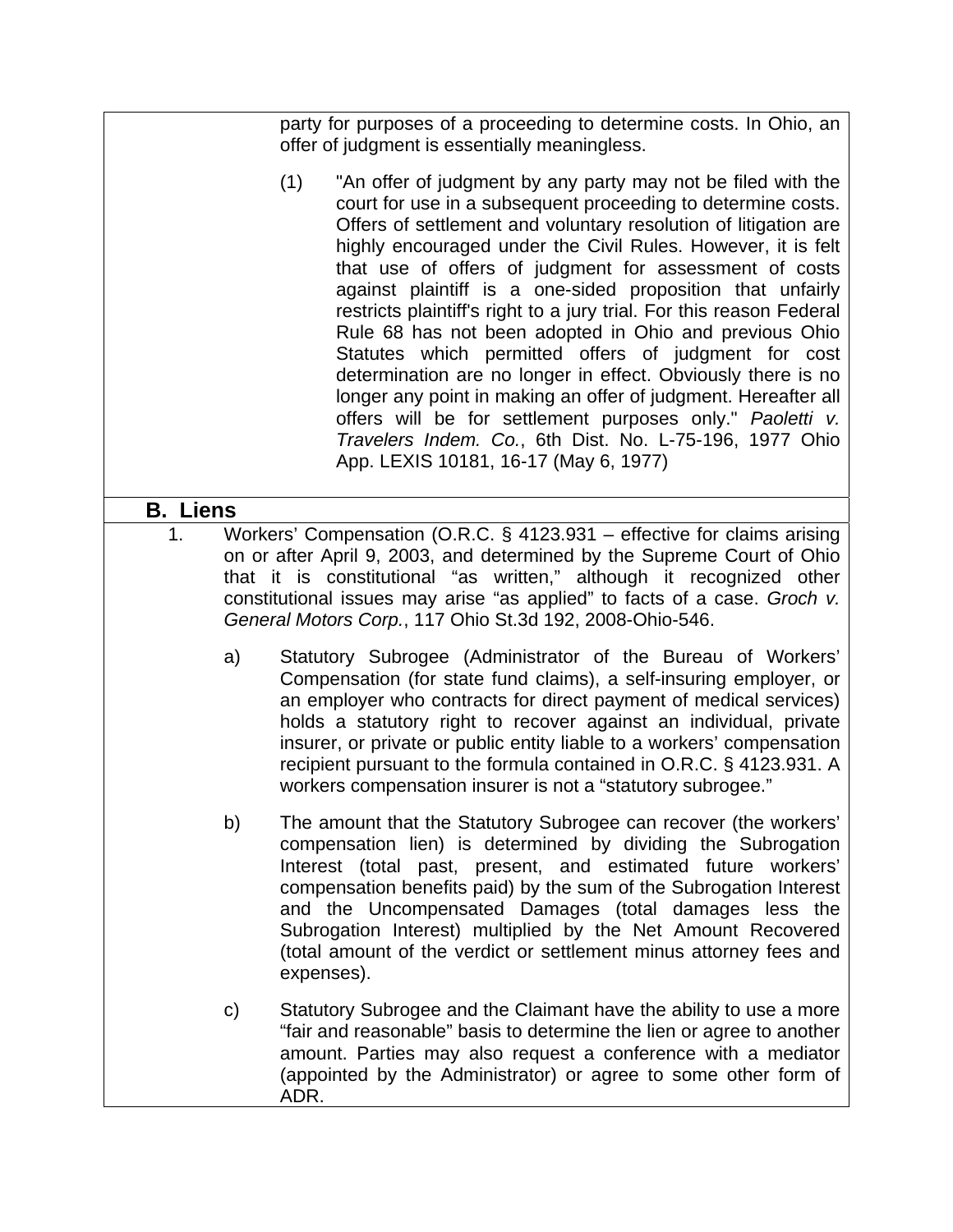- c) Statutory Subrogee may, but is not required, to move to intervene in a pending action to enforce its subrogated claim pursuant to Ohio Rule of Civil Procedure 24.
	- (1) To avoid the possibility of multiple obligations, a defendant should set forth the affirmative defense that plaintiff has failed to join a necessary party if the Statutory Subrogee is not already a party to the action.
- d) O.R.C. § 4123.931(G) demands that the Statutory Subrogee be given notice and a reasonable opportunity to assert its subrogation rights. If such notice is not given, the Claimant and Third Party will be jointly and severely liable for any payments made without affording the Statutory Subrogee notice.
- e) No resolution or recovery can become "final" unless the Claimant provides the Statutory Subrogee notice and an opportunity to be heard. Claimant and the Third Party (including liability insurers) may also be liable for entire Subrogation Interest, without application of any setoffs.
- 2. Med Pay Liens
	- a) Contract Provisions Med pay subrogation clauses are not against public policy.
	- b) Separate Action An insurer, subrogated to the medical payments claim assigned by the insured, may prosecute this claim in a separate action against the tortfeasor unless the tortfeasor requires joinder of the insurer-subrogee to an action by the insured against the tortfeasor. Nationwide Ins. Co. v. Steigerwalt (1970), 21 Ohio St. 2d 87.
	- c) Insurer's Entitlement
		- (1) The insurer is entitled to recover the full subrogated amount and, typically, no deductions for the insured's expenses in maintaining the suit are allowed. *State Auto. Mutual Ins. Co. v. Manges* (Aug. 19, 1993), 7th Dist.,No. 715, 1993 Ohio App. LEXIS 4015.
		- (2) If an insured is required to reimburse the insurer for amounts paid under a policy, the recovery may be reduced, by reasons of equity, for the efforts made by the insured's attorney to recover that which is owed to the insurer. *Thatcher v. Sowards*, 2000-Ohio-1970.
- 3. Med Pay Liens and UM/UIM Set-offs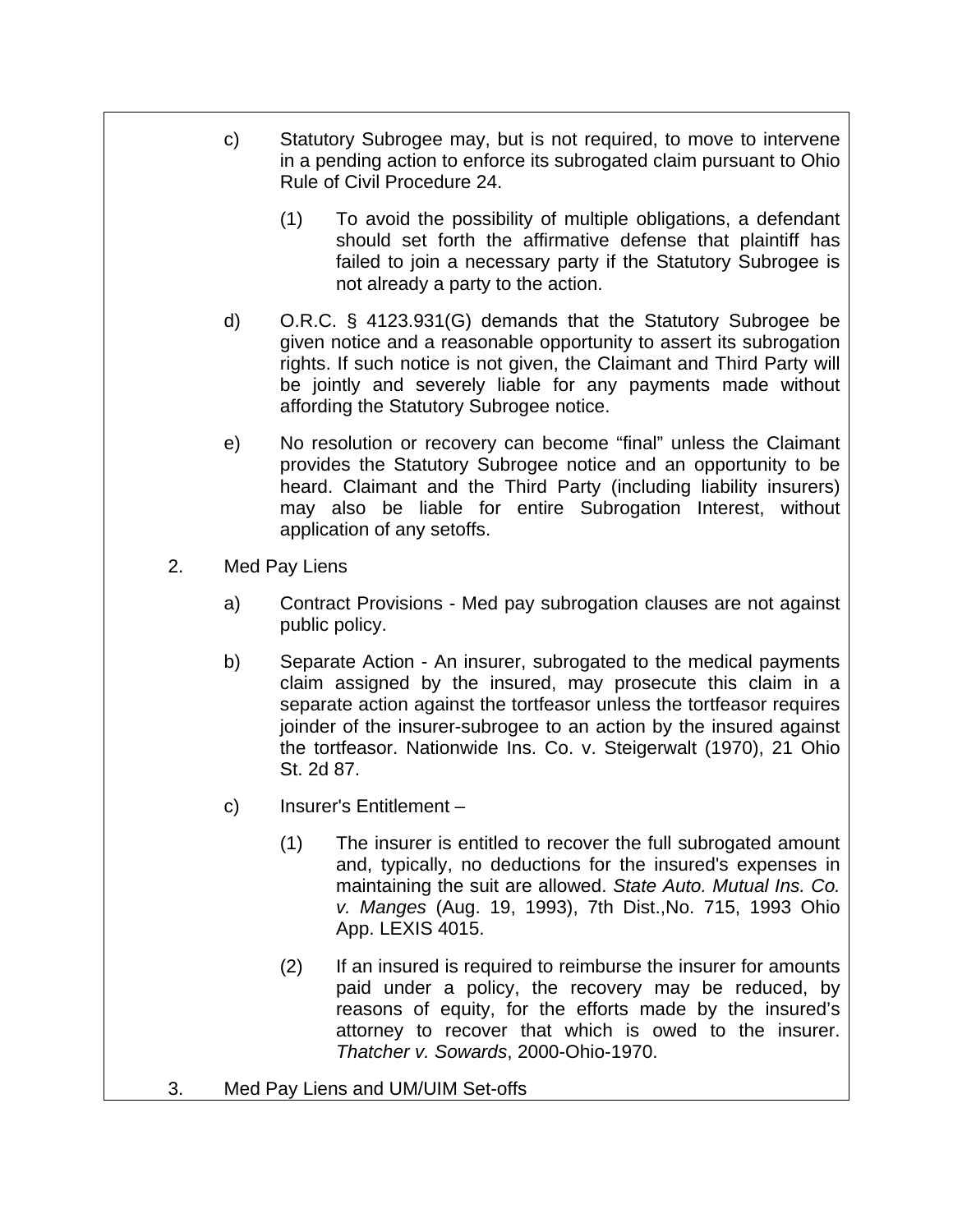- a) In *Berrios v. State Farm Insurance Co.*, 98 Ohio St.3d 109, 2002- Ohio-7115, the Supreme Court of Ohio held that an insurer has no right of subrogation against its insured to reduce the amount of UIM coverage paid to the insured, even though it results in a "double recovery".
	- (1) The court based its decision on *Grange Mut. Cas. Co. v. Lindsley* (1986), 22 Ohio St.3d 153 and the need to protect the amount of coverage required to be provided by R.C. § 3937.18.
	- (2) To do otherwise would be to "allow insurers to use subrogation clauses to avoid their obligations" under R.C. § 3937.10.
- b) Berrios was abrogated by SB 97, which eliminated mandatory UM/UIM coverage and permits insurers to include limitations and exclusionary clauses in UM/UIM policy provisions.
	- (1) In *State Farm Mut. Auto. Ins. Co. v. Grace*, 123 Ohio St. 3d 471, 2009-Ohio-5934, the Supreme Court of Ohio held that "R.C. 3937.18(I), as amended by S.B. 97, permits an insurer to limit coverage so as to preclude payment pursuant to UM/UIM coverage for medical expenses that have previously been paid or are payable under the medical payment coverage in the same policy."
- 4. Hospital and Doctor's Liens
	- a) Creatures of Contract: A number of states have statutes regarding hospital's and doctor's liens, and the recovery thereof, but Ohio has no such statute. Rather, such liens and the right of subrogation of amounts recovered from third parties, is a creature of contract. Courts will enforce the contractual lien to the extent that the contract is valid.
	- b) The majority of litigation in this area has arisen in situations where an attorney of an injured plaintiff has signed an agreement promising to reimburse a hospital or doctor for services provided out of any monies received through judgment or settlement in the case.
		- (1) In *Manor Care v. Ruppert* (1997), 123 Ohio App.3d 481, the attorney sent a letter to the health services provider stating: "Please be advised that our office is hereby guaranteeing that before any funds are disbursed to Bonnie Thomas or her husband, we will pay any balance due and owing Manor [Care] out of any settlement proceeds or jury demand."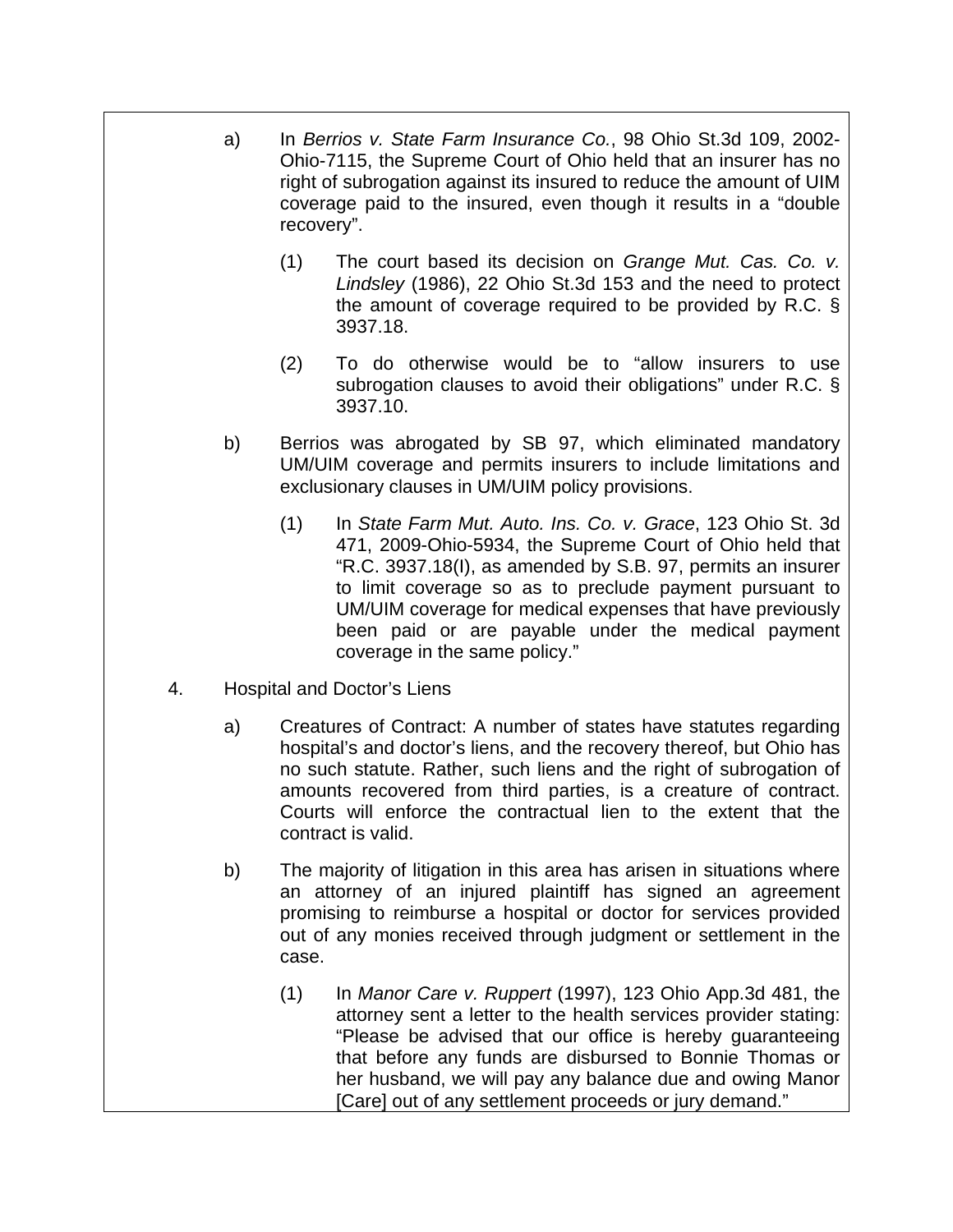(2) This obligation was akin to a "contingent-suretyship." A suretyship is the "contractual relation whereby one person, the surety, agrees to answer for the debt, default or miscarriage of another, the principal \* \* \*." Id. Thus, to that extent, the plaintiff's attorney was a surety for the hospital bill up to the amount received.

### 5. Medicaid Liens

- a) The Ohio Revised Code gives a "right of recovery" to the Ohio Department of Job and Family Services (ODJFS) against tortfeasors for collection of medical expense payments made on behalf of Medicaid recipients. O.R.C. § 5101.58(A). Because the statute provides a "right of recovery" and not a right of "subrogation," a tortfeasor may be liable to reimburse Medicaid even if the Medicaid recipient cannot recover from the liable third party.
	- (1) In *Ohio Dep't of Human Serv . v. Kozar* (1995), 99 Ohio App. 3d 713, the court dismissed the state's subrogation claim against the tortfeasor because the injured party had no cause of action against the tortfeasor. The court reasoned that the prior statute provided subrogation rights against the tortfeasor and not an independent cause of action against the tortfeasor.
- b) After Kozar, the legislature amended the statute to provide the state an independent "right of recovery" from the tortfeasor. Therefore, the state may bring its own cause of action directly against the tortfeasor for recovery of benefits paid by the state. Additionally, the statute requires the Medicaid recipient to notify ODJFS of the identity of any liable third parties. O.R.C. § 5101.58(C).
- c) However, like the BWC subrogation statute, the Medicaid statute does not require a third party to notify ODJFS, and any settlement between the tortfeasor and the Medicaid recipient will not prevent ODJFS from asserting its lien against a liable party. O.R.C. § 5101.58(A).
- 5. Medicare Liens
	- a) Medicare Secondary Payer Act: Provides that Medicare is the "secondary payer" for eligible Medicare beneficiaries' medical expenses when a "primary payer" is available. Primary payers include health insurance, worker's compensation insurance, any liability or no-fault insurance and any tortfeasor. See 42 USCS §1395y(b)(2). The statute provides that if Medicare pays compensation when it is the "secondary payer," Medicare has a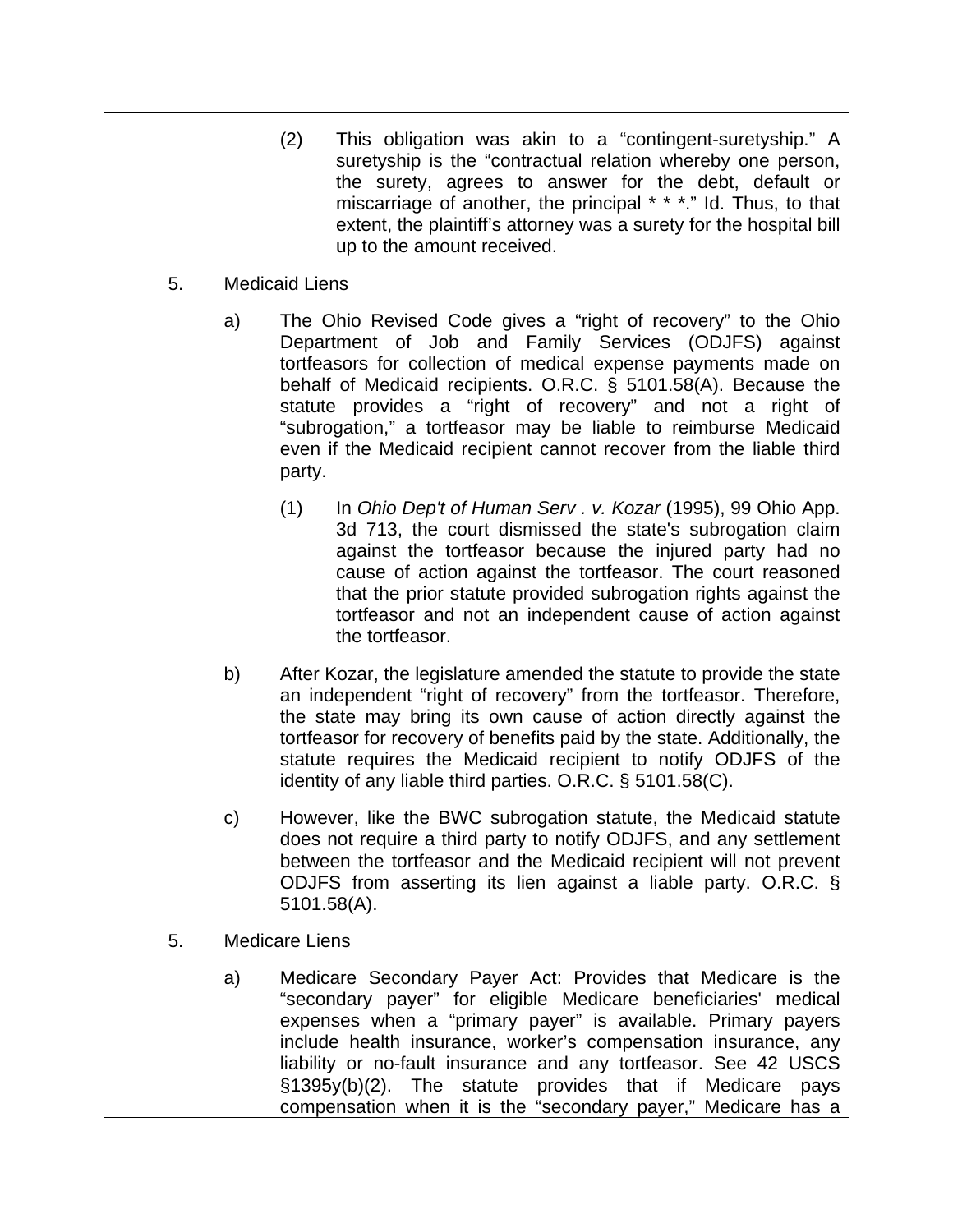right of subrogation against any "primary payer."

- b) Even though the Medicare statute uses the word "subrogation," Medicare's right to recovery from "primary payers" does not depend on the recipient's rights of recovery. *United States v. York* (C.A.6 1968), 398 F.2d 582, 584 (finding that "Congress intended to give the United States an independent right" to recover Medicare benefits from a liable third party). The Medicare Secondary Payer Act goes beyond other statutorily imposed liens because Medicare has a right of recovery against many homeowners and automobile policies, including their "med pay" coverages. See *United Services Auto. Assoc. v. Perry* (C.A.5 1996), 102 F.3d 144, 148 ("[medical payments coverage] is a form of no-fault insurance"). Additionally, because a review of a patient's medical records will generally put a third party on notice of the patient's eligibility for Medicare, Medicare is not required to notify the third party of its lien. See *United States v. Bartholomew* (W.D. Okla. 1967), 266 F. Supp. 213, 215 (stating a party can easily determine through a review of the medical records that a party is eligible for Medicare benefits).
- c) Amendments to Medicare Secondary Payer Act: The amendments require a primary insurer to 1) determine whether a Claimant qualifies for Medicare benefits currently or in the future; and 2) notify Medicare when a primary insurer resolves a claim with a current or future Medicare beneficiary. The amendment provides stiff penalties for primary insurers who fail to notify Medicare of a resolved claim with a current or future Medicare beneficiary.
- 6. Ohio Victims of Crime: If a person receives compensation under the Ohio Victims of Crime Compensation (O.R.C. §§ 2743.51 to 2743.72), the Reparations Fund has an independent cause of action for "reimbursement, repayment and subrogation" against 1) the offender; 2) an insurer of the offender or the victim; or 3) the victim if the victim receives additional benefits from other sources. R.C. 2743.72. See also Montgomery v. John Doe 26, (2000), 141 Ohio App. 3d 242. While the reparations fund has a notice provision allowing it to assert its recovery rights through correspondence from the Attorney General, the statute does not require notice to be sent to a third party. R.C. 2743.72(L). Finally, the statute provides that any settlement between a victim and an insurer does not release the Reparations Fund's interest. O.R.C. § 2743.72(I).
- 7. U.S. Veterans and Military Personnel: Under the Federal Medical Care Recovery Act (FMCRA), the United States has a statutory right of recovery for compensation paid by the government to active military personnel and veterans against tortfeasors and any applicable insurance available to the injured party. 42 USCS § 2651. Further, the United States also has a right of subrogation against an insurer that provides medical payments or no-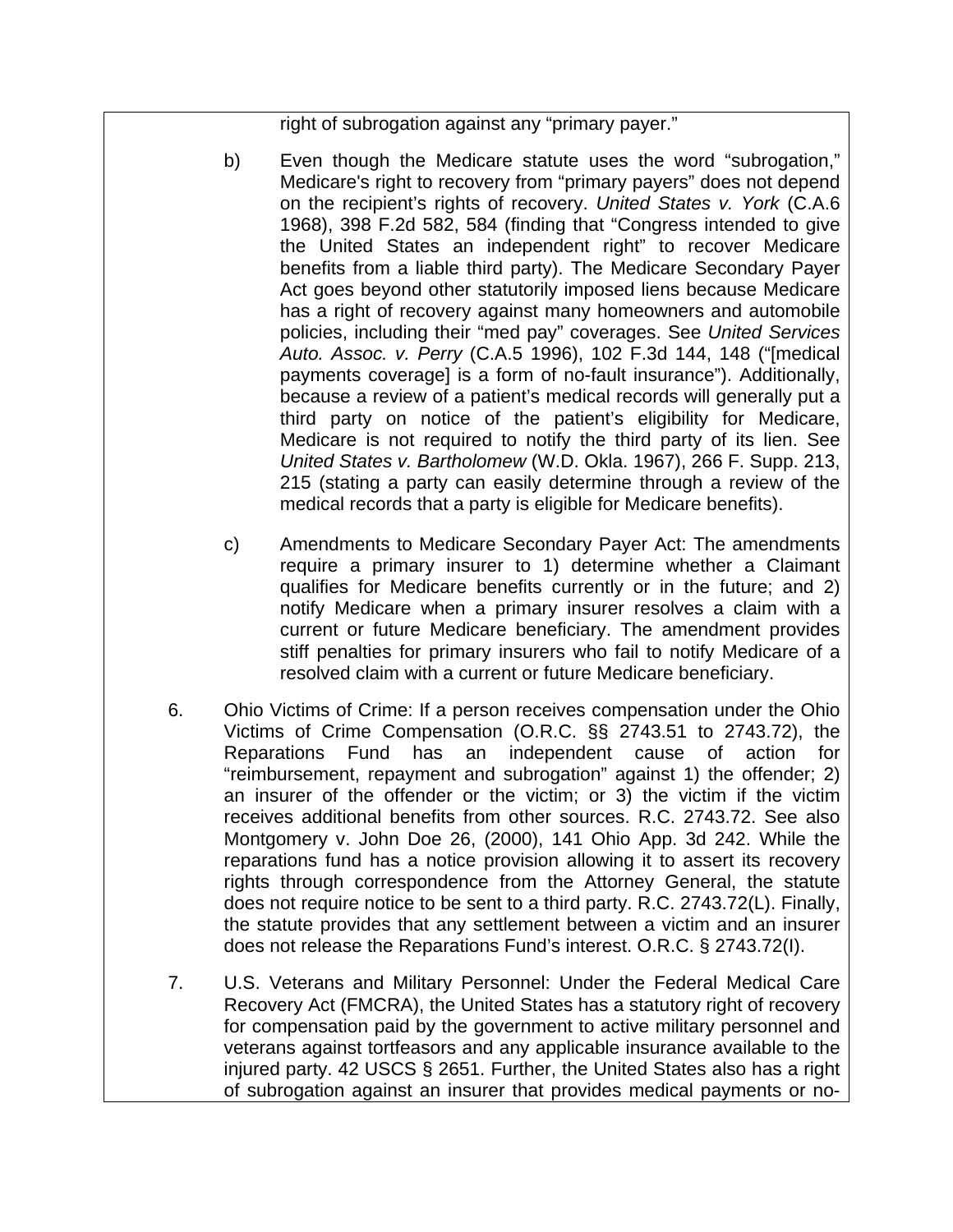fault personal injury protection (PIP) to the injured military employee or veteran. 42 USCS §2651(c); cf. *United States v. Trammel* (C.A.6 1990), 899 F.2d 1483, 1486 (holding that Kentucky's statutory no-fault insurance abolished a finding of a tortious actor in an automobile accident precluding recovery under the former FMCRA because it only confers a right of subrogation against tortfeasors).

### **C. Minor Settlement**

- 1. O.R.C. § 2111.18 when Guardians must be appointed
	- a) Pursuant to O.R.C. § 2111.18, for a settlement in the amount of \$10,000.00 or less, the probate court, upon application of any person whom the court may authorize, may authorize the settlement without the appointment of a guardian and authorize the delivery of the moneys to the natural guardian of the minor, to the person by whom the minor is maintained or to the minor himself.
	- b) Pursuant to O.R.C. § 2111.18, for a settlement in the amount of more than \$10,000.00, a guardian must be appointed and the guardian may settle the claim with the advice, approval, and consent of the probate court.
- 2. Role of Probate Court
	- a) Applicable Case Law:
		- (1) A probate court does not have authority to order a guardian to accept a settlement offer on a minor's personal injury claim. In re Guardianship of Hicks (1993), 63 Ohio Misc. 2d 280.
		- (2) A probate court, in order to maintain control over any personal injury settlement entered into on behalf of a ward under its protection, has subject matter jurisdiction over the entire amount of settlement funds. In re Kinross (1992), 84 Ohio App. 3d 335.
		- (3) A probate court may properly scrutinize the expenses incurred in litigation to ensure that they are necessarily incurred in order to serve the ward's best interests. In re Guardianship of Prince (1995), 104 Ohio App. 3d 657.

## **D. Negotiating Directly with Attorneys**

1. It is the normal and accepted practice in Ohio for claims professionals to negotiate settlements directly with attorneys. This practice is bolstered by the Ohio Rules of Professional Conduct 4.2 which provides "[i]n representing a client, a lawyer shall not communicate about the subject of the representation with a person the lawyer knows to be represented by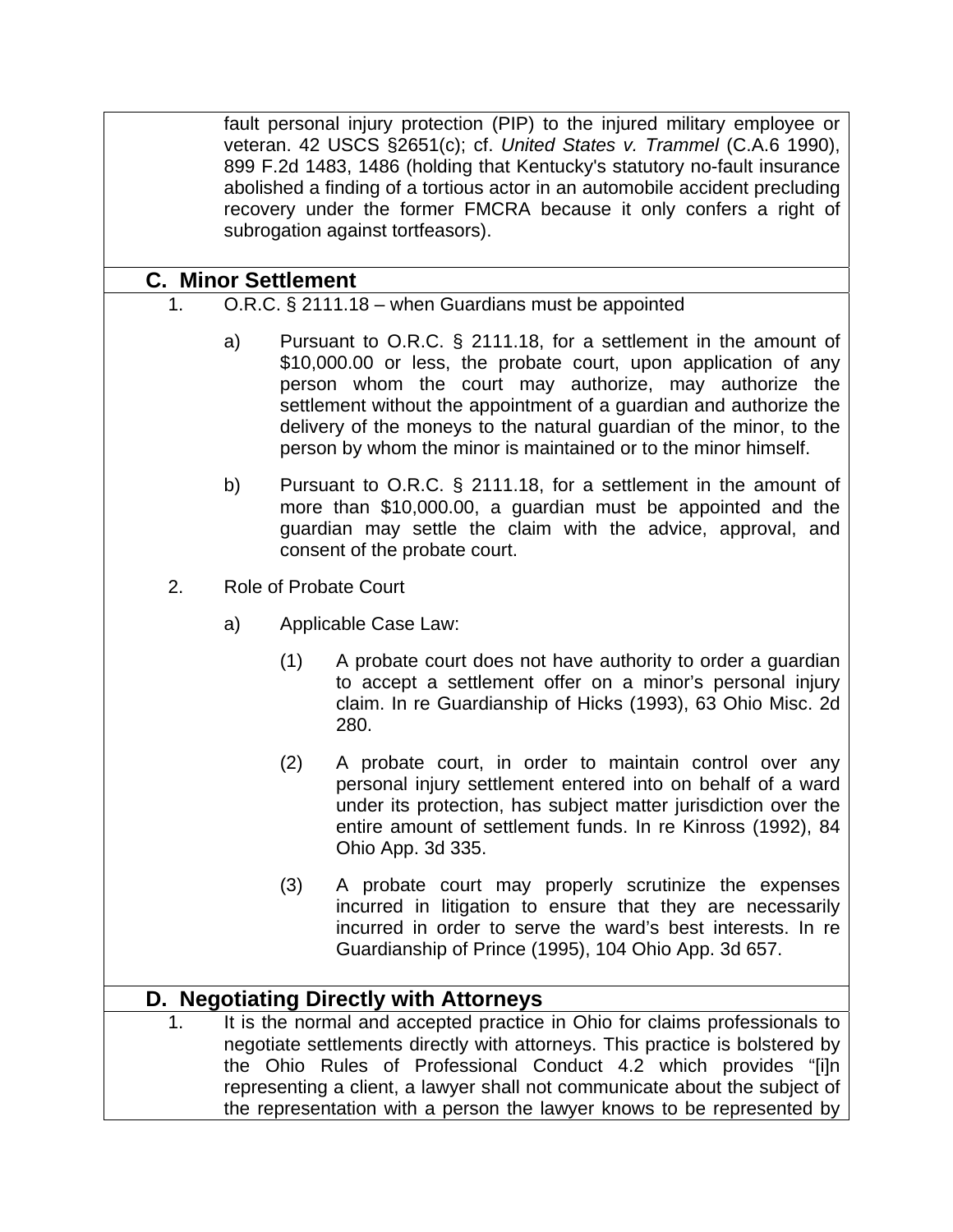another lawyer in the matter, unless the lawyer has the consent of the other lawyer or is authorized to do so by law or a court order."

- 2. However, settlement negotiations with persons other than parties' attorneys have been held by the Ohio Supreme Court to be the unauthorized practice of law under certain circumstances.
	- a) In *Cincinnati Bar Ass'n v. Foreclosure Solutions, L.L.C.*, 123 Ohio St. 3d 107 (Ohio 2009), the Supreme Court of Ohio held that a company that was in the business of assisting its customers avoid foreclosures violated the prohibition on the unauthorized practice of law when, despite hiring attorneys, had its representatives impose a one-size-fits-all strategy to directly negotiate foreclosure settlements with the mortgage companies on behalf of its customers.
	- b) In *Disciplinary Counsel v. Alexicole, Inc.*, 105 Ohio St. 3d 52 (Ohio 2004), the Supreme Court of Ohio found that representatives from Alexicole, Inc. violated the prohibition on the unauthorized practice of law by representing customers in securities arbitrations in which they would routinely prepare statements of claim, conducts discovery, participate in prehearing conferences, negotiate for settlements, and participates in mediation and arbitration hearings.

# **E. Confidentiality Agreements**

Confidentiality agreements like all settlement provisions are contracts and can only be set aside for the same reasons that any other contract could be rescinded, such as fraud, duress, or undue influence. Alternatively, a party could claim that a material condition precedent had not been met. See City of Mentor v. Lagoons Point Land Co., 11th Dist. No. 98-L-190, 1999 Ohio App. LEXIS 6127 (Dec. 17, 1999)

### **F. Releases**

- 1. O.R.C. §2307.28
	- a) When a release or a covenant not to sue or not to enforce judgment is given in good faith to one of two or more persons for the same injury or loss to person or property or the same wrongful death, both of the following apply:
		- (1) The release or covenant does not discharge any of the other tortfeasors from liability for the injury, loss, or wrongful death unless its terms otherwise provide, but it reduces the claim against the other tortfeasors to the extent of the greater of any amount stipulated by the release or the covenant or the amount of the consideration paid for it, except that the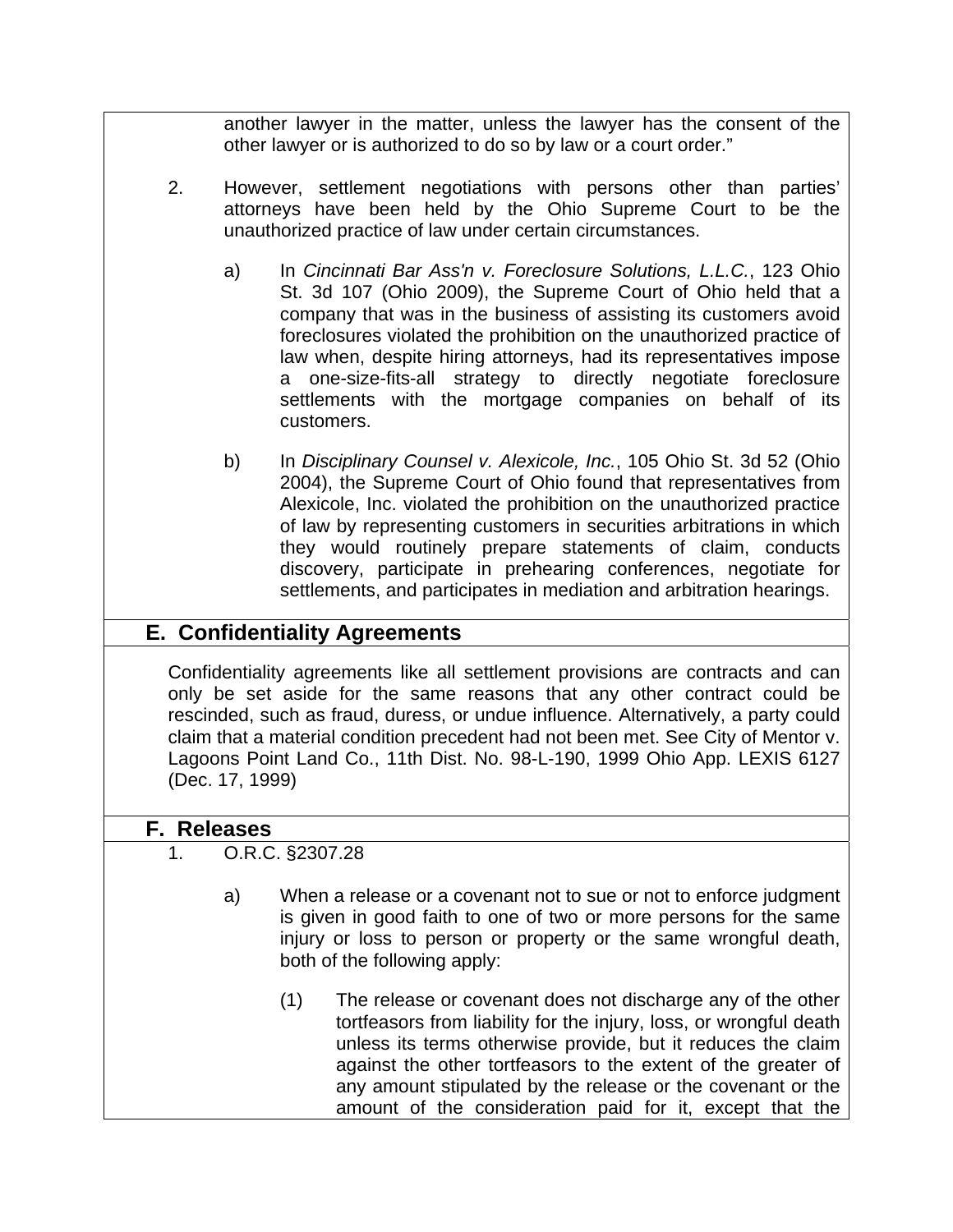reduction of the claim against the other tortfeasors shall not apply in any case in which the reduction results in the plaintiff recovering less than the total amount of the plaintiff's compensatory damages awarded by the trier of fact and except that in any case in which the reduction does not apply the plaintiff shall not recover more than the total amount of the plaintiff's compensatory damages awarded by the trier of fact.

b) The release or covenant discharges the person to whom it is given from all liability for contribution to any other tortfeasor.

### **G. Voidable Releases**

Whether a release of liability is void or voidable upon an allegation of fraud is dependent on the nature of the fraud alleged. A release obtained by fraud in the factum is void ab initio, while a release obtained by fraud in the inducement is merely voidable upon proof of fraud. Haller v. Borror Corp., 50 Ohio St. 3d 10 (Ohio 1990)

### **Transportation Law**

### **A. State DOT Regulatory Requirements**

Ohio's DOT regulatory information can be found at www.puco.ohio.gov. The PUCO has adopted the FMSCR under Ohio Administrative Code 4901 and they apply to all commercial motor vehicles operating in Ohio as the term "motor carrier" is defined under Section 390.5 of the FMSCR.

### **B. State Speed Limits**

- 1. Governing authority- Ohio's speed limits are governed by O.R.C. 4511.21, which provides in pertinent part that it is unlawful to operate a motor vehicle in excess of the following speed limits:
	- a) 20 MPH in a school zone
	- b) 25 MPH in a municipal corporation, except on state routes or highways within that municipal corporation, where the speed limit is 36 MPH.
	- c) 55 MPH on highways outside municipal corporations
	- d) 55 MPH on freeways who had established that speed limit prior to October 1, 1995, or 65 MPH if that was the speed as of October 1, 1995.

## **C. Overview of State CDL Requirements**

1. When is a CDL required-The classes of CDL and the commercial motor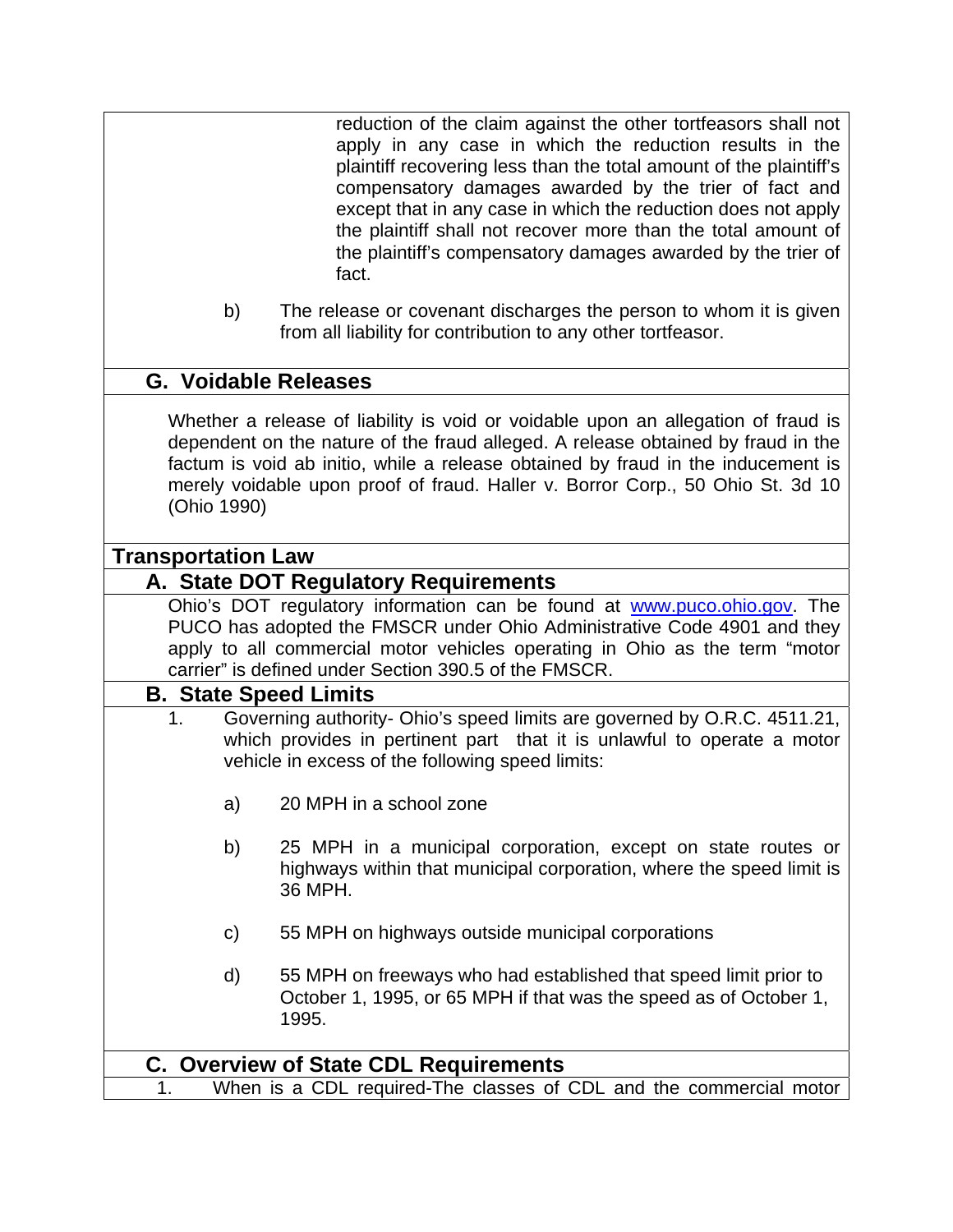vehicles that they authorize the operation of are as follows:

- a) Any combination of vehicles with a combined gross vehicle weight rating of twenty-six thousand one pounds or more, provided the gross vehicle weight rating of the vehicle or vehicles being towed is in excess of ten thousand pounds;
- b) Any single vehicle with a gross vehicle weight rating of twenty-six thousand one pounds or more, or any such vehicle towing a vehicle having a gross vehicle weight rating that is not in excess of ten thousand pounds;
- c) Any single vehicle or combination of vehicles that is not a class A or class B vehicle, but that either is designed to transport sixteen or more passengers including the driver;
- d) Any school bus with a gross vehicle weight rating of less than twenty-six thousand one pounds that is designed to transport fewer than sixteen passengers including the driver;
- e) Any single vehicle that is transporting hazardous materials for which placarding is required under subpart F of 49 C.F.R. part 172;
- f) Any single vehicle or combination of vehicles that is designed to be operated and to travel on a public street or highway and is considered by the Federal Motor Carrier Safety Administration to be a commercial motor vehicle, including, but not limited to, a motorized crane, a vehicle whose function is to pump cement, a rig for drilling wells, and a portable crane.
- 2. Classes of CDL licenses
	- a) Class A- Allows the operator to drive any combination of vehicles with a combined gross vehicle weight rating of twenty-six thousand one pounds or more, if the gross vehicle weight rating of the vehicle or vehicles being towed is in excess of ten thousand pounds
	- b) Class B- Allows the operator to drive any single vehicle with a gross vehicle weight rating of twenty-six thousand one pounds or more or any such vehicle towing a vehicle having a gross vehicle weight rating that is not in excess of ten thousand pounds.
	- c) Class C- Allows the operator to drive any single vehicle, or combination of vehicles, that is not a Class A or Class B vehicle, but that is designed to transport sixteen or more passengers, including the driver, or is transporting hazardous materials in an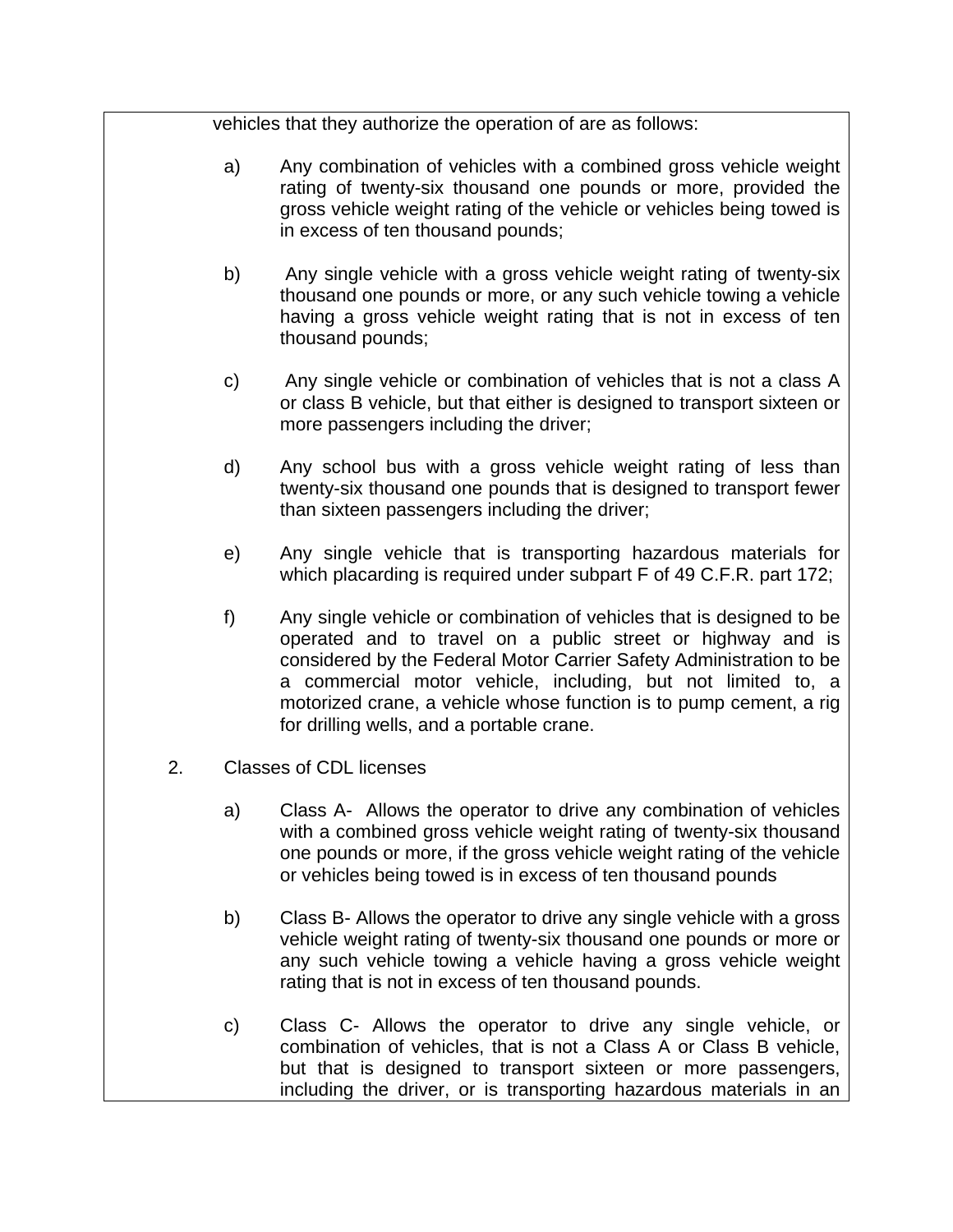amount requiring placarding, or any school bus with a gross vehicle weight rating of less than twenty-six thousand one pounds that is designed to transport fewer than sixteen passengers including the driver.

- d) The higher class CDL allows the operator to drive vehicles in any of the lower classes provided the operator has the correct endorsements.
- e) In addition to a CDL, drivers may need special endorsements if they:
	- (1) Drive vehicles carrying passengers, (buses);
	- (2) Pull double or triple trailers;
	- (3) Drive tank vehicles; or
	- (4) Haul placarded hazardous materials
- 3. Requirements for obtaining a CDL
	- a) To get a CDL or CDL instruction permit (CDIP) an individual is required to be at least 18 years of age and have a valid Ohio State driver's license.
	- b) Both the knowledge (written) and skill (driving) tests are required to receive a CDL. A knowledge test is required for:
		- (1) The class of vehicle;
		- (2) Each endorsement; and
		- (3) Removing the air brake restriction.
	- c) The skill test consists of a pre-trip inspection and a road test, and takes up to 90 minutes.
	- d) All commercial drivers must meet minimum medical standards as established by federal (49 C.F.R.391) and state (Ohio Revised Code, Section 4506.10) rules and regulations.
- 4. Renewal or upgrade of a CDL
	- a) When applying for a renewal or upgrade of a CDL, all applicants shall:
		- (1) Provide any updated information;
		- (2) Pass a written hazardous materials test if wishing to retain or upgrade a hazardous materials endorsement; and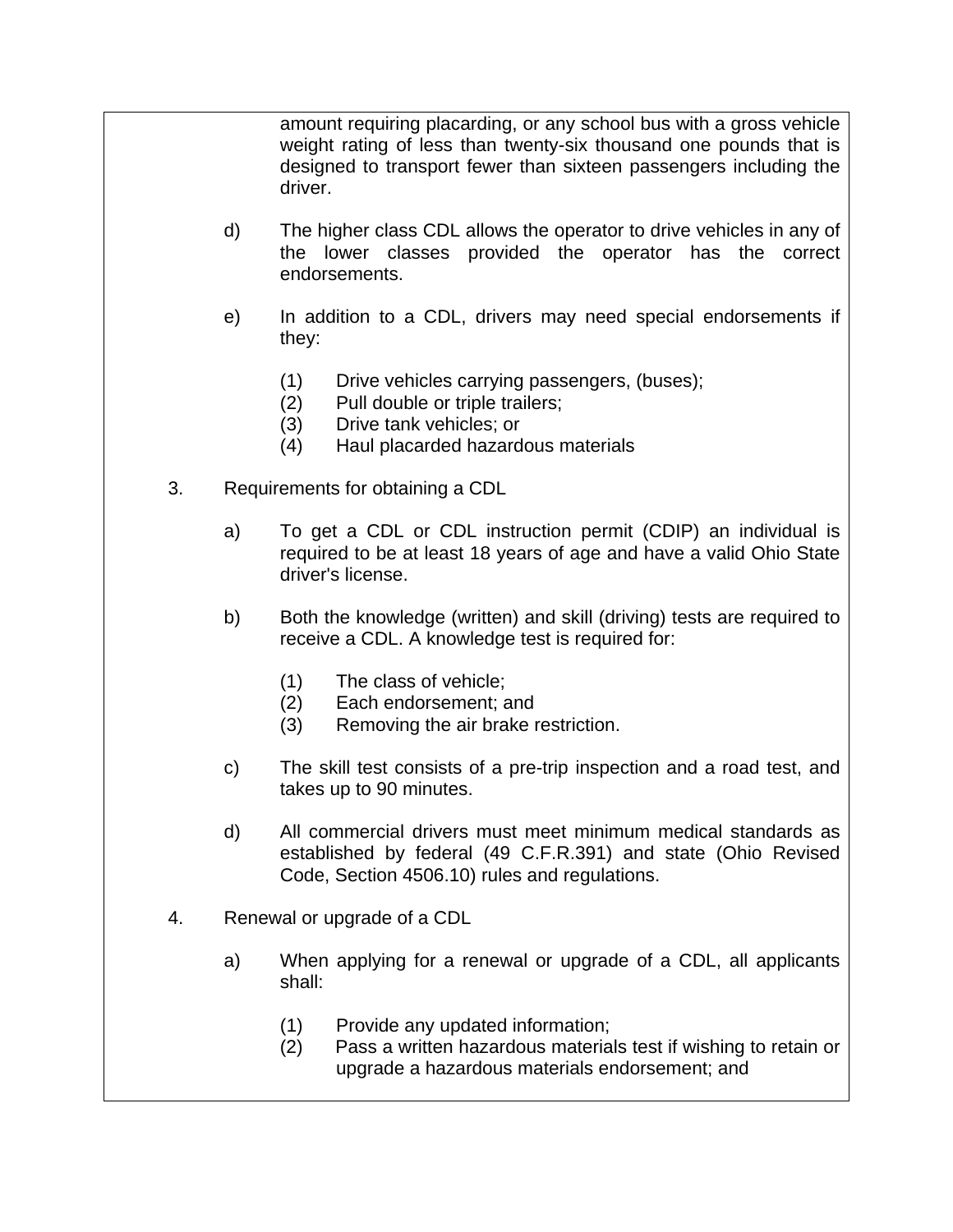|                         | (3)<br>Complete any additional testing requirements for an upgrade                                                                                                                                                                                                                                                                |
|-------------------------|-----------------------------------------------------------------------------------------------------------------------------------------------------------------------------------------------------------------------------------------------------------------------------------------------------------------------------------|
| 5.                      | <b>CDL</b><br>Ohio's<br>CDL<br>Manual-<br>found<br>manual<br>be<br>can<br>at:<br>http://www.publicsafety.ohio.gov/links/hsy7605.pdf                                                                                                                                                                                               |
| <b>Insurance Issues</b> |                                                                                                                                                                                                                                                                                                                                   |
|                         | A. State Minimum Limits of Financial Responsibility                                                                                                                                                                                                                                                                               |
|                         | Under the Ohio Financial Responsibility Act, Ohio Rev. Code 4509.01, et seq.,<br>no person may operate $-$ or permit to be operated $-$ a motor vehicle unless<br>sufficient financial responsibility is maintained throughout the registration period<br>of the motor vehicle. Ohio Rev. Code § 4509.101(A)(1).                  |
| follows:                | The minimum limits of financial responsibility required under Ohio law are as                                                                                                                                                                                                                                                     |
|                         | \$12,500 per person / \$25,000 per accident<br>Bodily Injury:                                                                                                                                                                                                                                                                     |
|                         | Property Damage: \$7,500                                                                                                                                                                                                                                                                                                          |
|                         | Ohio Rev. Code § 4509.20(A).                                                                                                                                                                                                                                                                                                      |
|                         | <b>B. Uninsured Motorist Coverage</b>                                                                                                                                                                                                                                                                                             |
| 1 <sub>1</sub>          | <b>UM/UIM Coverage Permitted, But Not Required</b>                                                                                                                                                                                                                                                                                |
|                         | Ohio Rev. Code § 3937.18 governs the provision of uninsured and<br>underinsured motorist coverage. Under Ohio law, an automobile insurance<br>policy may but is not required to provide uninsured motorists ("UM")<br>coverage or underinsured motorists ("UIM") coverage or both. Ohio Rev.<br>Code § 3937.18.                   |
|                         | The interpretation and application of UM/UIM insurance policies is a<br>matter of contractual interpretation. As such, the policy language controls<br>the interpretation and application of UM/UIM insurance policies. Westfield<br>Ins. Co. v. Galatis, 100 Ohio St. 3d 216, 797 N.E.2d 1256 (2003).                            |
| 2.                      | <b>UM/UIM Coverage</b>                                                                                                                                                                                                                                                                                                            |
|                         | A motorist is considered uninsured if:                                                                                                                                                                                                                                                                                            |
|                         | (1)<br>The motorist has no available insurance coverage or liability bond;<br>(2)<br>The liability insurer denies coverage or is insolvent;<br>The motorist is unidentified, as supported by independent<br>(3)<br>corroborative evidence beyond the testimony of the insured;<br>The motorist has diplomatic immunity; or<br>(4) |
|                         | The motorist has sovereign immunity.<br>(5)<br>Ohio Rev. Code 3937.18(B).                                                                                                                                                                                                                                                         |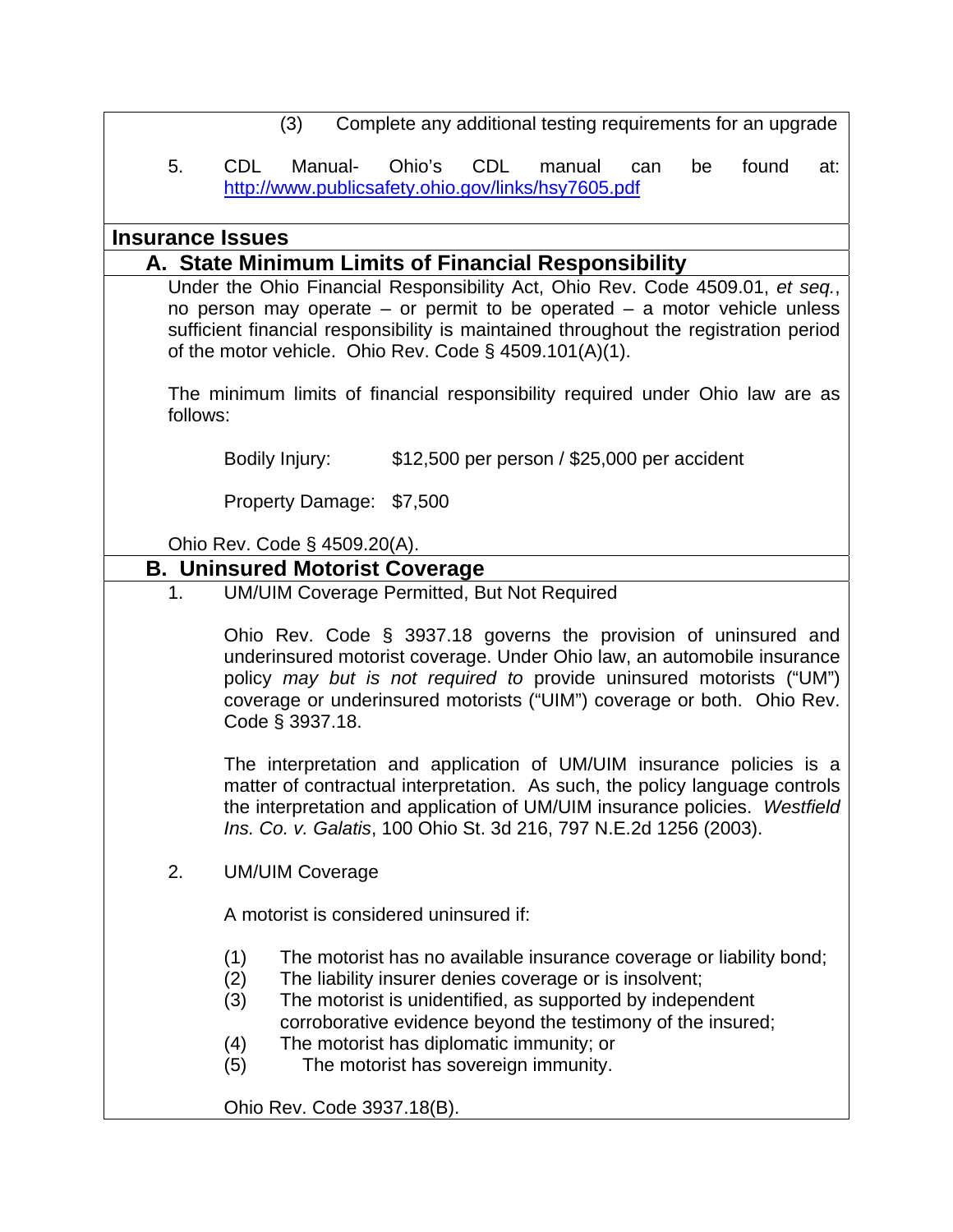A motorist is underinsured where the liability insurance coverage of the tortfeasor is less than the amount of underinsured motorist coverage provided. Coverage is not excess, but is reduced by the amounts available for payment under any policy of insurance available to the tortfeasor.

An insurer generally pays all damages that an insured is legally entitled to recover from an uninsured or underinsured motorist for bodily injury sustained arising out of the ownership, maintenance or use of an uninsured or underinsured automobile. In order to recover in a UM/UIM claim against an insurer, a claimant must prove the same elements of the claim that the claimant would have to prove in a liability claim against the tortfeasor. *Snyder v. Amer. Family Ins. Co.*, 114 Ohio St. 3d 239, 871 N.E.2d 574 (2007).

3. Limits on UM/UIM Coverage

The policy of insurance determines the limits on UM/UIM coverage. Per accident and per person coverage limits are enforceable regardless of the number of insureds or covered vehicles.

The limits of UM/UIM coverage may be reduced by the availability of other insurance. Workers compensation benefits, however, cannot reduce the limits of UM/UIM coverage.

4. UM/UIM Exclusions

Policy exclusions in UM/UIM policies are generally enforceable, including Other Owned Auto exclusions, Regular Use exclusions, Unauthorized Use exclusions, Named Driver exclusions, and exclusions for employees in their personal automobiles or employees acting outside the course and scope of their employment.

5. Stacking

Stacking of coverage is permitted, but may also be prohibited. The terms of the insurance policy control. Under the Ohio UM/UIM statute, an insurer may prohibit all forms of stacking, including interfamily and intrafamily stacking. Ohio Rev. Code § 3937.18(F).

### **C. No Fault Insurance**

Ohio does not utilize no-fault insurance or personal injury protection. Many automobile liability insurance policies do contain a Medical Payments coverage part, which provides insurance coverage for payments of an insured's medical expenses incurred as a result of bodily injury sustained in an accident.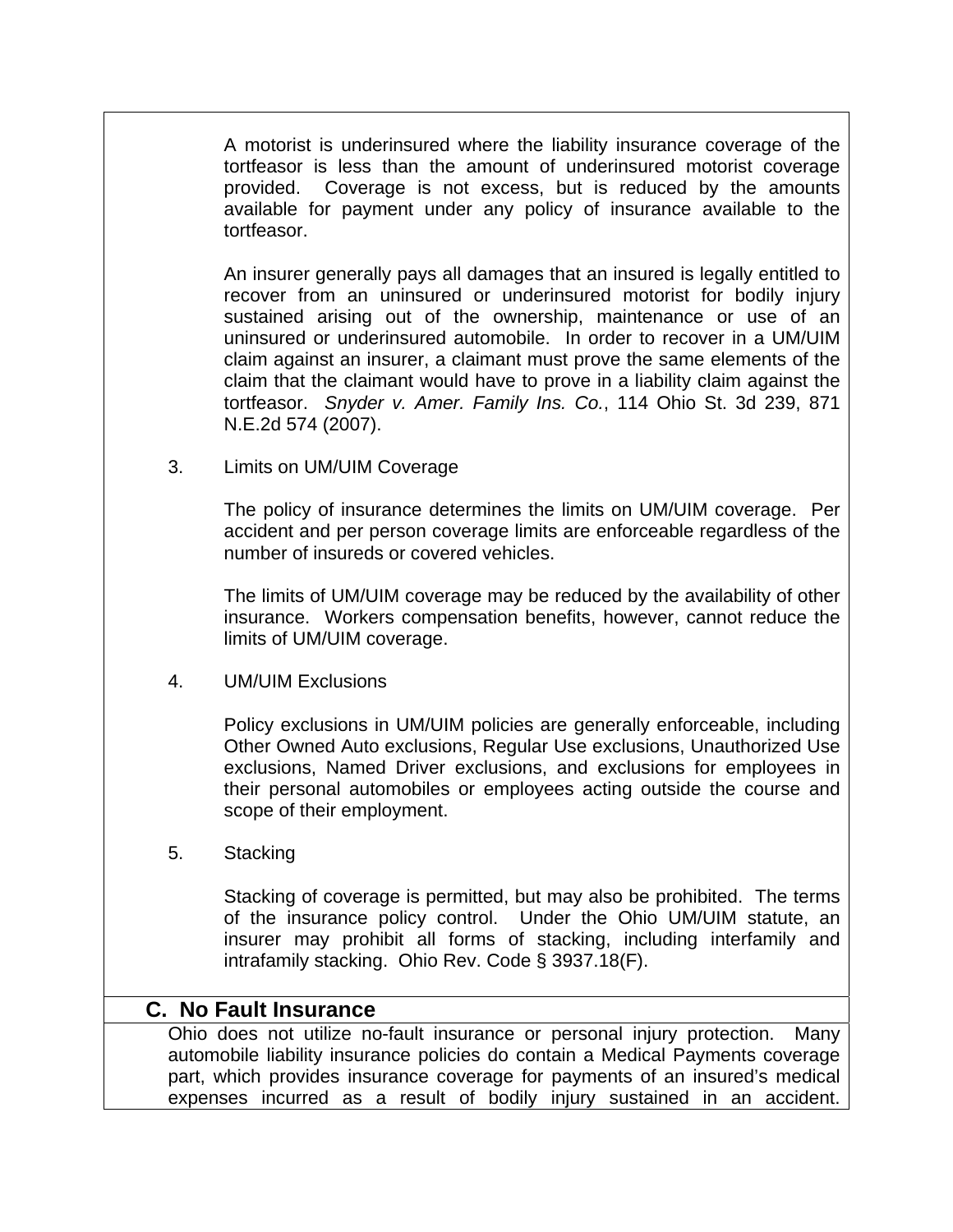Payments under Medical Payments coverage are made without regard to liability.

## **D. Disclosure of Limits and Layers of Coverage**

Ohio law does not require an insurer to disclose the limits or layers of insurance coverage, except as required to comply with the provisions of the Unfair Claims Practices Act. Such information, however, may be subject to discovery in a civil action under the Ohio Rules of Civil Procedure.

### **E. Unfair Claims Practices**

1. Generally

The Ohio Unfair Claims Practices Act, Ohio Rev. Code § 3901.20, *et seq.* prohibits unfair and deceptive claims practices by insurance companies. It allows the Ohio Department of Insurance to regulate what constitutes an unfair and deceptive claims practice. The Ohio Department of Insurance regulations regarding unfair claims practices are found at Ohio Admin. Code § 3901-1-07 and Ohio Admin. Code § 3901-1-54.

The Ohio Unfair Claims Practices Act does not create a private right of action to remedy violations of the Act or administrative regulations. *Strack v. Westfield Ins. Co.*, 33 Ohio App. 3d 336, 515 N.E.2d 1005 (1988). Instead, the Act gives enforcement authority to the Ohio Department of Insurance. The Ohio Department of Insurance may suspend or revoke a license, order that the insurer not employ the offending party, order return of premium payments and payment of interest, and order reimbursement of investigative costs. In addition to administrative enforcement, evidence of violations may also be admissible in evidence to demonstrate that an insurer has violated its duty of good faith. *Furr v. State Farm Mut. Auto. Ins. Co.*, 128 Ohio App. 3d 607, 716 N.E.2d 250 (1998).

2. File and Record Documentation

Insurers must maintain claim data that is accessible and retrievable for examination. Data for closed claims must be kept no less than three years or until the Ohio Department of Insurance conducts the next financial examination, whichever is greater.

An insurer must be able to reconstruct claim activities by documentation that is appropriate for the type and size of a claim.

3. Misrepresentation of Policy Provisions

An insurer must fully disclose all pertinent benefits, coverage parts and other provisions to first-party claimants. No insurer or agent may willfully conceal pertinent benefits, coverage parts or other provisions from firstparty claimants.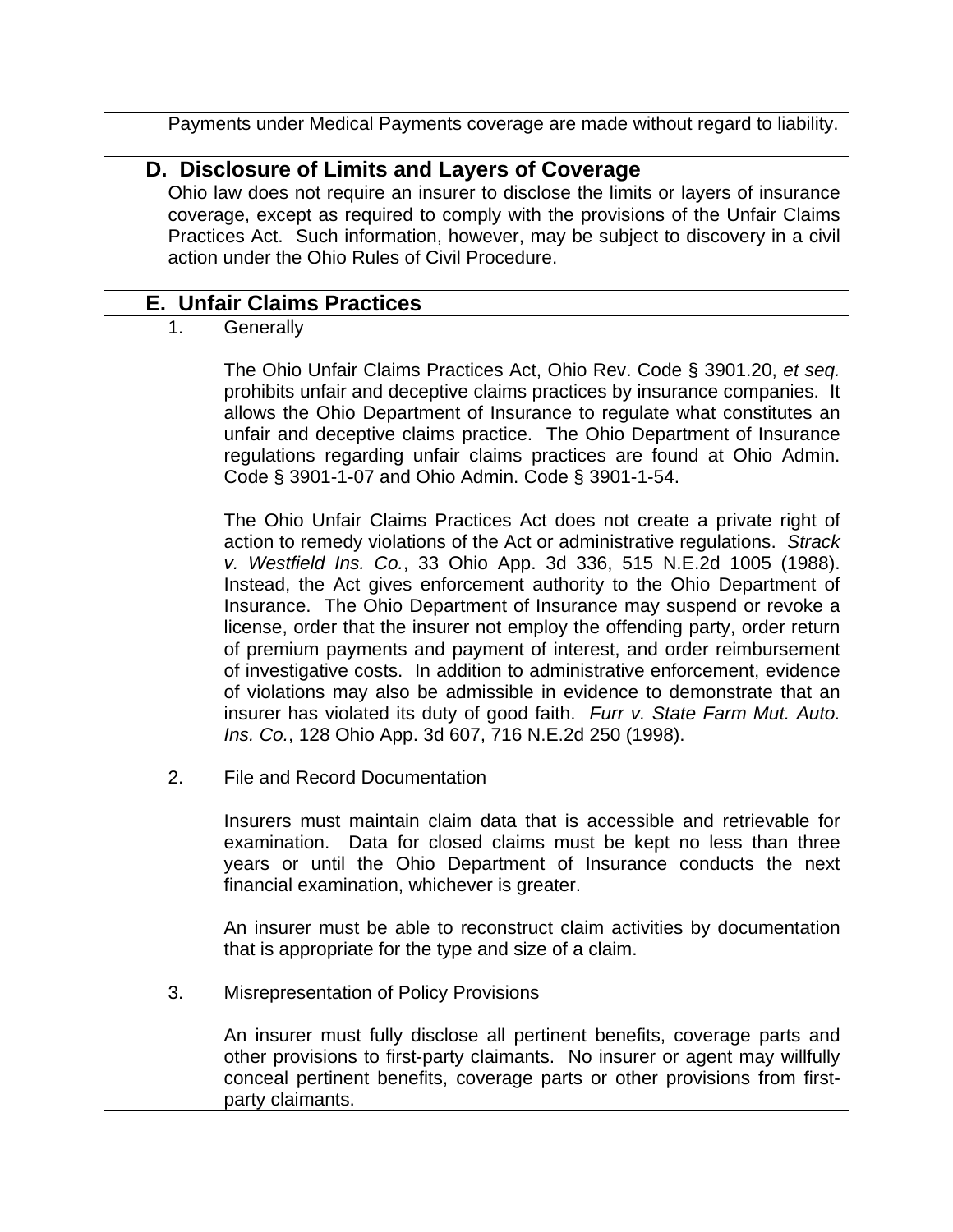No insurer may deny a first-party claim based on the claimant's failure to make property available for inspection unless this constitutes a documented breach of the insurance policy.

No insurer may deny a first-party claim based on the claimant's failure to give written notice of loss, unless notice is required as a policy condition and lack of notice constitutes breach of the claimant's duty to cooperate. The insurer must provide a proof of loss form to the claimant.

4. Communication

An insurer must acknowledge receipt of a claim within 15 days.

An insurer must respond to communications from any claimant within 15 days. This requirement does not apply to claims in litigation.

An insurer must provide first- and third-party claimants sixty days notice before the expiration of any applicable statute of limitations or contractual period of limitations. This requirement does not apply to claimants represented by counsel.

An insurer must respond to inquiries from the Ohio Department of Insurance within 21 days.

An insurer must notify the Ohio Department of Insurance of its belief that a claimant has engaged in fraud within 60 days of receipt of the proof of loss.

5. Settlement or Denial of Claims

An insurer must decide to accept or deny a claim within 21 days. If more time is necessary, the insurer must provide the claimant with an explanation of the need for more time. In such cases, an insurer must provide a claimant with the status of the investigation every 45 days thereafter.

An insurer that denies a claim must do so by reference to the specific policy provision, condition or exclusion. The insurer must retain denial letters in the claim file.

An insurer must settle a first-party claim without regard to whether the responsibility for payment should be assumed by another.

An insurer must tender payment of an undisputed first-party claim no later than 10 days after accepting the claim, unless a structured settlement,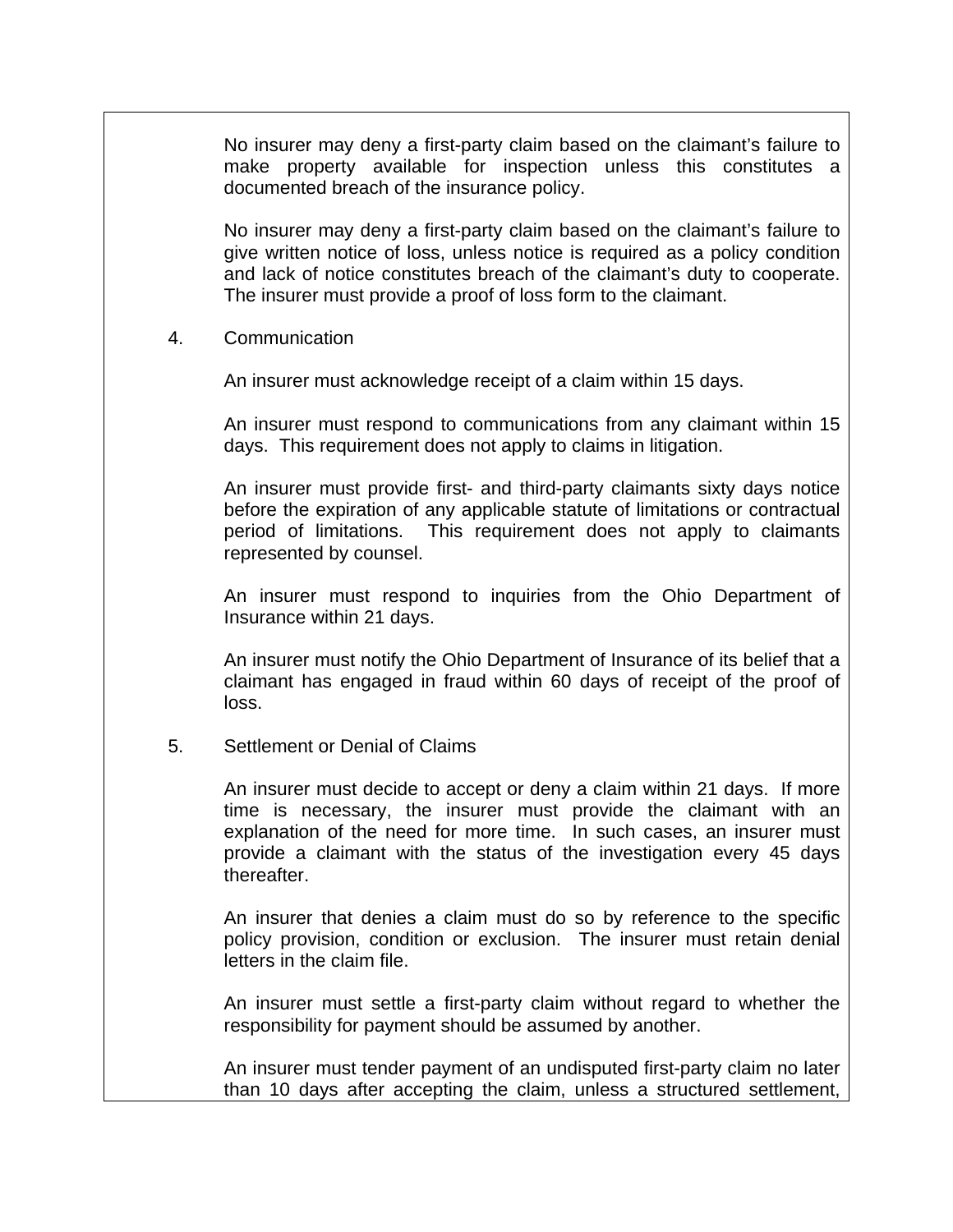probate court action or other extraordinary circumstances require delay. Such circumstances must be documented in the claim file.

An insurer must document the application of comparative negligence. An insurer may not use pattern settlements, which automatically impute a percentage of comparative fault to particular occurrences.

An insurer may not engage in settlement practices that force first-party claimants to litigation by offering substantially less than the amounts claimed.

## **F. Bad Faith Claims**

Ohio law imposes a duty upon insurers to act in good faith with respect to their insureds. An insurer is subject to tort liability for breach of its obligation to act in good faith. Ohio law does not recognize third-party bad faith claims.

An insurer has a duty to act in good faith in the processing and payment of the claims of its insured. An insurer breaches its obligation to act in good faith if the insurer lacks reasonable justification for its refusal to pay a claim. *Zoppo v. Homestead Ins. Co.* 71 Ohio St. 3d 552 (1994); *Tokles & Son, Inc. v. Midwestern Indem. Co.*, 65 Ohio St. 3d 621 (1992).

Denial of coverage is "an initial factual prerequisite" for a bad faith claim. *Bob Schmitt Homes, Inc. Cincinnati Ins. Co.*, 2000 Ohio App. LEXIS 659 (2000). An insured may not maintain a claim of bad faith in the absence of coverage under the policy. *Toledo-Lucas Cty. Port Auth. v. AXA Marine & Aviation Ins. (UK) Ltd.*, 220 F. Supp. 2d 868 (N.D. Ohio 2002).

# **G. Coverage – Duty of Insured**

.

An insured normally has a contractual obligation to cooperate with its insurer. An insured's failure to cooperate with its insurer may excuse the insurer from further obligation with respect to the claim. *Gabor v. State Farm Mut. Auto. Ins. Co.*, 66 Ohio App. 3d 141, 583 N.E.2d 1041 (1990)

To constitute a defense to liability, an insured's lack of cooperation must result in material and substantial prejudice to the insurer. *State Farm Mut. Auto. Ins. Co. v. Holcomb*, 9 Ohio App. 3d 79, 458 N.E.2d 441 (1983). Before lack of cooperation warrants cancellation of the policy or relief from liability on the claim, the insurer must demonstrate that the insured's lack of cooperation has resulted in material prejudice to the insurer. *Costa v. Cox*, 168 Ohio St. 379, 155 N.E.2d 54 (1958).

## **H. Fellow Employee Exclusions**

Business automobile policies of insurance often exclude coverage for bodily injury to any fellow employee of the insured arising out of and in the course of the